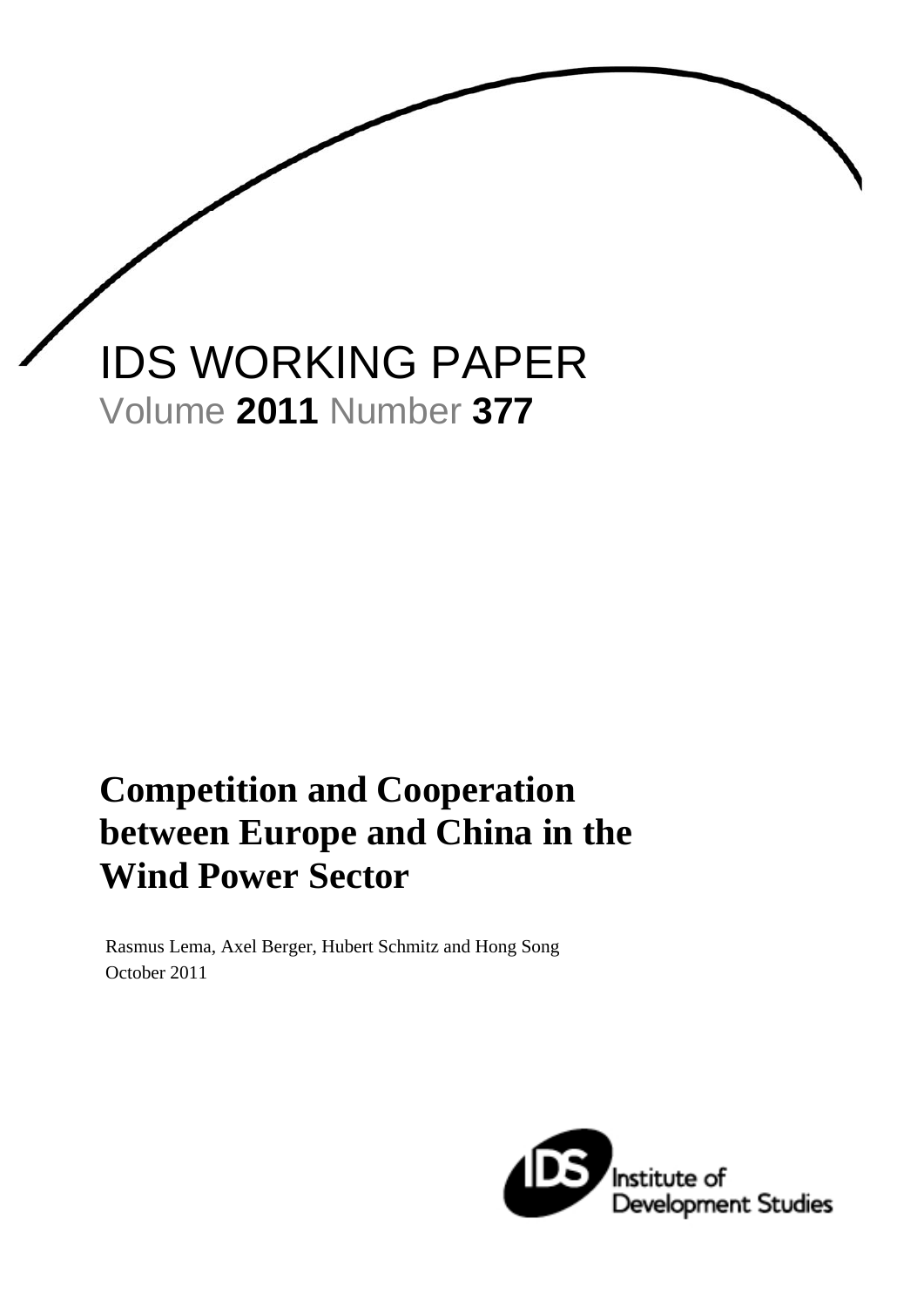Competition and Cooperation between Europe and China in the Wind Power Sector Rasmus Lema, Axel Berger, Hubert Schmitz and Hong Song IDS Working Paper 377 First published by the Institute of Development Studies in October 2011 © Institute of Development Studies 2011

ISSN: 2040-0209 ISBN: 978-1-78118-020-4

A catalogue record for this publication is available from the British Library. All rights reserved. Reproduction, copy, transmission, or translation of any part of this publication may be made only under the following conditions: • with the prior permission of the publisher; or • with a licence from the Copyright Licensing Agency Ltd., 90 Tottenham Court Road, London

W1P 9HE, UK,

or from another national licensing agency; or

• under the terms set out below.

This publication is copyright, but may be reproduced by any method without fee for teaching or nonprofit purposes, but not for resale. Formal permission is required for all such uses, but normally will be granted immediately. For copying in any other circumstances, or for reuse in other publications, or for translation or adaptation, prior written permission must be obtained from the publisher and a fee may be payable.

Available from: Communications Unit, Institute of Development Studies, Brighton BN1 9RE, UK Tel: +44 (0) 1273 915637 Fax: +44 (0) 1273 621202 E-mail: bookshop@ids.ac.uk Web: www.ids.ac.uk/ids/bookshop IDS is a charitable company limited by guarantee and registered in England (No. 877338)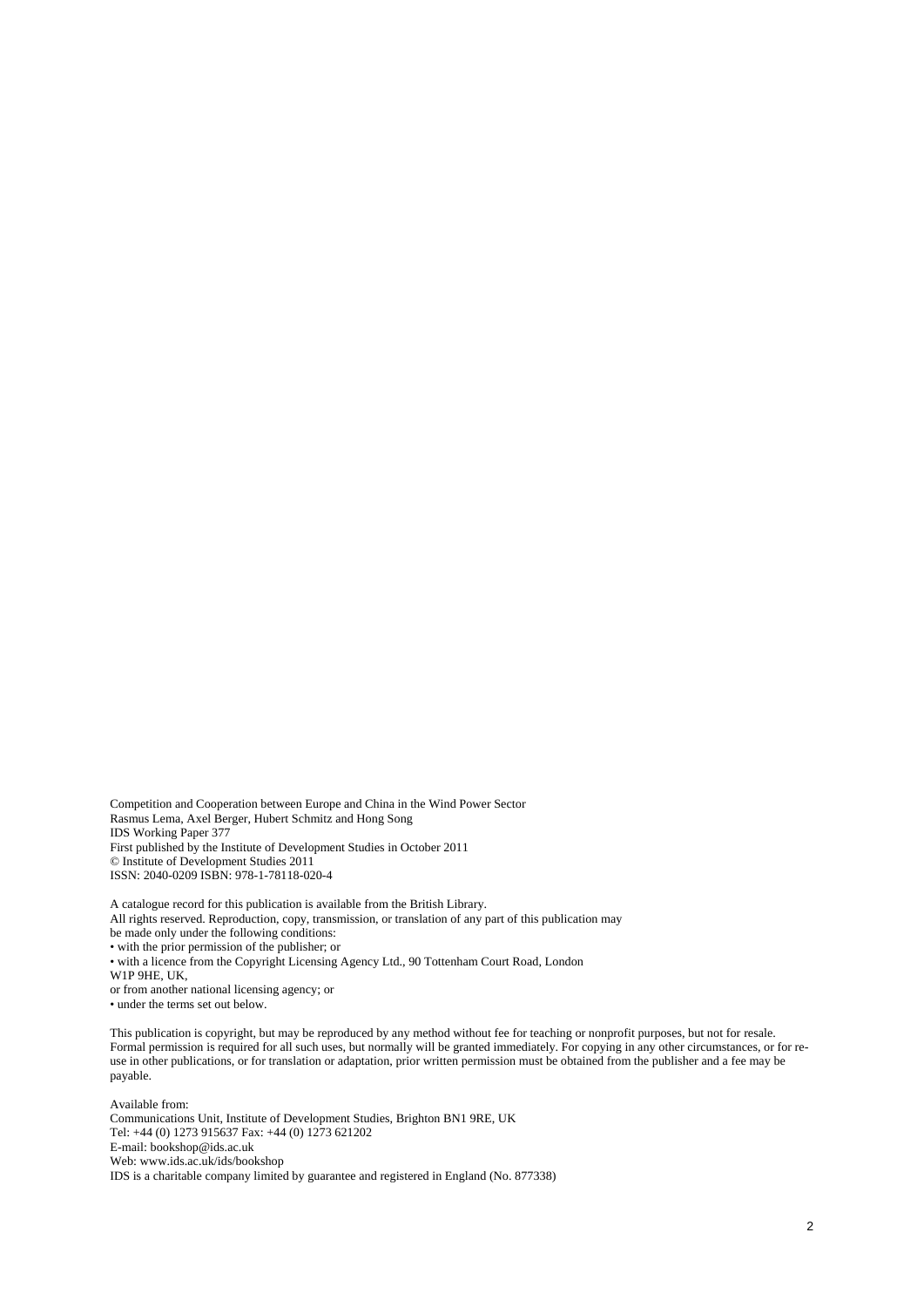## **Competition and Cooperation between Europe and China in the Wind Power Sector**

Rasmus Lema, Axel Berger, Hubert Schmitz and Hong Song

#### **Summary**

This paper uses a value chain lens to examine the prospects for competition and cooperation between Europe and China in the global wind power sector. Drawing on insights from fieldwork conducted in 2010 combined with secondary industry data, we find that Chinese and European industries are developing distinct models of industrialtechnological organisation. The usual headlines emphasising Sino-European competition or conflict fail to capture the complexity of current reality. While competition among lead firms is increasing, there are also considerable prospects for increased collaboration between firms across the value chains. China, Europe and the world can benefit from such collaboration to drive down the costs of the technology, improve quality, enhance innovation capabilities and make wind power a more credible energy option for the world. Policy initiatives in and between China and Europe have a big role to play in securing mutually beneficial relationships for the future.

**Keywords**: wind power; global value chain; competition; cooperation; Europe; China.

**Rasmus Lema** (corresponding author) is Assistant Professor at the Department of Business Studies, Aalborg University, Denmark (lema@business.aau.dk).

**Axel Berger** is a Research Fellow at the German Development Institute / Deutsches Institut für Entwicklungspolitik (DIE).

**Hubert Schmitz** is a Professorial Fellow at the Institute of Development Studies (IDS).

**Hong Song** is a Senior Fellow and Director of the Research Section of International Trade at the Institute of World Economics and Politics (IWEP), Chinese Academy of Social Sciences (CASS).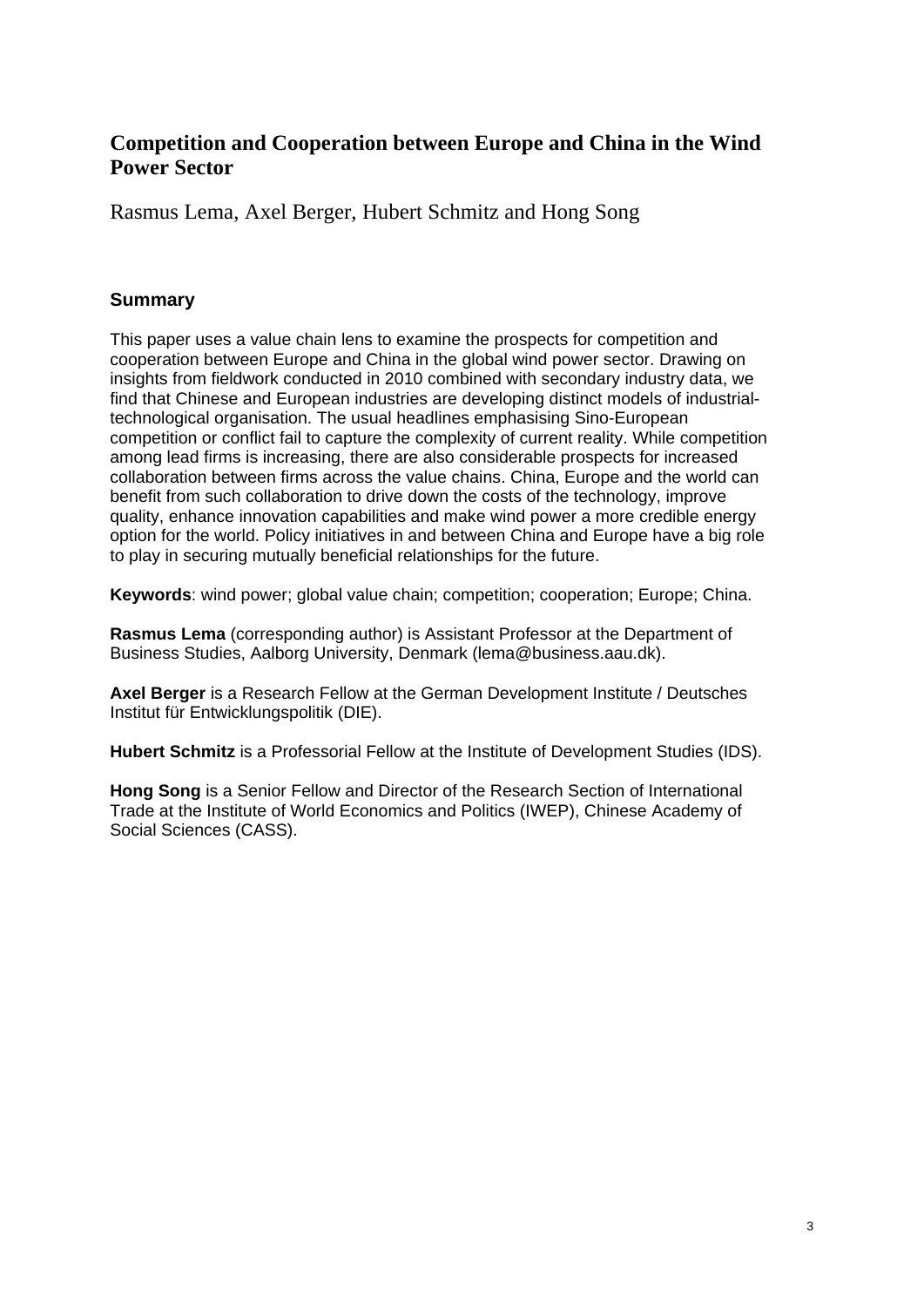## **Contents**

| Summary, keywords and author notes<br>Acknowledgements<br>Acronyms | 3<br>$\,6\,$<br>6                                                                                           |
|--------------------------------------------------------------------|-------------------------------------------------------------------------------------------------------------|
| <b>Introduction</b>                                                | $\overline{7}$                                                                                              |
| Research approach                                                  | 9                                                                                                           |
| 2.1 Conceptual approach                                            | 9                                                                                                           |
| 2.2 The wind power value chain                                     | 10                                                                                                          |
| <b>Changing lead markets</b>                                       | 12                                                                                                          |
| Europe: The traditional leader<br>3.1                              | 12                                                                                                          |
| 3.2 The challenge from Asia                                        | 13                                                                                                          |
| 3.3 China's rise in wind power                                     | 14                                                                                                          |
| The wind energy industry in Denmark and Germany                    | 15                                                                                                          |
| 4.1 The manufacturing chain                                        | 15                                                                                                          |
| 4.2 The deployment chain                                           | 18                                                                                                          |
| 4.3                                                                | 20                                                                                                          |
| The wind energy industry in China                                  | 21                                                                                                          |
| 5.1 The Chinese value chain – manufacturing                        | 21                                                                                                          |
| 5.2 The Chinese value chain - deployment                           | 24                                                                                                          |
| 5.3 European firms in China                                        | 25                                                                                                          |
| 5.4 Chinese lead firms in global markets                           | 29                                                                                                          |
| 5.5<br>Technological development                                   | 31                                                                                                          |
|                                                                    | 35                                                                                                          |
| Competition<br>6.1                                                 | 35                                                                                                          |
| 6.2 Cooperation                                                    | 36                                                                                                          |
| 6.3 Three scenarios for the future                                 | 38                                                                                                          |
| <b>References</b>                                                  | 41                                                                                                          |
|                                                                    | Globalisation and the location of innovation<br><b>Competition and cooperation between Europe and China</b> |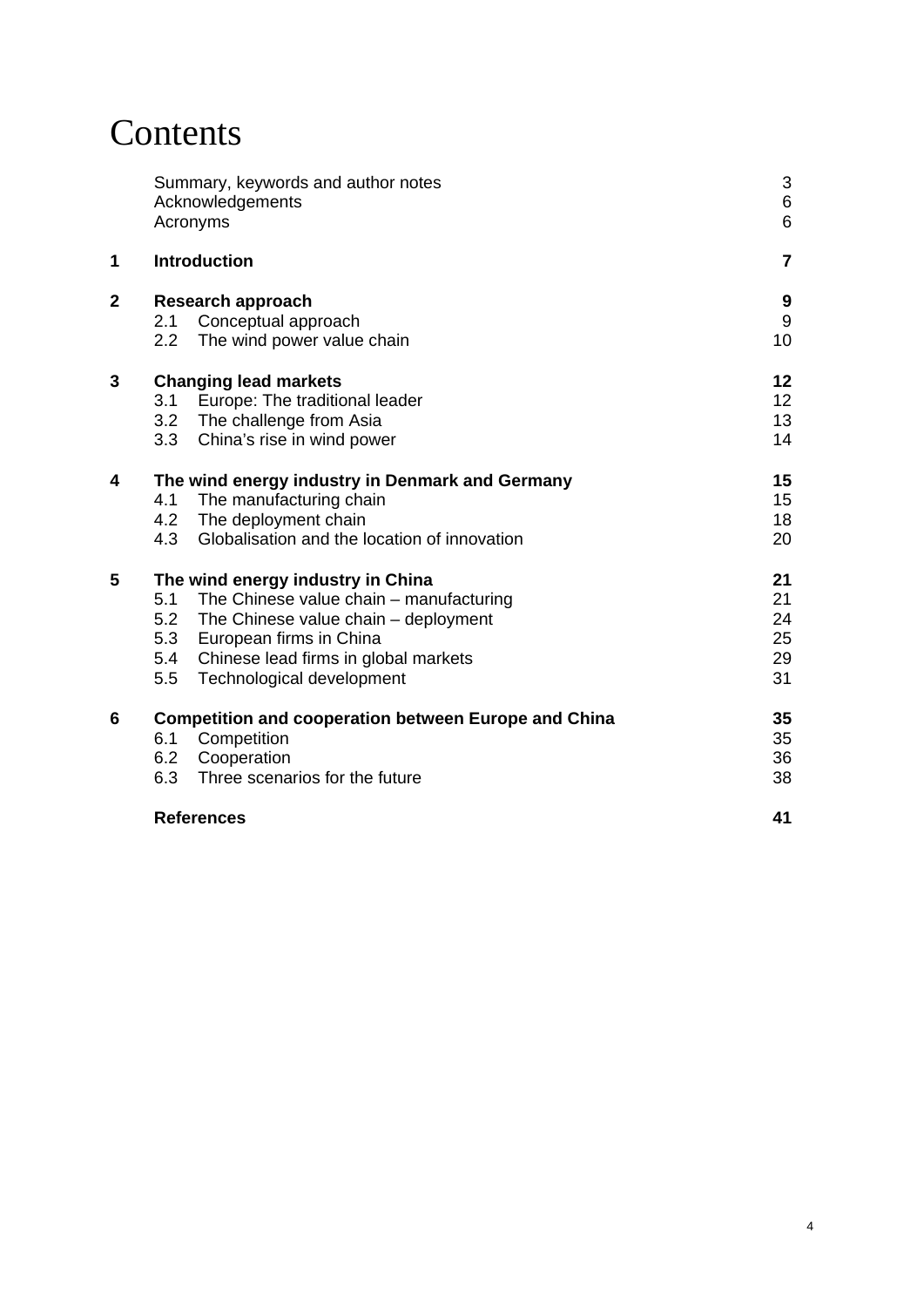| ıaure |
|-------|
|       |

| Figure 2.1    | Basic wind industry value chain                                          | 10 <sup>°</sup> |
|---------------|--------------------------------------------------------------------------|-----------------|
| Figure 2.2    | Cumulative installed wind power capacity, 1995-2011 (MW)                 | 12 <sub>2</sub> |
| Figure 4.1    | Top five European turbine manufacturers and key component                |                 |
|               | suppliers                                                                | 17              |
| Figure 5.1    | Top five Chinese turbine manufacturers and key component                 |                 |
|               | suppliers                                                                | 23              |
| Figure 5.2    | Shares in cumulative installed capacity – domestic and foreign           |                 |
|               | brands in China                                                          | 26              |
| Figure 6.1    | Links across chain functions                                             | 37              |
| <b>Tables</b> |                                                                          |                 |
| Table 3.1     | Total installed capacity and added capacity in 2010                      | 13              |
| Table 3.2     | Global top ten turbine manufacturers 2003 and 2010                       |                 |
|               | (world market shares)                                                    | 14              |
| Table 4.1     | Top European turbine generator firms (2009)                              | 15              |
| Table 4.2     | Examples of Danish firms in deployment                                   | 18              |
| Table 4.3     | Danish direct wind power employment classified by job type               | 19              |
| Table 5.1     | Leading Chinese firms (in global top ten, based on worldwide             |                 |
|               | market share)                                                            | 22              |
| Table 5.2     | Examples of Danish and German firms in China                             | 28              |
| Table 5.3     | WTG exports completed and export contracts announced, selected           |                 |
|               | Chinese firms                                                            | 30              |
| Table 5.4     | Links between design firms and Chinese turbine firms                     | 32              |
| Table 5.5     | New turbine development                                                  | 33              |
| <b>Boxes</b>  |                                                                          |                 |
| Box 5.1       | The globalisation of wind turbine firms: the case of REpower in China 27 |                 |
| Box 5.2       | The organisational decomposition of innovation in the global wind        |                 |
|               | turbine industry                                                         | 34              |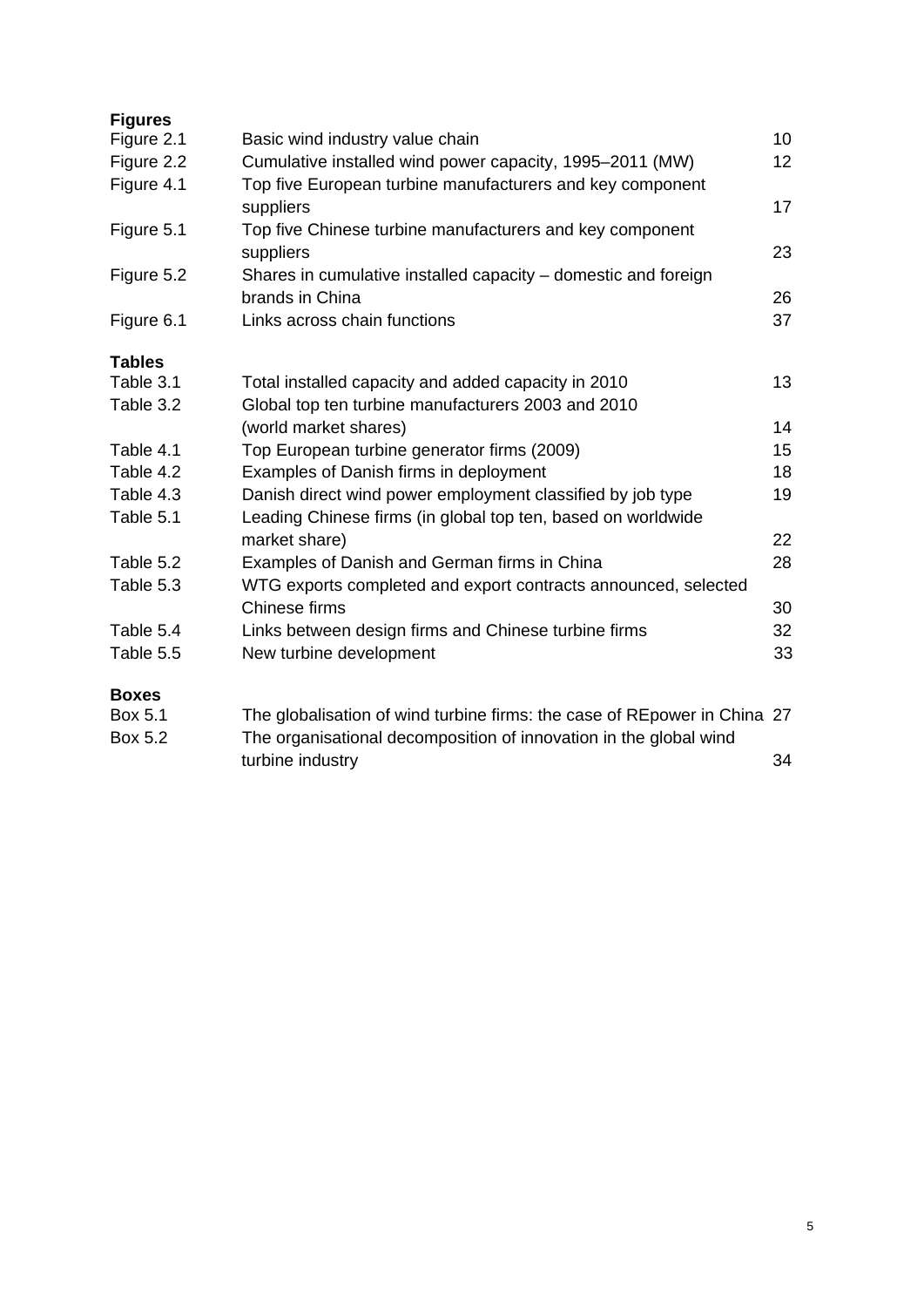## Acknowledgements

The paper is an output of the project 'The impact of emerging powers: China-EU cooperation and global governance'. This project is a research collaboration between IDS, DIE and IWEP/CASS and supported by three organisations: the British Academy, the German Ministry for Research and Education (BMBF), and the Chinese Academy of Social Sciences through the ERA-NET CO-REACH programme. Research time for the lead author was funded by the Federal Ministry for Economic Cooperation and Development (BMZ), Germany (through the DIE project Low Carbon Innovation Policy in Brazil, China, India and South Africa). We are grateful for comments during CO-REACH project workshops, in particular from Doris Fischer, Wolfgang Jussen, Mirjam Meissner and Frauke Urban.

## Acronyms

| B <sub>2</sub> B | Business-to-Business                                   |
|------------------|--------------------------------------------------------|
| <b>CN</b>        | China                                                  |
| D&E              | Design and Engineering                                 |
| DE               | Germany                                                |
| DK               | <b>Denmark</b>                                         |
| <b>ES</b>        | Spain                                                  |
| EU               | European Union                                         |
| FDI              | Foreign Direct Investment                              |
| <b>GDP</b>       | <b>Gross Domestic Product</b>                          |
| <b>GVC</b>       | <b>Global Value Chain</b>                              |
| <b>GW</b>        | Gigawatt                                               |
| IN               | India                                                  |
| IPP.             | Independent power producer                             |
| JP               | Japan                                                  |
| JV               | Joint Venture                                          |
| <b>KIBS</b>      | Knowledge-intensive business services                  |
| <b>MW</b>        | Megawatt                                               |
| <b>NDRC</b>      | National Development and Reform Commission (China)     |
| O&M              | <b>Operation and Maintenance</b>                       |
| <b>ODIP</b>      | Organisational Decomposition of the Innovation Process |
| <b>OECD</b>      | Organisation for Economic Co-operation and Development |
| <b>PDRC</b>      | Provisional Development and Reform Commission (China)  |
| R&D              | <b>Research and Development</b>                        |
| <b>WTG</b>       | <b>Wind Turbine Generator</b>                          |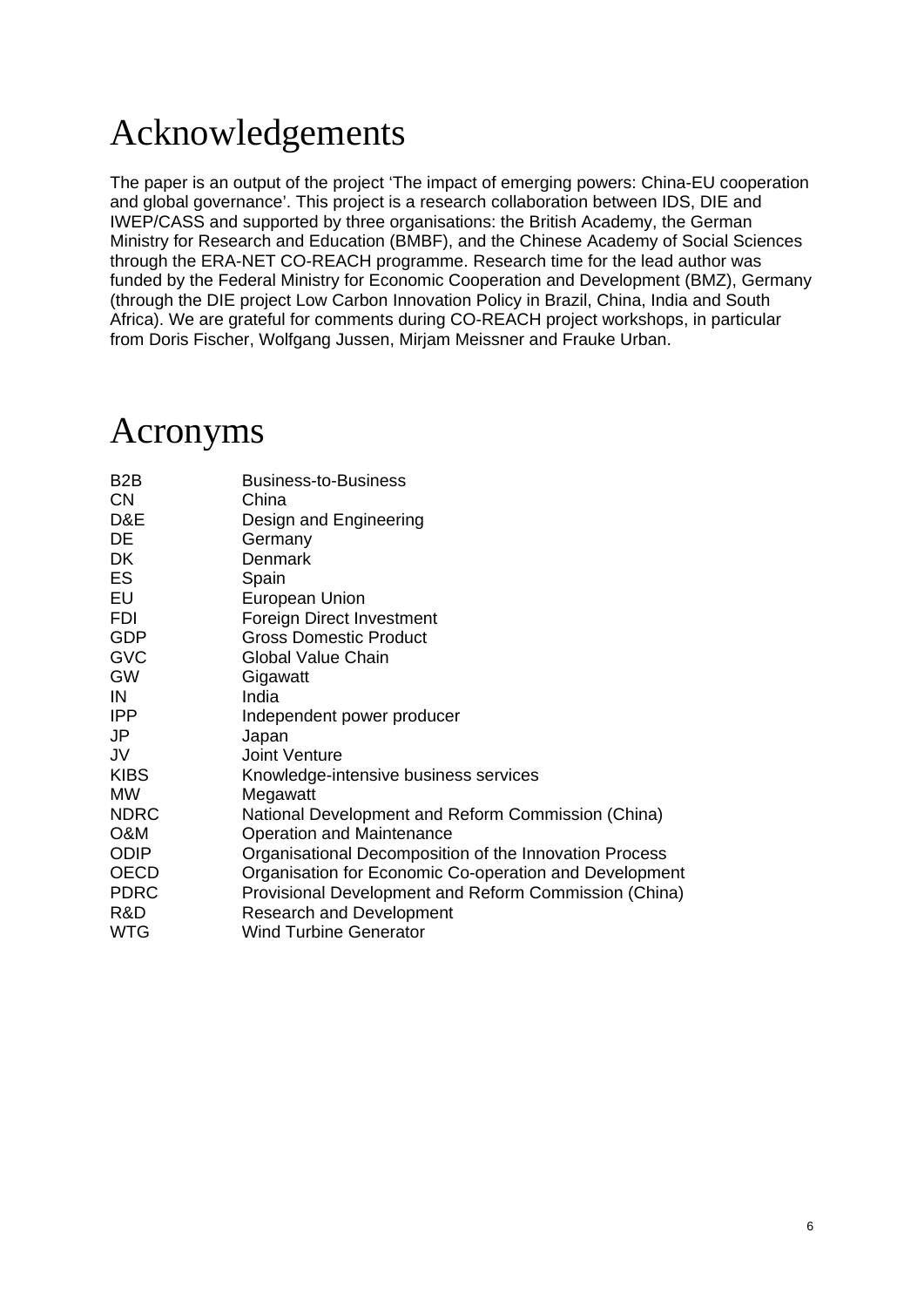## 1 Introduction

The starting point for this paper is the observation of two major shifts in the global economy. The first is the shift of economic power from the West to the East. This is most clearly visible in the enormous build-up of industrial production capabilities in China. Correspondingly, trade flows in manufactured products from China to Europe (and other parts of the world) have increased rapidly over the last three decades. Trade flows in some sophisticated products, in particular capital goods, continue to be dominantly from Europe to China, but this is also changing with the 'breakthrough' in the transition from production to innovation capabilities in China (Altenburg *et al.* 2008).

The second big change is the shift from high to low carbon growth. This shift is underway in parts of Europe but only nascent in China. However, a 'green' turn is occurring in the sphere of political discourse in China. It is recognised that the green turn entails economic burdens but there is also awareness of the new investment and job opportunities in the green economy. These opportunities are now opening up new avenues in the global competition between firms and nations. The race is on to become the leading supplier of resource efficient technologies and solutions (WBCSD 2010).

Governments and industry in China and many countries in Europe have already made substantial investments in developing and producing low carbon technologies. This paper will focus on a key sector in which this has occurred: the wind energy industry. There is widespread agreement that wind power will be an increasingly important source of energy. Both China and Europe have made heavy investments in the wind energy sector: (a) to show their commitment to climate change mitigation; (b) to strengthen their energy security; and (c) to promote the competitiveness of their own industry and create new jobs in a sector thought to have great potential.

This paper investigates what this means for the global division of labour in the wind power industry and the relationships between Europe and China. Are these relationships characterised by cooperation, competition or conflict? What are the future prospects in an industry which is both expanding globally and integrating internally in the European Union and China? These are the key questions addressed in this paper.

In addressing these questions, the paper benefits from and contributes to a hot debate conducted in academic, policy and business circles. There is agreement that a fast growing and technologically vibrant international wind turbine sector helps to reduce carbon emissions (Kirkegaard *et al.* 2009). By contrast, there is no agreement about whether growth in this sector will occur in cooperation between Europe and China or through competition or even conflict.

The prevailing view is one of conflict. The debate on wind power takes place in the context of the need for global reduction of carbon emissions. While recognising that international cooperation is essential to reduce these emissions, inter-governmental negotiations over targets have made little progress. A global deal has not emerged. Conflicts between the old powers of Europe (and the US) and the rising powers of China (and India) have not been overcome. A pessimistic point of view also prevails in analyses of the wind turbine industry. The business and political press gives a picture of zero-sum relations and conflict between the EU and China in the wind turbine industry (Hamlin 2009; *Nature* 2009; *China Daily* 2011; *Shanghai Financial News* 2011).

This paper questions this view and suggests that the relationship between Europe and China in the wind power sector is characterised by a combination of competition and cooperation. More importantly, it argues that the view one comes to is influenced by the way one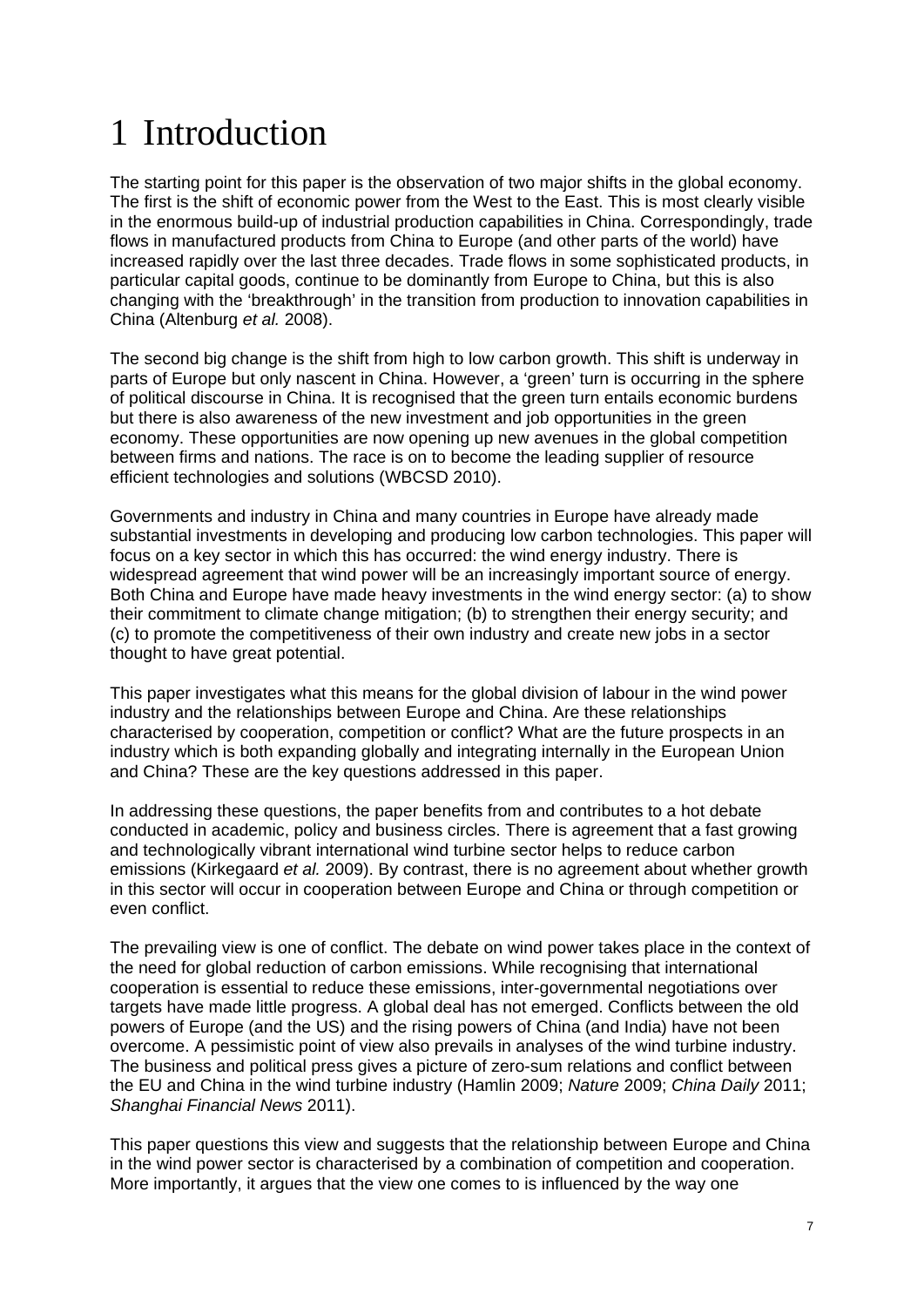approaches the question. The approach adopted in this paper involves: (i) grasping the entire value chain; and (ii) adopting a dynamic approach. Observing the entire value chain (not just the wind turbine manufacturers) and observing changes over time (not just a specific point in time) leads to different conclusions. We show that the combination of adopting the value chain approach and observing dynamics leads to new insights.

Section 2 explains our approach. It sets out what a global value chain is, both generally and in the case of the wind power industry, and it highlights the analytical potential of this approach, both generally and specifically in the case of wind power. Section 2 then explains why understanding the dynamics is so critical. The main markets for wind power are shifting and this has ramifications for where different parts of the industry are located. Locational dynamics and power dynamics in the value chain interact. Since it is essential to understand these power dynamics, we pay most attention to the lead firms of the value chains, their locations and their relationships with suppliers and government. The empirical basis for the analysis is also explained in Section 2.

The empirical findings are presented in the sections that follow. Section 3 shows how the wind power lead markets are changing in the global economy. While Europe is the traditional leader in turbine production, the lead market in terms of demand is now shifting to China and its turbine lead firms are now among the biggest in the world in terms of market shares. In Europe, Denmark and Germany are the most significant players; they use a large amount of wind power in the electricity market – 21 and 9 per cent respectively (WWEA 2011). By contrast, wind power contributes only 1.2 per cent to the overall electricity supply in China. Together, lead firms from China, Germany and Denmark account for close to 60 per cent of world wind turbine sales. In 2010, Chinese firms ranked first, accounting for approximately 31 per cent of worldwide wind turbine installation. The capacity produced by Danish and German companies – ranking second and third – account for a total of approximately 28 per cent. If all EU countries are included, Europe is still leading on the producer side. However, China is the largest and fastest growing market in the world.

Section 4 analyses the European wind power industry, focusing mainly on the two leading producer economies, Germany and Denmark, while Section 5 analyses the Chinese wind power industry and its relationships with European investors. These sections show the value chains in Europe and China and the linkages between them. Europe has highly developed wind power value chains while the Chinese industry value chain is in its nascent phase. But both value chains are changing rapidly and restructuring on a global scale. The analysis of markets and value chains for the industry is not limited to these three countries. On the contrary, understanding the markets of other countries and continents is essential for understanding the relationships between the main producers. Most attention, however, is given to the analysis of China because this is where the big changes are happening and these changes have significant global ramifications.

Section 6 pulls together the key insights and sets out the implications for Europe, China and the world. A scenario of global cooperative competition is contrasted with scenarios of global cut-throat competition between enterprises and of conflict between nations. One of our central arguments is that the possibilities for cooperation are enhanced by the globalisation of the wind industry. The positive outcomes, however, will not occur automatically, they require government intervention.

These conclusions are derived from our business-focused analysis. We focus mainly on the value chains that link China and Europe in this sector. A comprehensive analysis of the relationships between Europe and China in the wind energy sector would need to focus on a wider array of factors, in particular the relevant government policies. A number of policyfocused studies have already examined Chinese relations with the wider world in renewable energy, including with the European Union (Conrad and Meissner 2011; Delman and Yong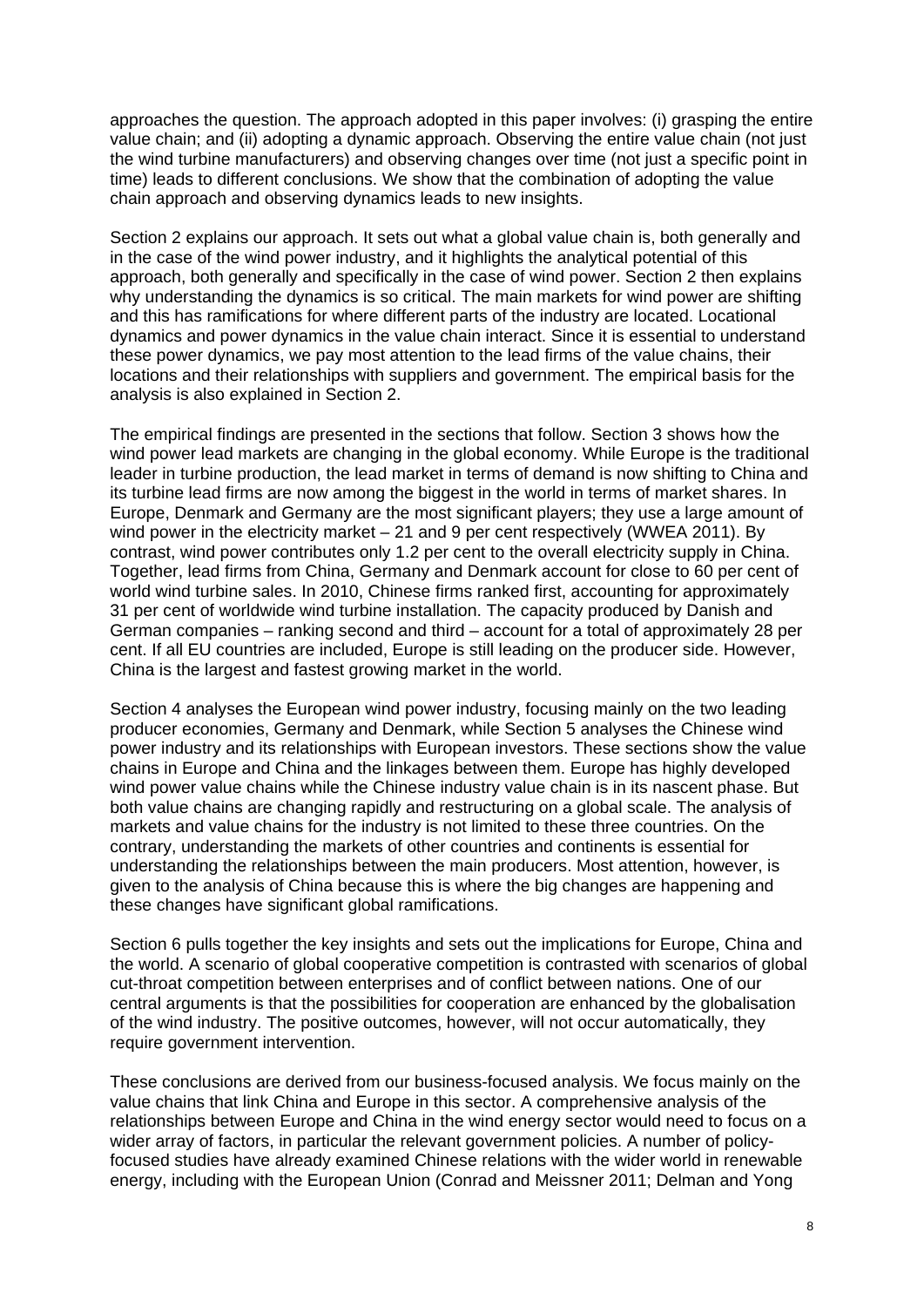2008; Umbach 2010; Holslag 2010; Lewis 2007). The dominant view is that the nature of future relationships will depend on whether China adopts a market-based or strategic approach to renewable energy. For wind power, China has so far pursued a strategic approach which has techno-nationalist underpinnings. China seeks to develop a domestic renewable energy industry irrespective of market forces. Despite this, we argue that a future scenario of 'competition with cooperation' between China and Europe is more likely than the 'competition with conflict' scenario.

## 2 Research approach

This section presents the analytical approach and information sources used for understanding whether and how the European and Chinese wind power industries compete or cooperate.

## **2.1 Conceptual approach**

Many studies have examined the wind power industry in Europe and China (Han *et al.* 2009; Recknagel 2010; Ek and Soderholm 2010; Balat 2011). These studies are of limited use for our purposes because they do not capture what goes on between enterprises. For our purposes, global value chain (GVC) analysis (Gereffi 1999; Schmitz 2005; Sturgeon *et al.* 2011) provides a useful framework because:

- It is concerned explicitly with relationships between enterprises in different countries;
- It emphasises that the relationships between enterprises within and between countries can be organised with different types and degrees of outsourcing and chain coordination;
- It is concerned explicitly with power relationships between firms, especially the relationships between lead firms and suppliers.

Global value chain analysis is rarely sufficient on its own but it is essential for understanding how industries, localities and linkages evolve and it gives insights into how they might evolve in the future (Sturgeon 2009). GVC analysis draws attention to three features of global industrial organisation that are particularly relevant for our purposes:

- Competition in one part of the chain can co-exist with cooperation in other parts of the chain and both occur often across national boundaries.
- Public discourse about competition or conflict between countries makes little sense when they are linked through value chains, with lead firms in one country and suppliers in another country.
- Power relationships change over time, because: (a) suppliers gain capabilities that increase their options and reduce their dependence on single lead firms; and (b) the lead markets change over time (typically due to market saturation in rich countries and market growth in emerging economies).

The latter point is particularly important. It stresses that a dynamic approach is needed because: 'Existing producers, or their spin offs may acquire new capabilities and explore new markets, and this changes power relationships' (Humphrey and Schmitz 2002: 1024). This 'chain-internal' reason for adopting a dynamic approach has been well documented (Lema 2010; Navas-Alemán 2011). However, there is also a 'chain-external' reason: the geography of the global market is changing rapidly. Markets of the rich countries are large but stagnant and markets of many poorer countries are small but growing rapidly. The big difference in growth margins matters. Global industry is restructuring as a result and the relationships between countries change rapidly. The global value chain framework helps to understand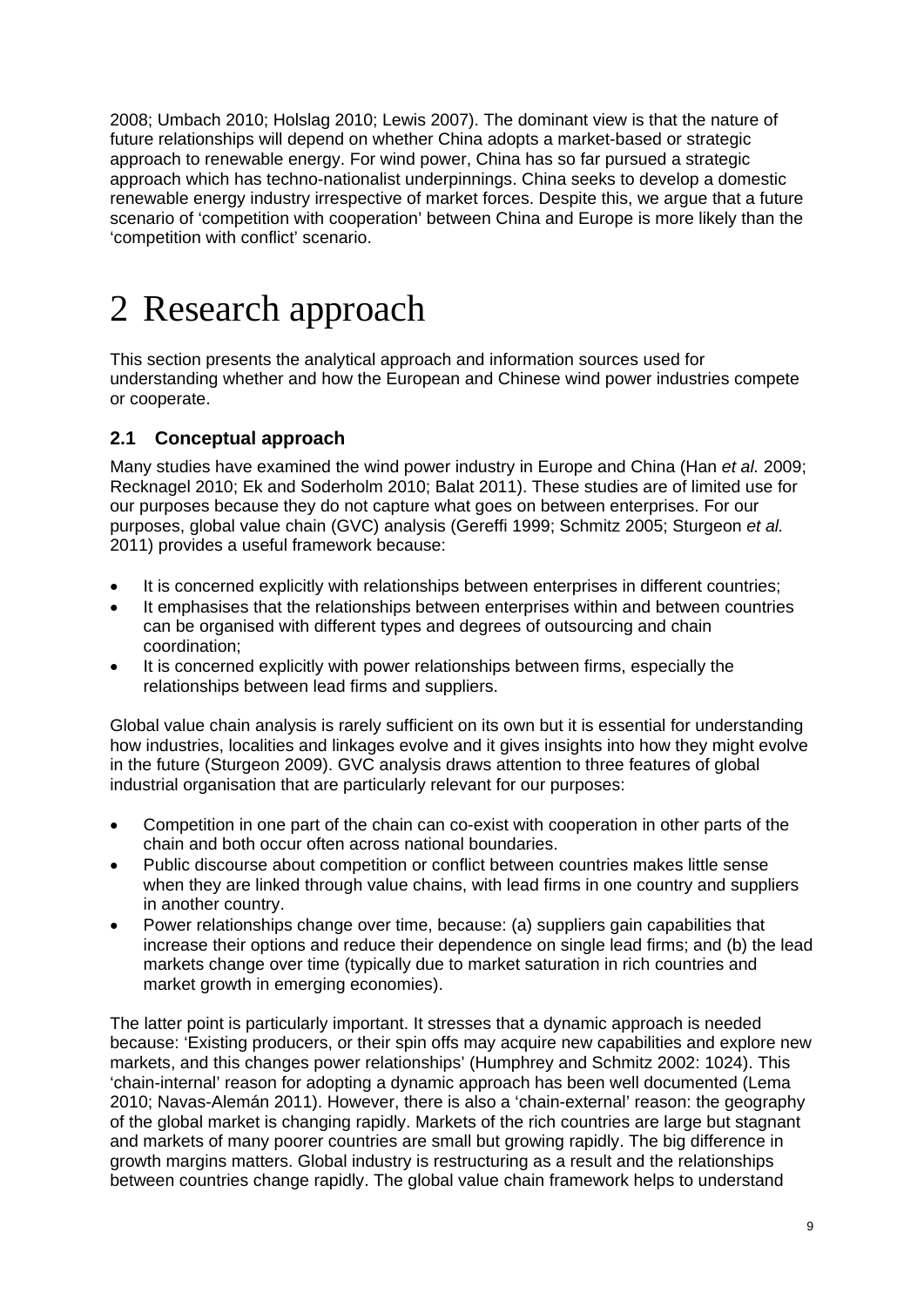these changes in that it provides an analytical grip on private governance. Public governance also matters but it is not the focus of this paper.<sup>1</sup>

## **2.2 The wind power value chain**

The main actors in the wind power chain are: (i) equipment manufacturers; (ii) component suppliers; (iii) planning, construction and logistics firms; (iv) consultancy and design services providers; (v) operation and maintenance services providers; and (vi) utility companies, independent project developers and financial investors (Frost and Sullivan 2010; CCB International 2011). For analytical purposes it helps to conceive of a two-pronged value chain: a manufacturing chain concerned with producing the key equipment and a deployment services chain concerned with all aspects related to deployment and utilisation (see Figure 2.1).

### **Figure 2.1 Basic wind industry value chain**



Sources: Drawing on Frost and Sullivan (2010); EWEA (2007); EAI (n.d.); CCB International (2011). Arrows indicate flows of goods and services between functions in the chain.

This distinction takes into account that there are normally two lead firms involved in the process: wind turbine generator (WTG) assemblers in the manufacturing chain; and utilities or other types of project developers in the service chain. Value breakdowns vary a great deal (compare for instance Kirkegaard *et al.* 2009; BNEF 2010) but deployment activities account for a substantial share of value: Operation and Maintenance (O&M) alone account for around 20–30 per cent of project lifetime value.

There is, however, no strict division between the manufacturing and the deployment chains. Turbine manufacturers partake in the deployment services chain in various ways – usually in O&M in a two or three-year warranty period. Conversely, the owners or organisers often have power to influence relations in the manufacturing chain and demand particular components for the project turbines, although they sometimes complain that the WTGs guard their relationship with suppliers making these inaccessible to park operators (authors' interviews). The nature of the project and the location have an important influence on

 1 Berger *et al.* (2011) show how both private and public governance matter and argue that private and public governance approaches should be combined for further research in this area.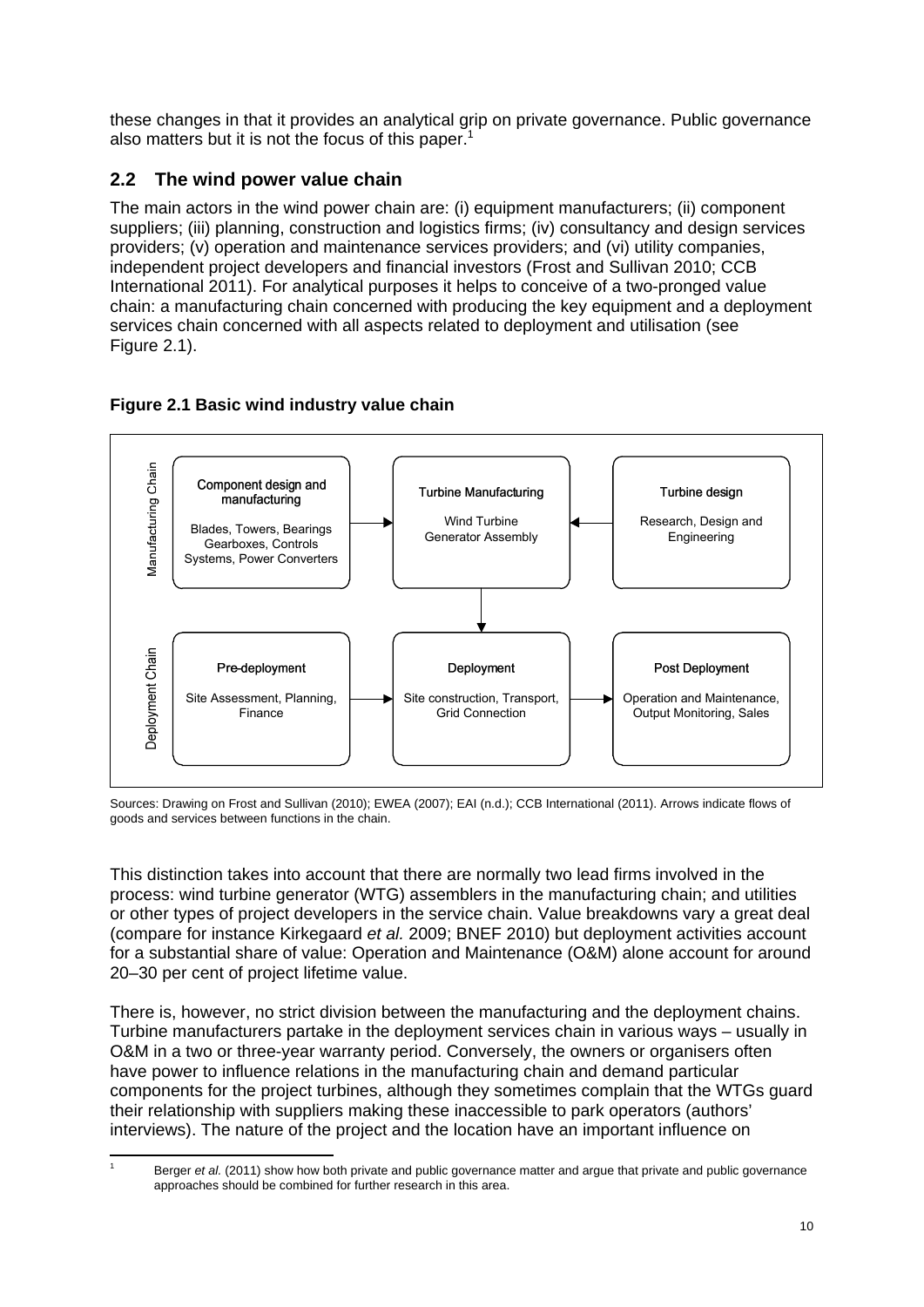technological choices in the manufacturing chain such as turbine design and choice of components. However, as shall be discussed, there is a higher degree of turbine customisation in Europe as compared to China.

Utility companies are relatively immobile and tend to stay in or close to home markets, but this is also changing as they are beginning to develop a global outlook. Financial investors in wind power are more globally orientated. Wind park organisers work closely with turbine manufacturers as the turbine accounts for about 70 per cent of project construction costs and as the reliability of this equipment is normally key to the overall viability of the project.

Most of the discussion about the globalisation of the industry is concerned with the manufacturing chain and mainly with WTG manufacturers because these turbine firms have so far driven foreign direct investment flows and they compete head-to-head for market shares. These firms undertake the assembling of the turbine, which accounts for 20 per cent of the overall value-added (authors' interviews). They are called turbine 'manufacturers' although they are vertically integrated to different degrees with many components produced by external suppliers.

Key parts (in terms of cost) are towers, blades, gearboxes and power converters, but a turbine is made up of more than 8,000 different components. Many component suppliers have adopted follow-sourcing strategies: they situate themselves in close proximity to the overseas operations of turbine firms. Some of them have become truly global suppliers. Likewise, many of the service providers now operate globally.

We argue that we need to take into account the entire chain in order to understand relationships between Europe and China. We also argue that distinguishing between the manufacturing and the deployment chain is helpful because most activities in the former are geographically more mobile than in the latter. This matters because the geography of global markets is changing.

Global demand for wind power is growing in absolute terms but this market expansion is highly uneven between regions and countries. The combined installed capacity of the EU countries still exceeds the capacity in North America and Asia. However, as Figure 2.2 shows, the growth in demand now comes largely from the USA and China. These markets now exceed (by far) the installed capacity of any country in Europe, including Europe's top installer, Germany, where growth in demand has slowed down in recent years. This means that on the one hand, Europe has created the pioneering firms in the industry and created clusters of accumulated skills and capabilities. On the other hand, the key national growth markets have now shifted out of Europe. This is causing significant global transformations in the business landscape as well as restructuring of international linkages. However, the extent and depth of these changes depends to a considerable extent on the geographical mobility of activities in the manufacturing and deployment chain – elaborated in Section 3.

The sections that follow present the detailed empirical analysis. They are based on the usual secondary sources (academic and business literature) and on fieldwork conducted in the second half of 2010 in Germany, Denmark and China. In these countries, we conducted a total of 30 key informant interviews with policymakers and government institutions, research institutions, business associations and NGO support organisations, utilities companies, turbine manufacturers and components suppliers. These interviews were arranged as semiformal discussions guided by a questionnaire template. Whenever possible, we conducted joint interviews in the three different countries. With members of the research team coming from Denmark, Germany and China and interviews being conducted with different types of actors, it was possible to see the different perspectives on the key issues. Seeing the issues through the different national lenses and business function lenses is essential for making a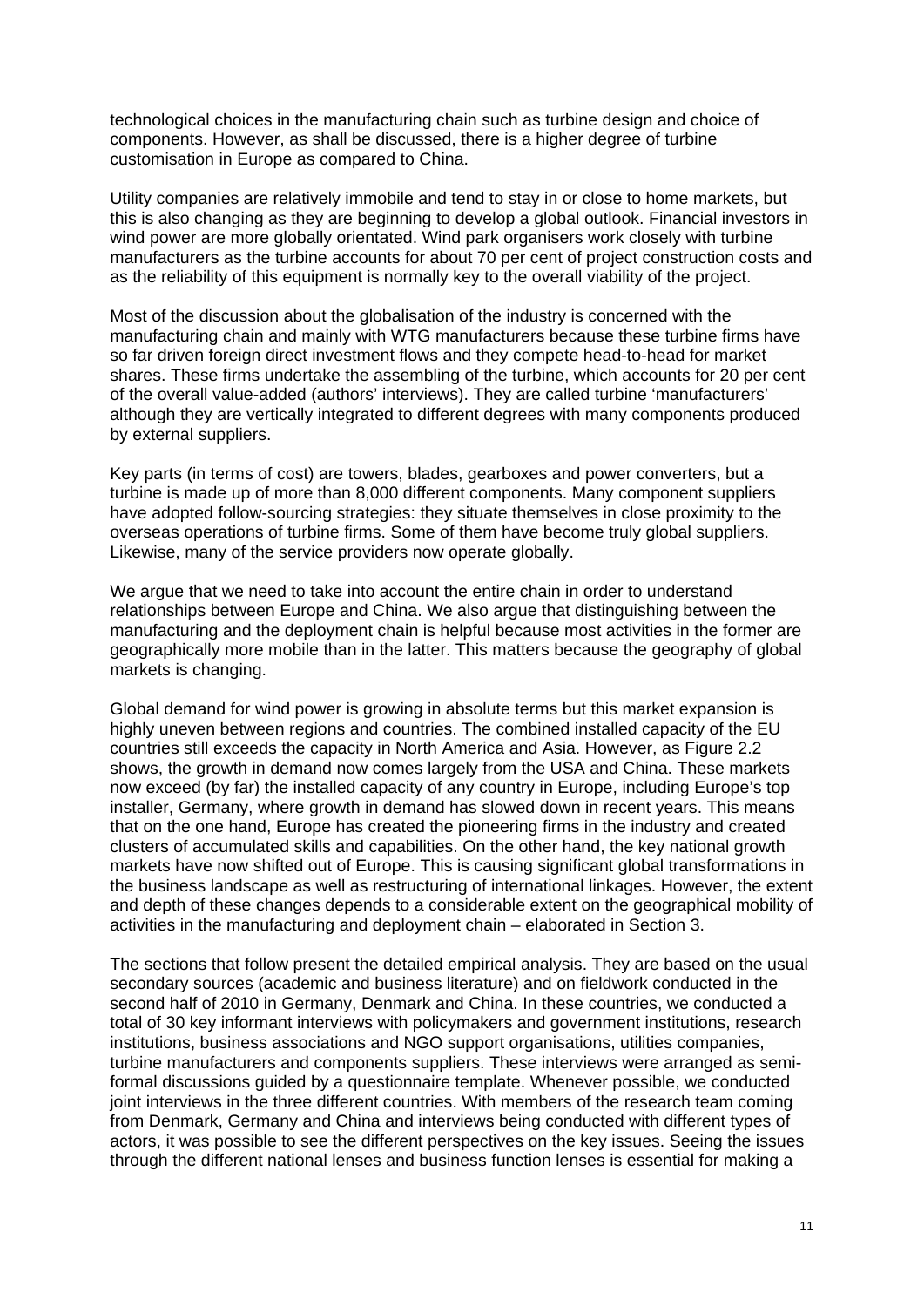judgement on the current practices and future prospects of cooperation, competition and conflict between China and Europe.



**Figure 2.2 Cumulative installed wind power capacity, 1995–2011 (MW)** 

Sources: Earth Policy Institute (2010) and WWEA (2011).

## 3 Changing lead markets

This section shows how lead markets are changing on a global scale: growth in European home markets is slowing down, in particular in Denmark and Germany, but these two countries remain strong on the production side of wind power technology. Despite increasing global competition, these countries still host leading global producers and service providers. Meanwhile, the market is shifting to China, where heavy state investments drive up demand. This has created strong domestic players that are now visible on the world stage.

## **3.1 Europe: The traditional leader**

Europe is the traditional leader in the wind power industry. As a whole, the European Union has the most developed market for wind energy worldwide with a total accumulated deployment of 84 GW – equivalent to 44 per cent of globally installed capacity – at the end of 2010. Combined, the six largest EU countries alone accounted for 68 GW total installed capacity (Table 3.1), more than either China (44 GW) or USA (40 GW) (GWEC 2011).

Wind power is central to the ambitions of political leaders in the EU of developing strong green economies. EU leaders have set a binding target to supply 20 per cent of its total energy consumption from renewable sources by 2020, with wind power being an important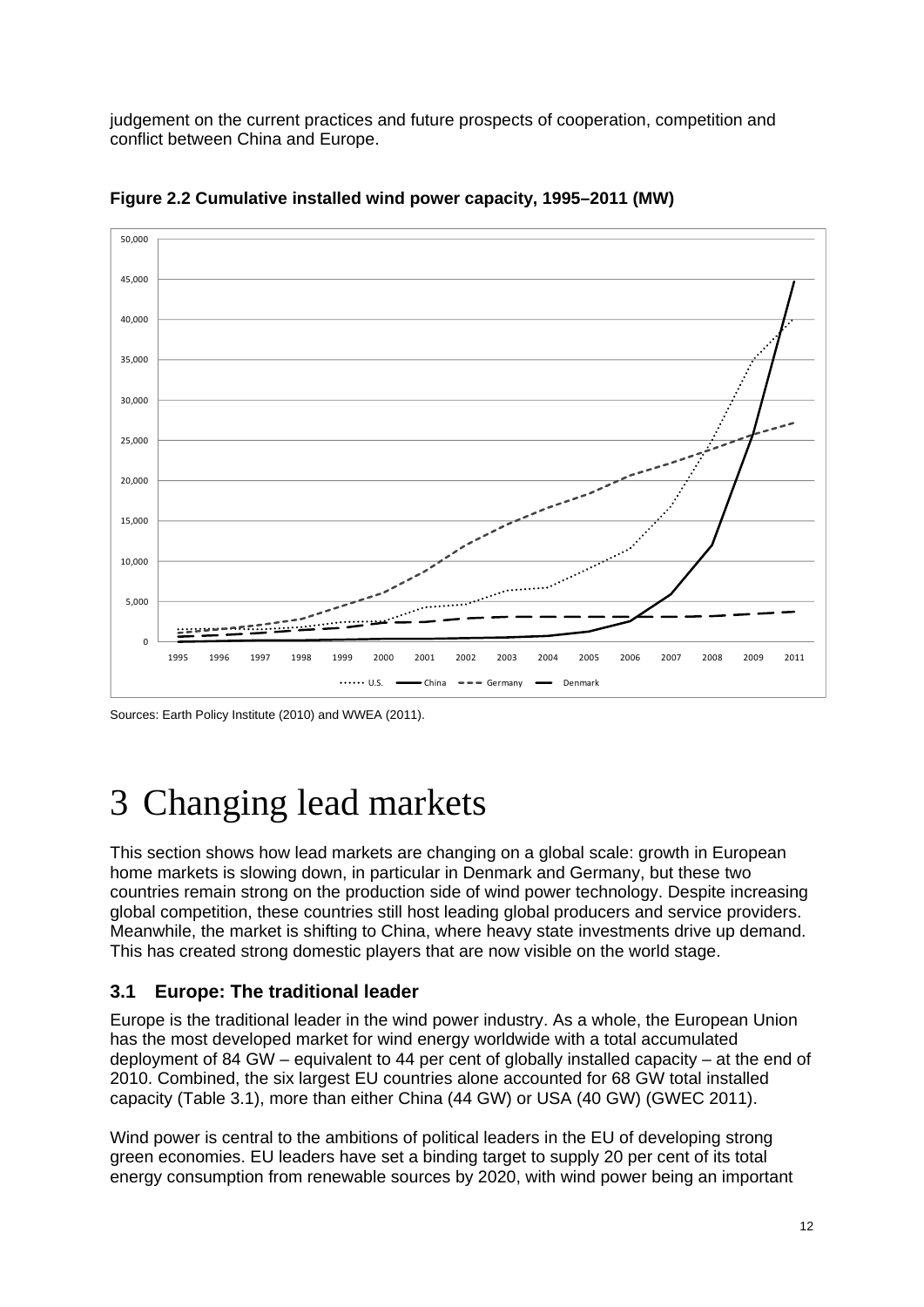element (EurActive 2010). Each member country has a legally binding target for wind power generation in 2020. These targets specify that wind energy should reach at least 213 GW of combined installed capacity in 2020 (EWEA 2011). However, so far there has been an unequal distribution between EU countries. Most EU 27 $2$  countries have no wind manufacturing industry although interest in wind power as a source of electricity is increasing.3

|         | Total capacity 2010 (MW) | Added capacity 2010 (MW) | Growth rate 2010 (%) |
|---------|--------------------------|--------------------------|----------------------|
| EU6*    | 68,285.80                | 6,535.00                 | 15.57**              |
| Germany | 27.215.00                | 1,551.00                 | 6.00                 |
| Denmark | 3.734.00                 | 309.00                   | 8.90                 |
| China   | 44,733.00                | 18,928.00                | 73.30                |

#### **Table 3.1 Total installed capacity and added capacity in 2010**

Source: GWEC (2011). Notes: \* EU6 are the six EU countries in the global top ten in terms of installed capacity: Germany, Spain, Italy, France, UK, Denmark. \*\* Average EU6 growth rate.

Denmark and Germany are the pioneering countries in Europe with the most developed markets. Leadership in the two countries has traditionally stemmed from both the size of home markets (demand) and production capacity for catering for these markets (supply). Today the demand side of this formula is weakening. Although both countries have very high wind shares in the electricity mix – Denmark has 21 per cent and Germany 9 per cent – both countries have had relatively low growth rates compared to other EU countries, let alone China. With high 'saturation levels' in these markets, Denmark achieved a growth rate of 8.9 per cent while Germany achieved 6 per cent in 2010 (Table 3.1). Many new turbines were installed offshore, particularly in Denmark where these accounted for 62 per cent of the turbines installed in Denmark in 2010.

## **3.2 The challenge from Asia**

On the supply side, European enterprises are still dominating global market shares, but they are steadily losing their traditionally very strong position as Asian – Chinese and Indian – companies are entering the industry. A decade ago, all of the top ten firms in the world were European. In 2003, eight were European and by 2010, only four of the top ten wind turbine manufacturers had their headquarters in Europe (Table 3.2). The European dominance has been broken by China and India.

Most of the competition with foreign firms takes place outside Europe in new growth markets. European firms have invested notably in the USA and China. The European turbine producers have (re)located production capacity to where there is market demand. While European manufacturers in 2008 sold more than 60 per cent of their turbines outside their home markets, Vestas, Siemens and Nordex all had overseas sales shares of roughly 95 per cent. By contrast, as shall be discussed, Chinese manufacturers were almost exclusively focused on their domestic markets (see also Kirkegaard *et al.* 2009: 44). The challenge for European producers is to supply products and services that are competitive in the global market. In section 4, we discuss why Denmark and Germany are in a strong position to do

 <sup>2</sup> The 27 member countries of the European Union.

<sup>3</sup> In terms of new installations, many Western EU countries are showing stagnation, whereas there is strong growth in a number of Eastern EU countries (WWEA 2011).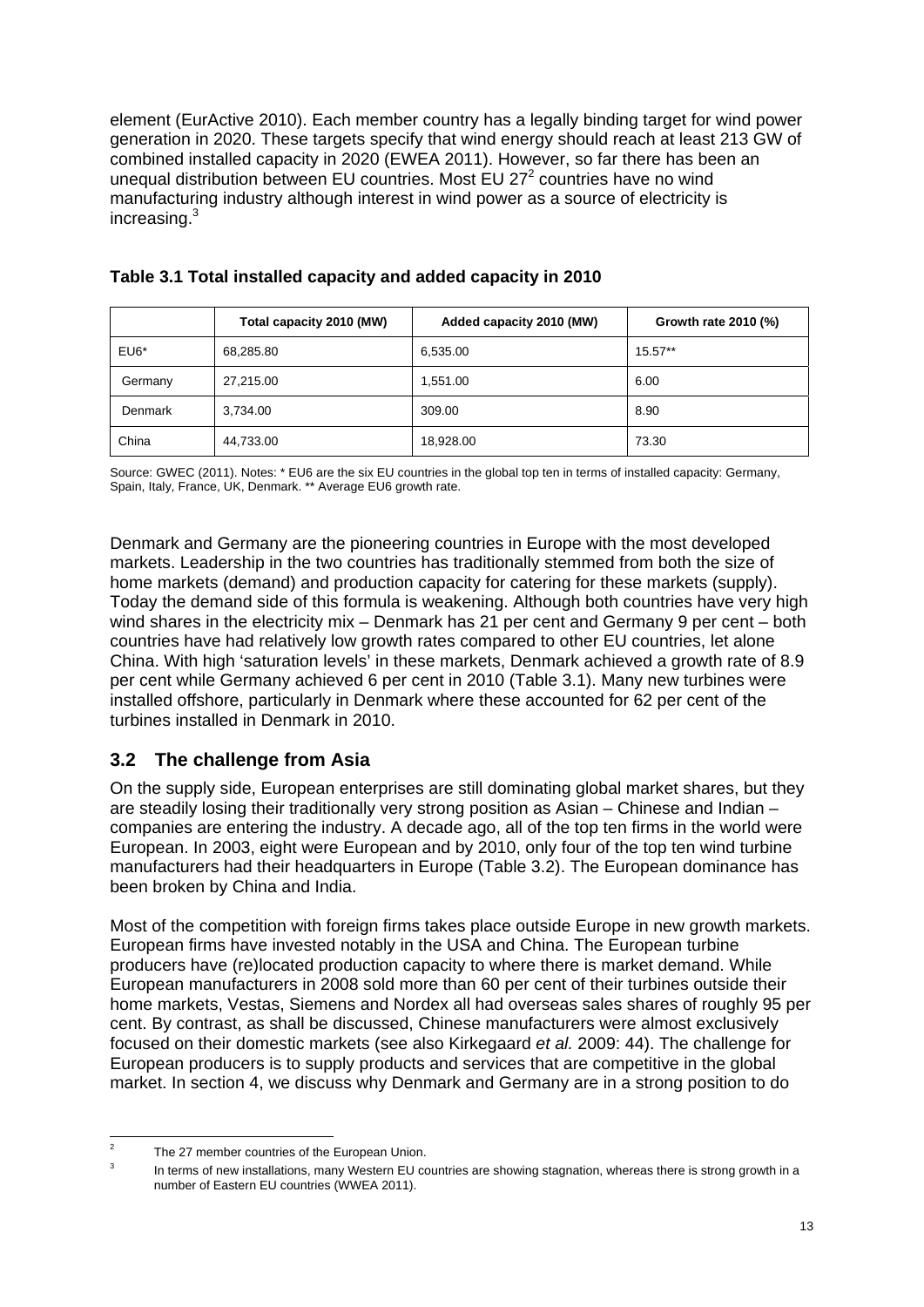so. However, it remains a crucial point that the continued strong position of Europeans firms will depend on state support for wind power which can match that of China.

| 2003   |                |              |           | 2010                    |              |  |  |
|--------|----------------|--------------|-----------|-------------------------|--------------|--|--|
| Origin | <b>Firm</b>    | <b>Share</b> | Origin    | <b>Firm</b>             | <b>Share</b> |  |  |
| EU     | Vestas (DK)    | 21.80%       | EU        | Vestas (DK)             | 14.80%       |  |  |
| US.    | <b>GE Wind</b> | 18.00%       | CN.       | Sinovel                 | 11.10%       |  |  |
| EU     | Enercon (DE)   | 14.60%       | US.       | <b>GE Wind Energy</b>   | 9.60%        |  |  |
| EU     | Gamesa (ES)    | 11.50%       | <b>CN</b> | Goldwind                | 9.50%        |  |  |
| EU     | NEG Micon (DK) | 10.30%       | EU        | Enercon (DE)            | 7.20%        |  |  |
| EU     | Bonus (DK)     | 6.60%        | IN        | Suzlon                  | 6.90%        |  |  |
| EU     | REpower (DE)   | 3.50%        | <b>CN</b> | Dongfang Electric       | 6.70%        |  |  |
| EU     | Nordex (DE)    | 2.90%        | EU        | Gamesa (ES)             | 6.60%        |  |  |
| EU     | Made (ES)      | 2.90%        | EU        | Siemens Wind Power (DK) | 5.90%        |  |  |
| JP     | Mitsubishi     | 2.60%        | <b>CN</b> | <b>United Power</b>     | 4.20%        |  |  |
|        | <b>Others</b>  | 5.30%        |           | <b>Others</b>           | 17.5%        |  |  |

**Table 3.2 Global top ten turbine manufacturers 2003 and 2010 (world market shares)** 

Source: BTM (2004; 2011). The locations of headquarters of European firms are noted in brackets.

## **3.3 China's rise in wind power**

Chinese state officials have repeatedly stated that the strengthening of technological capabilities in green industries is crucial to the ambition of transforming China from a developing country competing on low wages to a developed economy competing on high value-added technologies (Ford 2009). The commitment to green technology was apparent in the Chinese response to the recent crisis in the global economy and in the newly released twelfth five-year plan. The nature of this response suggests that China is committed to leading the way in low carbon development.<sup>4</sup> Nowhere is this more evident than in the case of wind power.

In 2010 China became number one globally in total installed wind power capacity. During 2010 China added almost 19 GW wind power capacity to its existing wind power installations (Table 3.1). This means that China accounted for more than 50 per cent of the world market for new wind turbines in 2010 (WWEA 2011: 5). It is planning to reach a total wind power capacity of 150 GW in 2020 of which 138 GW should be built as part of seven geographical 'wind power bases' larger than 10 GW each (Junfeng and Hu 2007: 24). This official target is lower than that of the EU (213 GW) but current Chinese growth rates – 73 per cent in 2010 – suggest that China may well have overtaken the EU by 2020. This will make China the unrivalled growth market in the years to come.<sup>5</sup>

The next section 4 on the European wind power industry and the following section 5 on China have as their main purpose to show how the markets and value chains are organised

 4 The nature of China's response suggests that it is committed not only to develop green technology domestically, but also to lead the way in low carbon development on the global scene. In 2008 and 2009, the stimuli packages in China were the most ambitious in the world in terms of supporting green investments. It invested 5.3 per cent of GDP in green technology compared to less than 1 per cent for the United States in 2008.

<sup>5</sup> However, by some estimates, the current official Chinese targets for 2020 mean that wind power will account for only 3 per cent of the electricity output at that time (Delman 2009).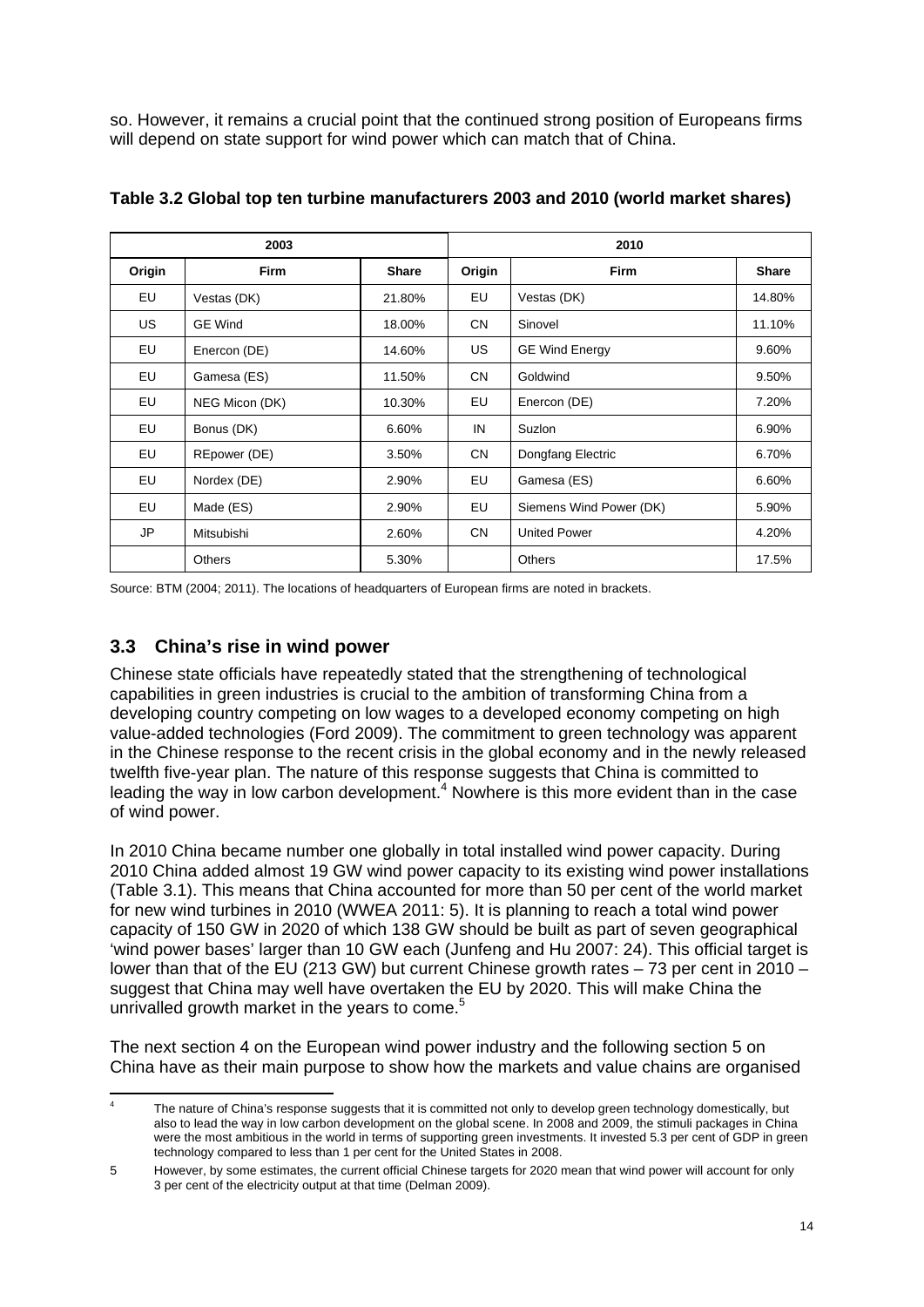and how they are changing on a global scale. The final section 6 then pulls it all together, drawing out what it all means for the relationships between Europe and China.

## 4 The wind energy industry in Denmark and Germany

This section focuses on the key actors in the wind power chain in Denmark and Germany with the aim of showing how the European value chains are organised and what this means for global competitiveness. European leadership in this industry stems from highly developed value chains, with strong capabilities in both manufacturing and deployment. Both the value chains and the institutional systems are being shaped in such a way that they increase the performance of wind power. This creates European solutions of high quality but also of high costs. The challenge is to reinvigorate the European wind power innovation systems in a situation in which lead markets are moving away from Europe.

### **4.1 The manufacturing chain**

The Danish and German wind turbine industry started to develop in the 1970s and 1980s mainly because of an environmental grassroots movement. Until the 1990s, the industry structure was very much shaped by the wind turbine producers that grew out of this movement. A first major wave of mergers and acquisitions led to the consolidation in the wind turbine industry in Denmark and Germany (Table 3.2). Only two of the original pioneers, Vestas and Enercon, have been able to turn their first mover advantage into technological strength and large-scale production. After the turn of the millennium, a number of smaller wind turbine producers were bought up by established wind firms or by large industrial conglomerates looking for an entry into the fast growing renewable energy industry. As seen in Table 4.1, many of the European firms have become global, serving an increasing number of markets across the globe. Indeed, a notable feature of the European wind turbine industry is its internationalisation in terms of markets served and to some extent also its ownership.

Denmark's prominence in the wind turbine industry is largely due to Vestas, the global market leader with almost 25,000 people on the global payroll. Siemens Wind Power (formerly Bonus Energy) is headquartered in Denmark and has become an important player in the global industry too. These firms compete to supply new projects in their home market, but they predominantly compete in foreign markets. However, they also collaborate closely in Danish cross-organisational policy and research initiatives.

| Firm               | <b>Global market share</b><br>2009 | No. Markets 2010 | <b>HQ Country</b> | Ownership | <b>First turbine</b> |
|--------------------|------------------------------------|------------------|-------------------|-----------|----------------------|
| Vestas             | 12.50%                             | $25+$            | Denmark           | Denmark*  | 1979                 |
| Enercon            | 8.50%                              | $15+$            | Germany           | Germany   | 1984                 |
| Gamesa             | 6.70%                              | $10+$            | Spain             | Spain     | 1994                 |
| Siemens Wind Power | 5.90%                              | $10+$            | Denmark           | Germany   | 1980                 |
| REpower            | 3.40%                              | $10+$            | Germany           | India     | 2001                 |
| Total              | 37%                                |                  |                   |           |                      |

#### **Table 4.1 Top European turbine generator firms (2009)**

Source: BTM (2011); company data.\* Note: the majority of Vestas shares are owned by investors from outside Denmark. European turbine firms in global top ten, based on worldwide market shares.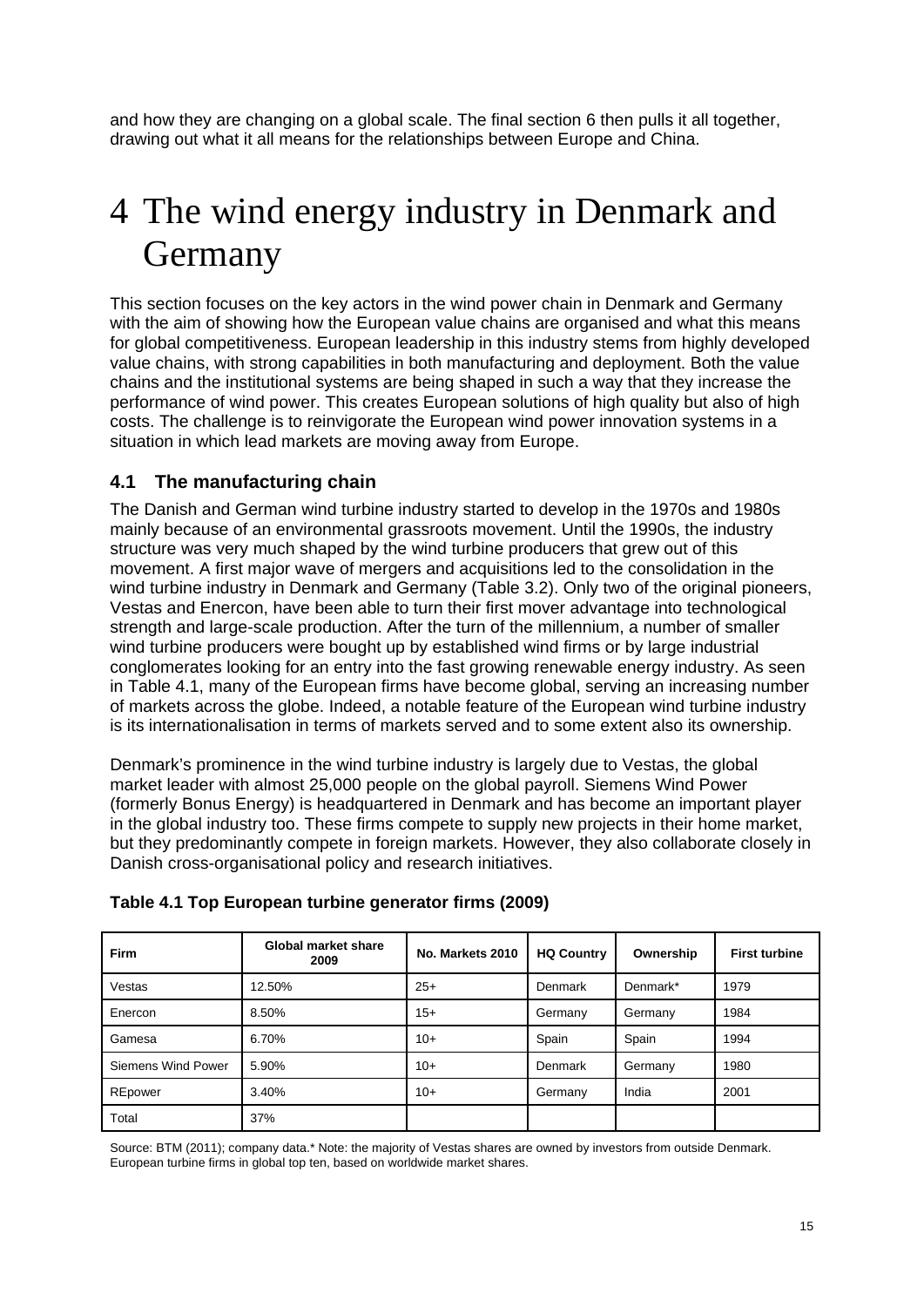The German wind turbine industry is dominated by Enercon (Molly 2010). Notwithstanding an overseas revenue share of around 60 per cent, Enercon is mainly focused on the European market and has, in fact, been downsizing its presence in the market outside Europe (Hein 2010; authors' interviews). Enercon has a high degree of internal manufacturing due to its distinct direct drive technology (no gearbox). Other German and European wind turbine producers (with the exception of the offshore specialist Bard) focus more on assembling and less on in-house manufacturing.

The European lead firms all have a high degree of vertical integration with many components being produced in-house (Figure 4.1). Around 50 per cent or more of an average Vestas turbine is produced in-house (in terms of production costs). The value chain structure is a function of close attention to productivity and reliability of the turbine and of turbine designs that have been carefully developed over more than 30 years. This also means that the manufacturing value chain of the German and Danish wind turbine industry is defined by a complex and mutually dependent relationship between turbine producers and a network of component suppliers.

The combination of technological complexity of modern wind turbines as well as high durability requirements result in a relationship of lead firms and component suppliers that may best be captured by the concept of *relational* value chain (Gereffi *et al.* 2005). What we mean by this is that the lead firm and supplier exchange vast amounts of information for specifying and testing the components in the course of design and prototype testing. It also means that these lead firms work with a relatively small number of highly competent key suppliers. Some of these are global suppliers in what now constitutes a relatively small 'shared supply base' consisting of world class firms who can provide components in all the key growth markets.

Compared to China, there is a relatively low degree of price competition among suppliers. This is due to the traditional structure of the European wind turbine industry which is based on specialised medium-sized companies. In contrast to other industries where large conglomerates are the industry leader, wind turbine manufacturers have focused less on strategic supply chain management to drive down costs (Hohrath *et al.* 2010; authors' interview). Usually, components have to be customised for each individual lead firm and often for each individual project. In some cases, turbines are built bespoke to a particular order related to a particular wind farm development. This created a need for collaboration across the value chain. Similarly, such collaboration occurs on a regular basis in the continuing race to develop bigger turbines with a higher megawatt electricity capacity. Buyersupplier relationships are therefore typically longstanding and switching costs – the costs for the turbine manufacturer involved in replacing one supplier with another – are considerable because suppliers have accumulated knowledge about lead firm products and processes. Suppliers often design components such as gearboxes, generators and power electronics to the specifications provided by the turbine firm.

As shall be discussed, the drive towards modular product architectures and networks is weaker than in China because European firms put more emphasis on continuously tweaking solutions for increased reliability, resulting in organically developing and more dissimilar and more expensive but higher quality designs. One of the main reasons for this orientation lies in incentive structures linked to output performance. Wind energy support mechanisms in Europe such as feed-in tariffs and market premium systems provide strong incentives to maximise the cost effectiveness of the power production, enhance demand-side management and improve the stability of the transmission system. In general, mechanisms are on an electricity generation basis, not a capacity installed basis. This has lent emphasis to turbine reliability and effectiveness and has extended the focus from the manufacturing to the deployment chain.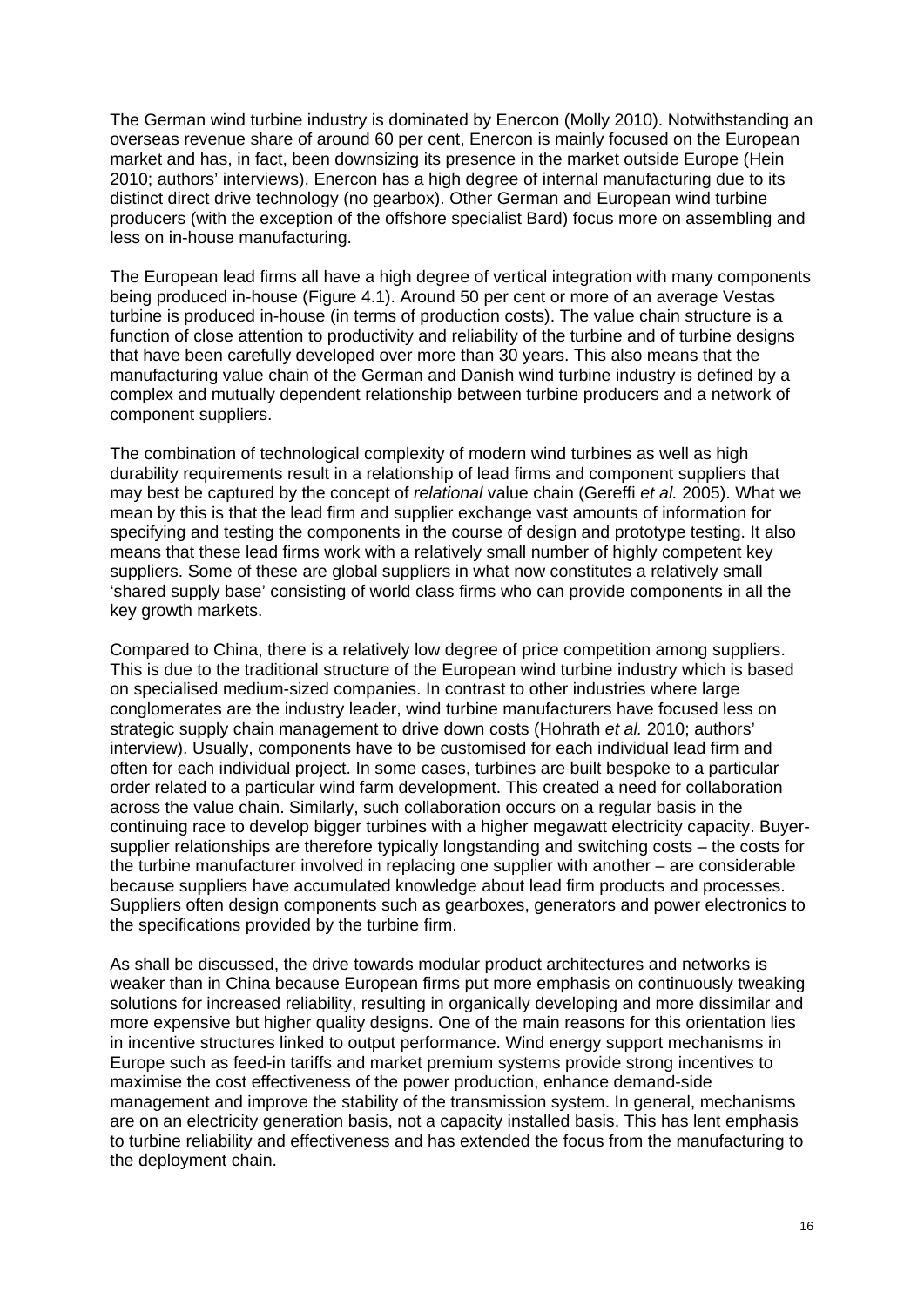

#### **Figure 4.1 Top five European turbine manufacturers and key component suppliers**

Source: EWEA (2007) using data from BTM; note that many of the firms listed as single suppliers also supply to other turbine firms outside the top five. Note that these are the key suppliers. There may be other suppliers to these top five firms in different markets.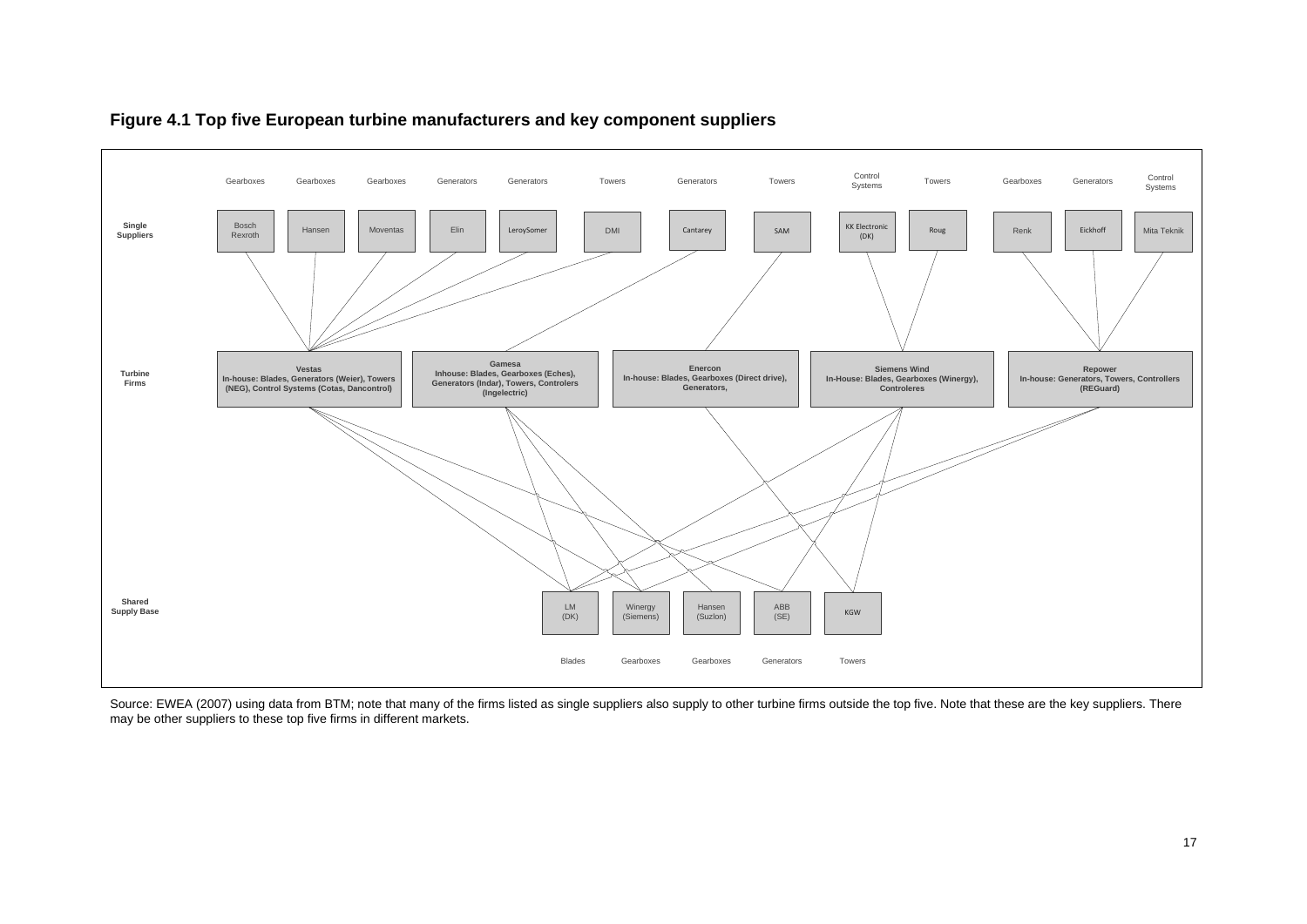### **4.2 The deployment chain**

This subsection continues with the value chain analysis of the Danish and German industries but shifts the focus to the deployment chain. It identifies the key actors and segments before discussing directly the insights that are relevant to our question of international competition in the industry.

The actors that are most important in the deployment chain are utilities such as DONG in Denmark and RWE, E.ON and ENBW in Germany. Coordination of the deployment chain has shifted away from manufacturers to utility companies as: (i) power producers have come under pressure to incorporate renewable energy in their portfolios; (ii) investment requirements have increased; (iii) the value chains have become more complex; and (iv) pricing models have increased uncertainty. This process started in the offshore market first but is also increasing in the onshore market.

The utility companies play the role of 'lead firms' by bringing together and coordinating the various actors from the deployment and manufacturing chains, including consumers, transmission system operators, turbine manufacturers, logistics and construction firms, knowledge intensive business services and specialised suppliers. They have also been important in defining and enforcing stricter industry standards.

It is widely agreed that one of the key strengths of Denmark and Germany is that they have highly developed value chains involving the full range of private sector deployment actors as well as supporting public agencies in the wind power innovation system (Andersen and Drejer 2008; Smit *et al.* 2007; Sovacool *et al.* 2008; Hoffmann 2005). In the case of Denmark, examples of these actors – beyond utility firms – are shown in Table 4.2.

| <b>Functions</b>                            | <b>Firms</b>                                               |
|---------------------------------------------|------------------------------------------------------------|
| Consulting and certifications organisations | Cowi, DHI, Difko, Garrad Hassan                            |
| Finance and insurance                       | Atradious, Difko, Deloite Sølyst                           |
| Transportation and installation             | A2Sea, Baltship, Deugro, Liftra                            |
| Consultancy services                        | Rambol Wind, Cowi, Grontmij-Carl Bro, Garrad Hassan        |
| Maintenance                                 | Dan Service Wind, Danrun Windservice, DMP, Nordic Offshore |

#### **Table 4.2 Examples of Danish firms in deployment**

Source: Authors' own.

The deployment service segment is arguably becoming more important as the sector drives towards offshore projects. While there are also variations in turbine technology, the big difference between the onshore and offshore markets lies in deployment. This is important because Danish and German companies are leading in the offshore market.

Denmark is dominant in the offshore segment: 90 per cent of the world's offshore wind turbines are either Danish produced or have Danish developed foundations and components and have often relied on a range of Danish support services. Siemens and Vestas accounted for 54 per cent and 34 per cent of the market share of totally installed offshore capacity at the end of 2009. By contrast, the current offshore share of non-European firms is negligible. Sinovel (3 per cent) and GE Wind (1.7 per cent) are the only non-European manufacturers who have already installed offshore wind turbines (own calculation based on BTM Consult (2010: 21). With a slight delay, German utility firms such as RWE and E.ON as well as turbine manufacturers such as REpower and BARD have also become active in the offshore segment.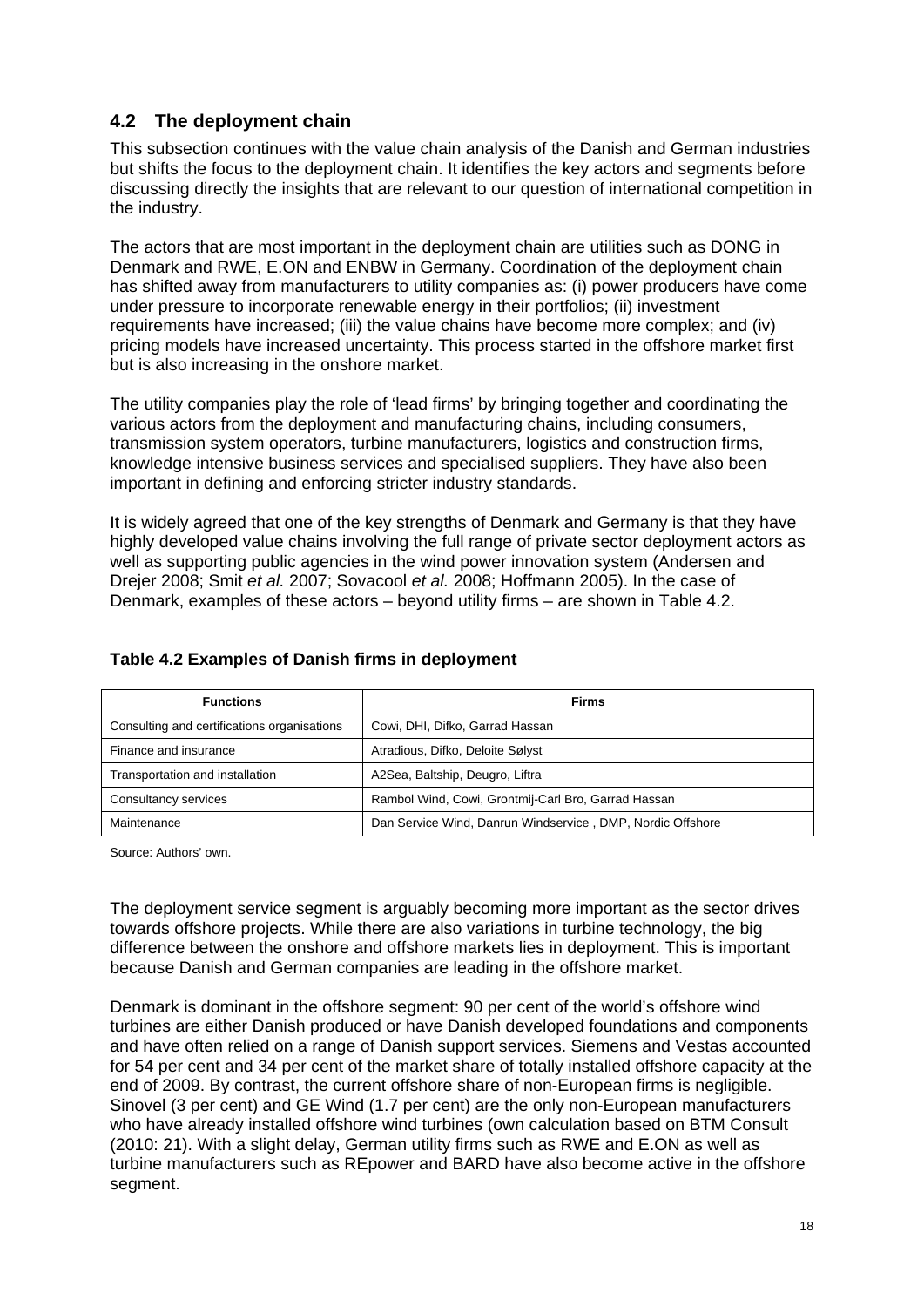For offshore wind parks, upfront fixed capital costs make up 70 per cent of lifetime costs. Roughly, half of that are service expenses – design, foundations, installations and grid connection – and the other half is the cost of the turbine. The variable costs – O&M – constitute 30 per cent of lifetime costs (DEA 2005). The costs of deployment services are higher in the offshore wind sector because of the greater difficulty in installing and maintaining the parks.

Overall, the deployment chain is important in terms of jobs and revenues. According to Anderson and Drejer (2006), only 41 per cent of the firms in the Danish wind energy industry are classified as manufacturing firms. As seen in Table 4.3, employment in the deployment chain – process and quality assurance, service and maintenance, sales, etc. – constitutes almost 40 per cent of total wind power jobs in Denmark. Another 10 per cent of employees work in product development and testing. Hence, services constitute roughly 50 per cent of direct wind power employment in Denmark, while manufacturing accounts for the remainder. This is a larger than average share of service employment in the European turbine industry where services account for 40 per cent, including R&D activities (Blanco and Rodrigues 2009). While detailed data is not available, it is also thought to be considerably higher than in China.

| Job classification                      | Share (per cent) |
|-----------------------------------------|------------------|
| Production                              | 51               |
| Service and maintenance                 | 11               |
| Testing and development of new products | 11               |
| Process and quality assurance           | 10               |
| Sales and marketing                     | 10               |
| Other                                   | 7                |
|                                         | 100              |

#### **Table 4.3 Danish direct wind power employment classified by job type**

Source: DWIA (2011).

The regulatory environment puts considerable pressure on actors in the deployment chain, notably utility companies. From the outset, the focus in Europe is not on installed capacity *per se* but on generation of consumed electricity. This means the deployment chain is forced to be highly developed to increase effectiveness and efficiency. Adaptation of regulatory environments – for instance, the shift from a traditional feed-in tariff to a premium price model in Denmark, and now also in Germany – has created incentives for improving the reliability and performance of wind parks. Interestingly, utility organisations are now not only investing in wind power projects but also substantially in R&D to drive down the costs of operation across the entire value chain.

In section 2, we emphasised that it is important to take into account the entire chain, not just manufacturing production. One reason is that there is much less globalisation in deployment than in manufacturing. Proximity is a major factor in the deployment chain. This provides a degree of 'natural protection', rendering this part of the chain less footloose.<sup>6</sup> What this means is that employment in these areas will remain bound to the local area of wind power investments. They cannot be offshored because these functions are impossible to trade

<sup>6</sup> A footloose industry or business function is one whose location is not influenced strongly by access either to materials or markets, and which can therefore operate within a very wide range of locations.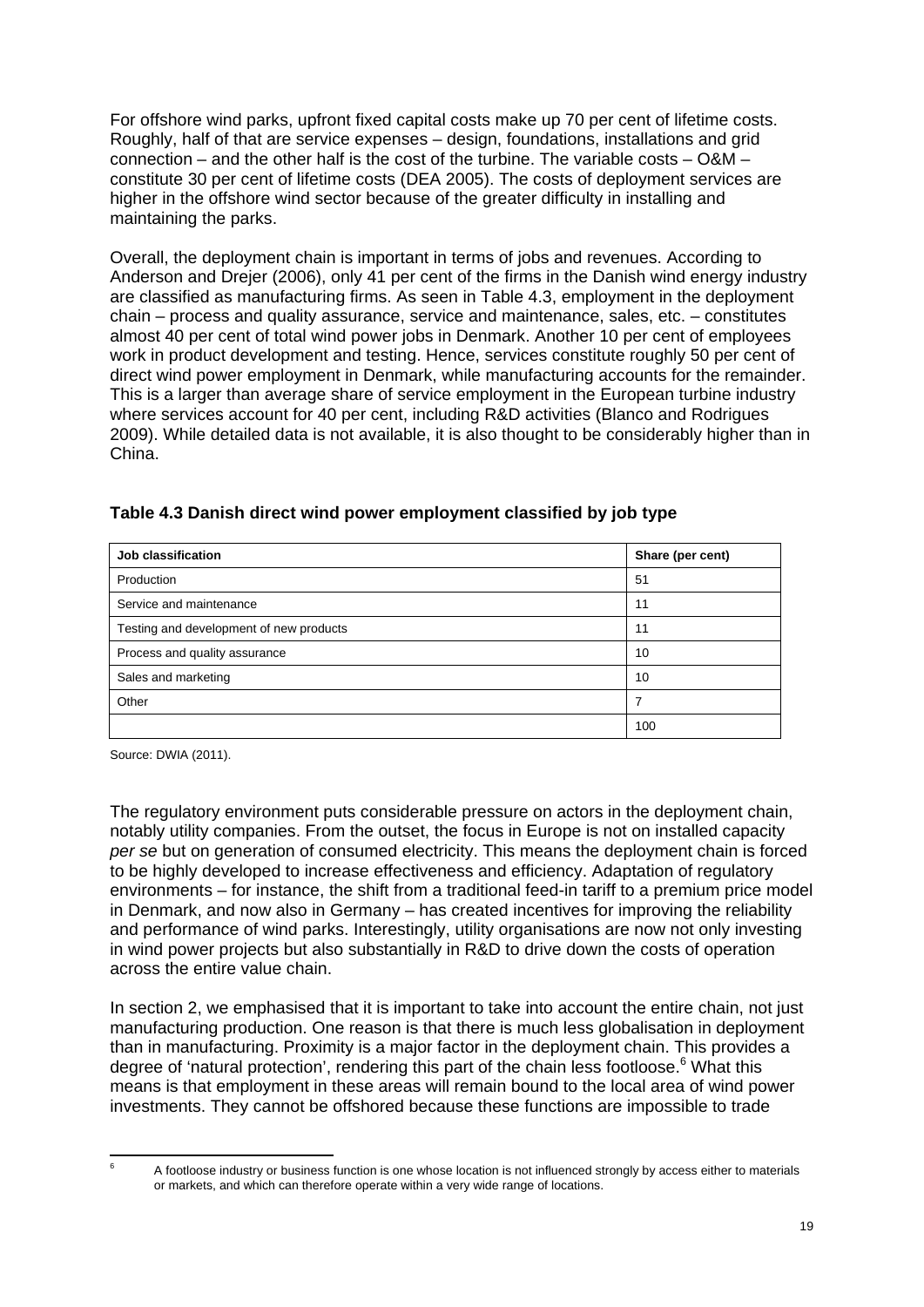across distance. While these elements can be globalised through foreign direct investment, this type of globalisation has so far been negligible in most parts of the deployment chain.

Yet certain deployment functions have a degree of mobility. Many utilities have adopted an international outlook. For example, Danish DONG and German RWE are operating in wind power across Europe. However, although German E.ON has even penetrated the US market, there is much more European regionalisation than globalisation in this sector. There are no available comparable statistics on the relative globalisation of utility companies, but our interviews unearthed little cross-continental globalisation in the utility segment. Compared to other industries in the world economy, FDI is heavily constrained in the electricity sector. The generation and distribution of electricity remains highly restricted in most countries and has seen only a moderate easing (Golub 2009). German O&M firms are seeking to leverage their accumulated capabilities by expanding abroad, but mainly within Europe (Daubney 2011). Many of these actors are likely to operate much more globally in the future by setting up foreign subsidiaries in new growth markets.

### **4.3 Globalisation and the location of innovation**

There is consensus among the European stakeholders that the route to continued success lies in boosting the wind power innovation systems in which the key enterprises are embedded. However, this might become increasingly challenging.

The main problem is the increasing geographical disconnect between the European innovation system and new growth markets. The slowing down of public investments in wind power means that much of the original dynamism, which was created by close interactions between users and producers of wind power technology, is now waning. There is support for backing the supply side of the innovation system, but large-scale deployment requires huge financial investment. Financial and political problems in deployment are slowing down the growth of the European market.

So far, Denmark and Germany have had success in creating supply-side hubs. The public authorities have supported this process by giving support for R&D in research institutes such as Risø, for collective R&D projects spanning many different stakeholders, by establishing test sites and by using their convening power to bring together the key industry stakeholders. The leading firms also continue to make considerable R&D investment in Europe. Siemens has decided to expand its research activities in Denmark and expects to create thousands of high-skilled jobs. This investment, aimed at boosting activities relevant for the European offshore market, could become relevant for competing globally. Similarly, Gamesa and Suzlon have set up subsidiaries in both Denmark and Germany to gain access to subsuppliers and be close to where the standards are set. Nevertheless, the question is whether in future these firms will continue to locate research and innovation in Europe when production and use expand more rapidly elsewhere.

Interviewees indicated that business logic rather than company nationality will determine the location of innovation activities.<sup>7</sup> For the time being, Europe retains strong supply-side advantages. Danish and German turbine producers maintain very close linkages to leading competence clusters in Europe (Sovacool *et al.* 2008). Their R&D headquarters are mainly located in Denmark and Germany respectively, mainly Aarhus in Denmark (Rasmussen *et al.* 2010) and Bremerhaven in Germany (Knight 2011). These locations provide proximity to advanced test sites and technology organisations, including technical institutes and universities, and ports. In the meantime, China is establishing its own test sites and increasing R&D investments.

 7 The high degree of overseas engagement raises the question of whether European turbine firms align with European interests. To certain observers this is very clear. For instance, a leading Danish observer has stated that Vestas is no longer a Danish firm driven by Danish interests (Lunde 2010). People and financial institutions from outside Denmark now own the majority of the Vestas shares.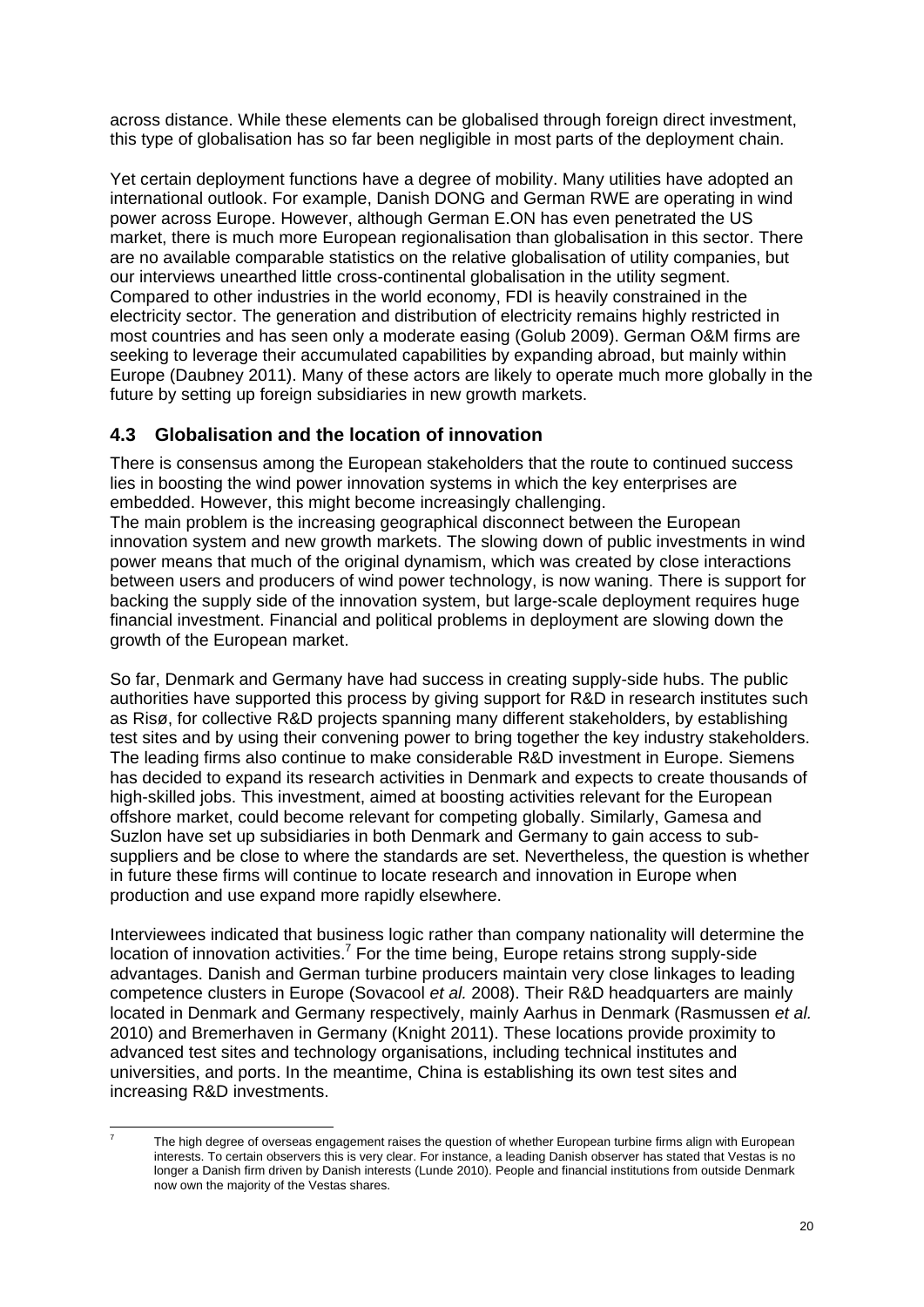The competitive advantage in Denmark and Germany derives from long histories of technological learning and accumulated capabilities. Relationships have been built over time in an innovation system that is characterised by a fine division of labour between lead firms, specialised suppliers and research institutions. Interviewees stated that even though these firms are inserted into multiple national innovation systems, the linkage within and back to the 'mother clusters' is likely to remain important at least in the near future (see also Andersen 2006). European connections will depend on continued investment in wind power installation and in R&D. In the longer run, industry stakeholders agree that the European clusters cannot specialise and lead in all aspects of wind technology, but there is less agreement on the particular areas in which these clusters should focus.

## 5 The wind energy industry in China

In this section, we start by examining the key characteristics of Chinese wind value chains. We then focus on inward globalisation (European firms in China), outward globalisation (Chinese firms in Europe and third markets) and the technological capabilities of the leading manufacturing firms. The section shows that there are key differences between China and Europe. These differences have implications for current and prospective Sino-European relationships in the sector, which are examined in section 6. But first we need to understand the case of China itself. This is done in some detail in this section because China is the main driver of change in the global wind industry.

### **5.1 The Chinese value chain – manufacturing**

Due to the large Chinese market, Chinese turbine firms have acquired substantial global market shares. In 2009, Sinovel ranked third in the world (9.2 per cent), Goldwind fifth (7.2 per cent) and Dongfang seventh (6.5 per cent). These three big firms – shown in Table 5.1 – dominate the market. They had a combined global market share of 22.9 per cent in 2009. There are also a number of other interesting players with high potential such as SE Wind (Shanghai Electric) and private-owned enterprises such as A-Power, Envision and Min Yang.

One of the reasons why the Chinese turbine industry has been able to grow so fast is that firms have grown out of other segments of the diverse industrial base, particularly heavy industry. The leading firms emerged out of large heavy machinery manufacturers and utility firms that had capability in key fields related to manufacturing as well as large-scale project management for deployment.

The offshore segment in China is planned and projected to increase rapidly in the future, but currently only a small share of the growth of the leading champion firms comes from offshore wind park projects. As mentioned, these are technologically and logistically more demanding compared to onshore wind parks. To enhance technology development, state-led offshore concession projects (which are still being developed) specified that locally produced 3 MW turbines should be used (GWEC 2010: 27). All the big Chinese firms can deliver such turbines while the leading European manufacturers do not produce 3 MW turbines in China.

Compared to European manufacturers, the Chinese lead firms are vertically disintegrated, with relatively few components manufactured in-house. With regard to the supply base, a broad network of Chinese suppliers has emerged which are able to produce components on a large scale in China, like blades (e.g. Tianjin Dongqi Wind Blade Engineering), bearings (e.g. Zhejiang Tianma Bearing Co.), transmission (China Transmission), towers (e.g. Qingdao Wuxiao Group), gearboxes (China High speed transmission group). Some four years ago the Chinese wind turbine manufacturers were almost entirely dependent on the import of bearings and electronic controls (Junfeng and Hu 2007: 17), a situation that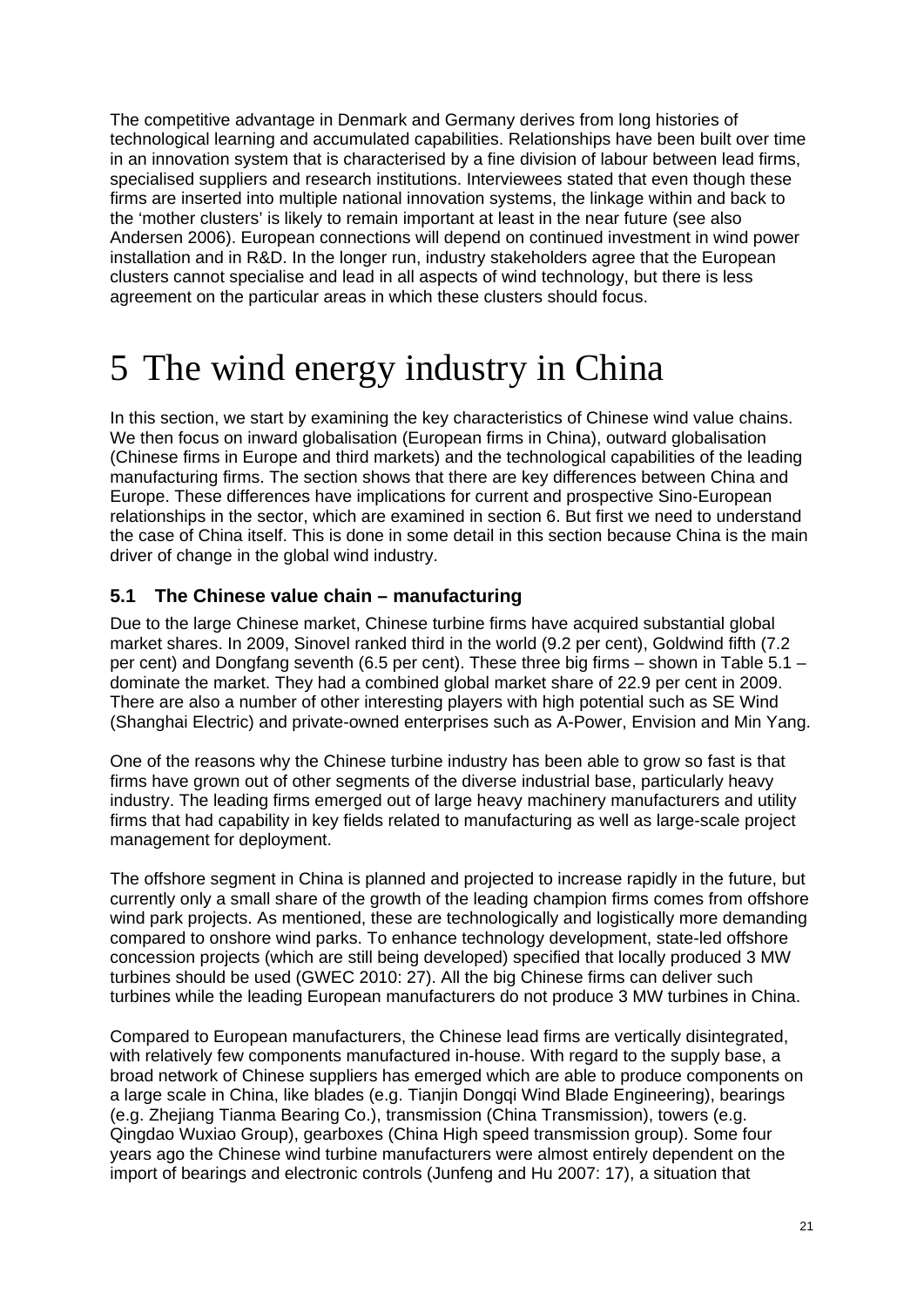changed due to increasing investments in this segment (Schwartz and Hodum 2008). Now there are many options for all key components such as for controllers, power electronics, gearboxes and so forth (Meyer 2010). This means that there are now numerous suppliers of each component. In addition, an analysis of the relationships between domestic turbine firms and key component suppliers shows a very high degree of supply base sharing (Figure 5.1).

| Firm              | <b>Global market</b><br>share | No. markets<br>2009-11 | HQ<br>Ownership |                                 | <b>First turbine</b><br>shipped |
|-------------------|-------------------------------|------------------------|-----------------|---------------------------------|---------------------------------|
| Sinovel           | 9.2%                          |                        | Beijing         | Government-owned; listed        | 2004                            |
| Goldwind          | 7.2%                          | P                      | Xingjian        | Government-owned; listed        | 2001                            |
| Dongfang Electric | 6.5%                          |                        | Chengdu         | Government-owned; not<br>listed | 2004                            |

| Table 5.1 Leading Chinese firms (in global top ten, based on worldwide market share) |  |  |  |  |
|--------------------------------------------------------------------------------------|--|--|--|--|
|                                                                                      |  |  |  |  |

Source: BTM (2010); Company data.

Depending on turbine type and size, 70 to 90 per cent of a turbine assembly can be met by domestic components, but some high-tech components are provided by global suppliers in China or suppliers in Europe or the USA. Firms such as Goldwind and Sinovel tend to sign long-term cooperation agreements with firms such as LM, Windtec and Mita Teknik. As shall be discussed, the similarity in Chinese turbine designs (partly arising from design licensing) arguably makes supply-base sharing easier which, in turn, increases the economies of scale of the industry. There is a complete Chinese supply chain and some components such as blades and gearboxes are already being exported (BTM 2008).

Chinese components can bring down production costs of turbines – foreign turbines tend to cost 20 per cent more than those manufactured by Chinese firms (BTM 2008: 19) $^8$  – but many observers agree that Chinese companies can rarely compete with foreign, particularly European, competitors, with regard to adaptability (design skills for turbine customisation) and reliability. In many new growth markets, however, European firms may find it difficult to compete, because most attention is paid to price.

Compared to Europe, the competitiveness of the Chinese industry depends not only on individual firms but also significantly on the entire value chain. The supply chain relations described here constitute a 'Chinese model' of industrial organisation in the wind power industry that may prove highly competitive in many market segments at home and abroad.<sup>9</sup> In terms of value chain management the Chinese wind turbine industry thus already resembles the *modular* value chain structure (Gereffi *et al.* 2005). Modularity has two main sources. First, turbines have tended to be based on European licences for 'mature' turbines that were a few years behind the technology curve. This made it easier to create markets for standardised components. Second, there has been a lesser degree of customisation of turbines for particular products. This has been related to the narrower policy-focus on installed capacity rather than actual electricity generation effectiveness. In general, Chinese firms have had a smaller range of different turbine models, compared to their European rivals. A large base of shared suppliers has been able to produce the needed components. This has been a major reason for the enormous speed at which turbines could be installed

 8 While large Chinese wind turbine manufacturers benefited greatly from preferential policies adopted on various levels of governance, the crowding out of European manufacturers is also explained by substantial differences in prices of turbines. In 2006 when the domestic segment took off, the turbines were typically priced 15–20 per cent lower than their foreign counterparts. By 2010, the price gap had increased to more than 27 per cent (BNEF 2010: 9).

 $\overline{9}$  Mai Fujita identified a distinct Chinese arm's length form of industrial organisation in the motorcycle industry. While developed at home, this model was transplanted to Vietnam by Chinese firms operating in that market (Fujita 2010).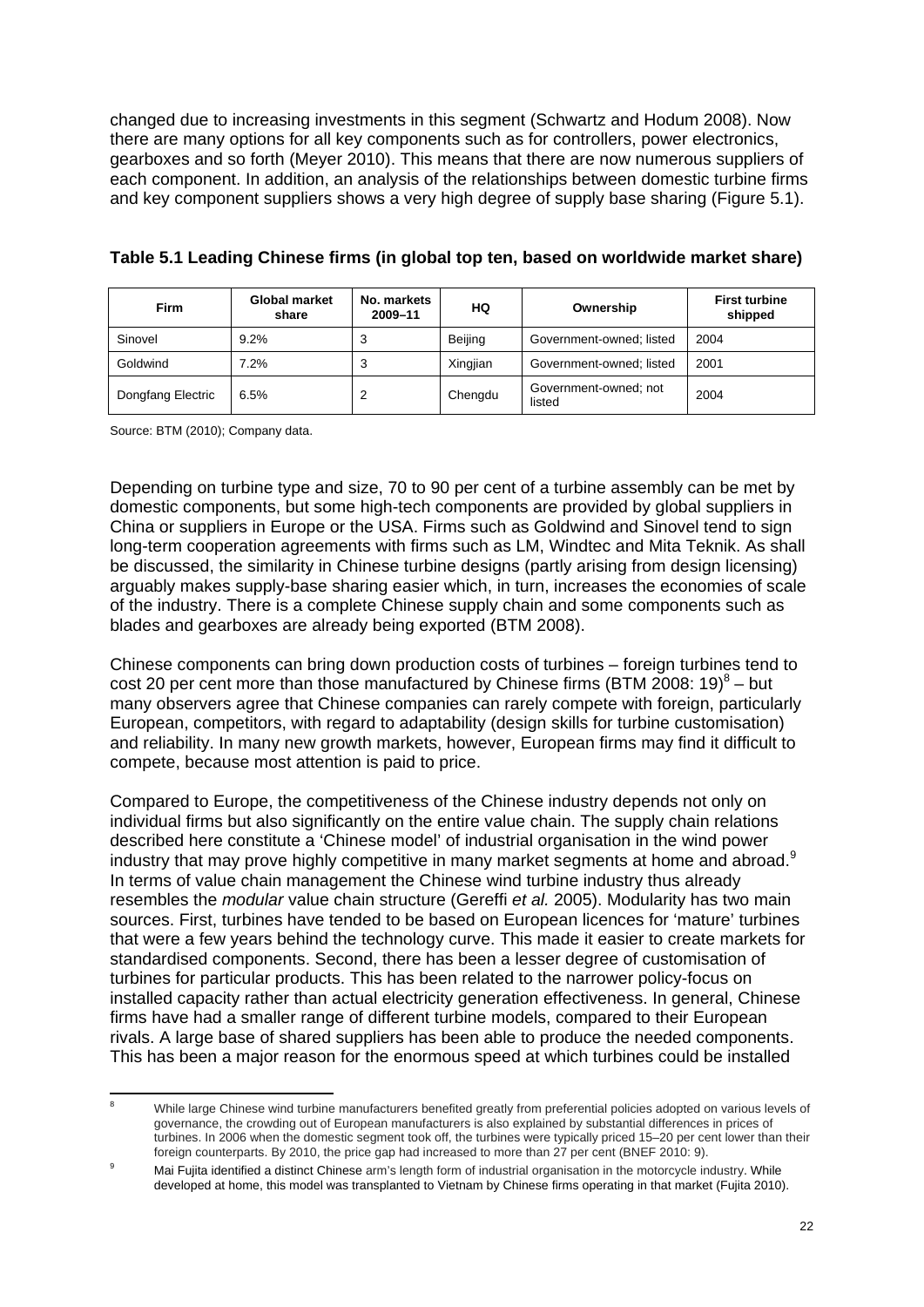



Source: Data from BTM (2008).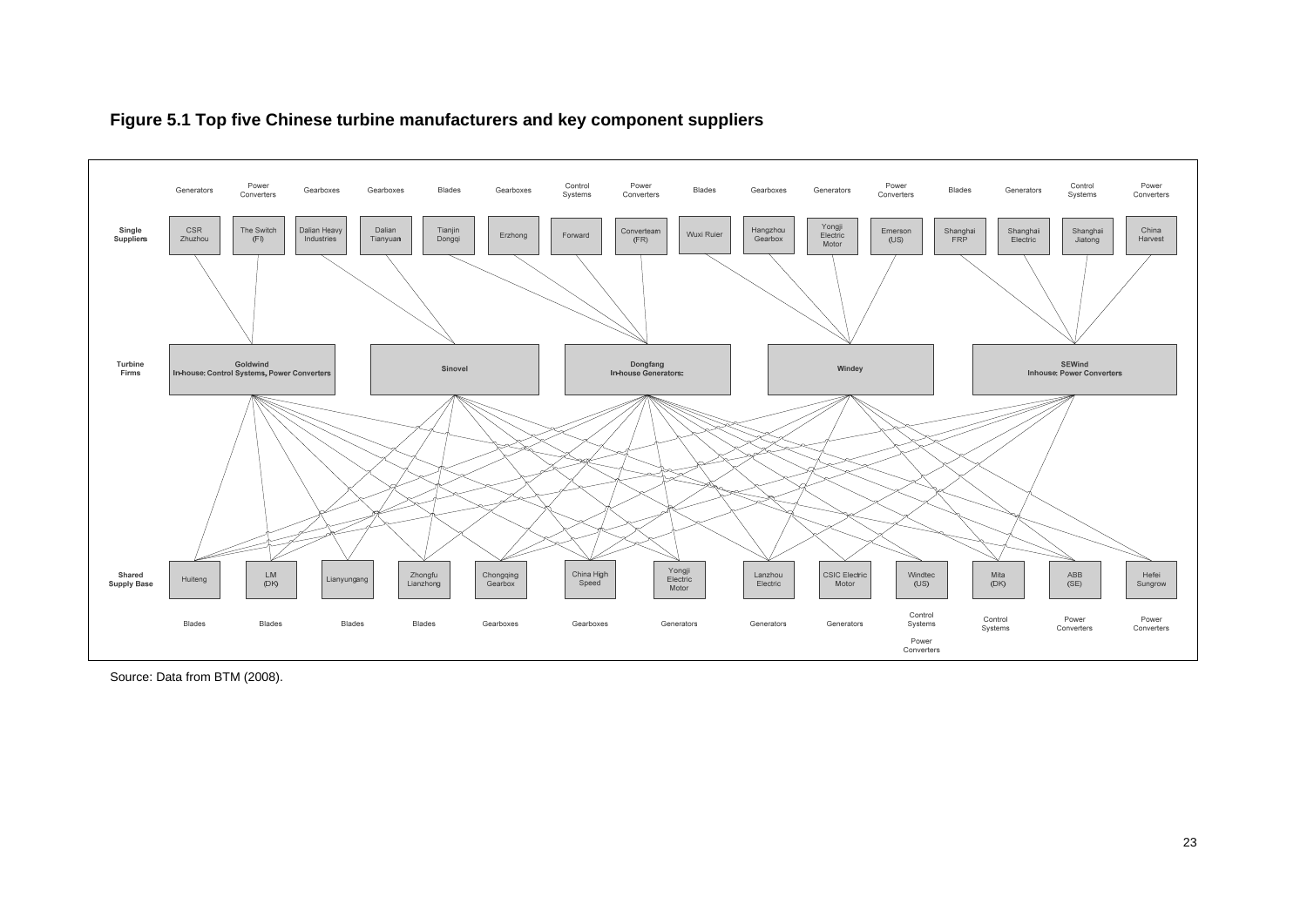without running into the problem of component shortages. The 'Chinese model' may have important competitive advantages arising in particular from organisational flexibility and external economies of scale, advantages that go beyond labour costs. Chinese firms may therefore be able to compete abroad without locating all elements of production in China.

### **5.2 The Chinese value chain – deployment**

Information about the Chinese deployment chain – wind power services – is scarce compared to manufacturing, but interviews and press reports give us important insights about actors and capabilities in the chain. There are at least 30 companies – including the five largest utility firms – that build wind farms in China. The dominant actors are subsidiaries of state-owned power generation firms, including the three largest, Longyuan, Datang Corp Renewable and Huaneng Renewables. These firms are state owned but have listed substantial shares of their wind business on stock markets – in the region of 30 per cent of the companies – in order to raise cash for investments. Two other types of firms also operate in the segment. The first are energy firms that do not focus primarily on electricity, including China National Offshore Oil Corporation (CNOOC) and China Hydro. The second are independent power producers (IPP) and institutional investors, some of which are foreign. These include firms such as British Honiton and German Infrawest.<sup>10</sup> However, interviewees indicated that there are still substantial legal constraints for private investments in this sector.

Pre-deployment activities are coordinated by project developers. Activities such as site assessment are carried out by independent suppliers hired by the project developers. There are independent firms such as Xinjiang Windpower Engineering Design and Consultation that operate in this area, providing park design services but core site assessment services are typically provided by public research institutes. These institutes are classified according to competencies and only selected institutes are authorised to engage in project assessment and design activities for national tender projects (as opposed to regional ones). Problems with wind site assessment include inadequate data about wind resources and micro-siting (exact positions of the individual turbines). In China, the average deviation between expected and realised electricity production is high (BTM 2008).

In recent years the deployment part of the chain has become increasingly competitive in China. Each province tended to have its own construction firms, but in recent years, there have emerged a number of national players such as Shenyang Power Group. The national government allows foreign construction firms to compete in the area, but provinces tend to favour locally owned firms. The offshore market may become particularly open to foreign firms because established offshore construction companies and logistics firms (such as Danish A2SEA) may be needed when the offshore wind markets develop (BTM 2008). The same is the case with O&M more generally. One important element in this respect, which is not provided by Chinese firms, is implementation of condition monitoring systems (CMS). German 8.2 Consulting has developed software that can analyse CMS data and this software is now used in the Shanghai Donghai Bridge offshore wind farm (Daubney 2011).

O&M is often carried out by the turbine manufacturers. The leading firms such as Sinovel, Goldwind and Dongfang all have their own O&M teams, which they deploy for a warranty period, and sometimes beyond the warranty period for a fee. However, in contrast to Europe, the leading farm owners and operators such as Longyuan and Datang typically undertake O&M with in-house resources. The problem is that the engineers conducting O&M in China rarely have sufficient training (authors' interviews). Smaller park owners can draw on specialised services firms such as China WindPower Group which has established a number of WindPower Express O&M Centres in resource-rich wind power regions to cater for a

<sup>&</sup>lt;sup>10</sup> In the future, China may also see investment from non-traditional investors. IKEA states that it is interested in investing in China where much of its manufacturing capacity is based. Such investment, including investment in grids, could allow the firm to advertise the newly emerging 'Wind Made' standard logo on many of its products (Quilter 2011).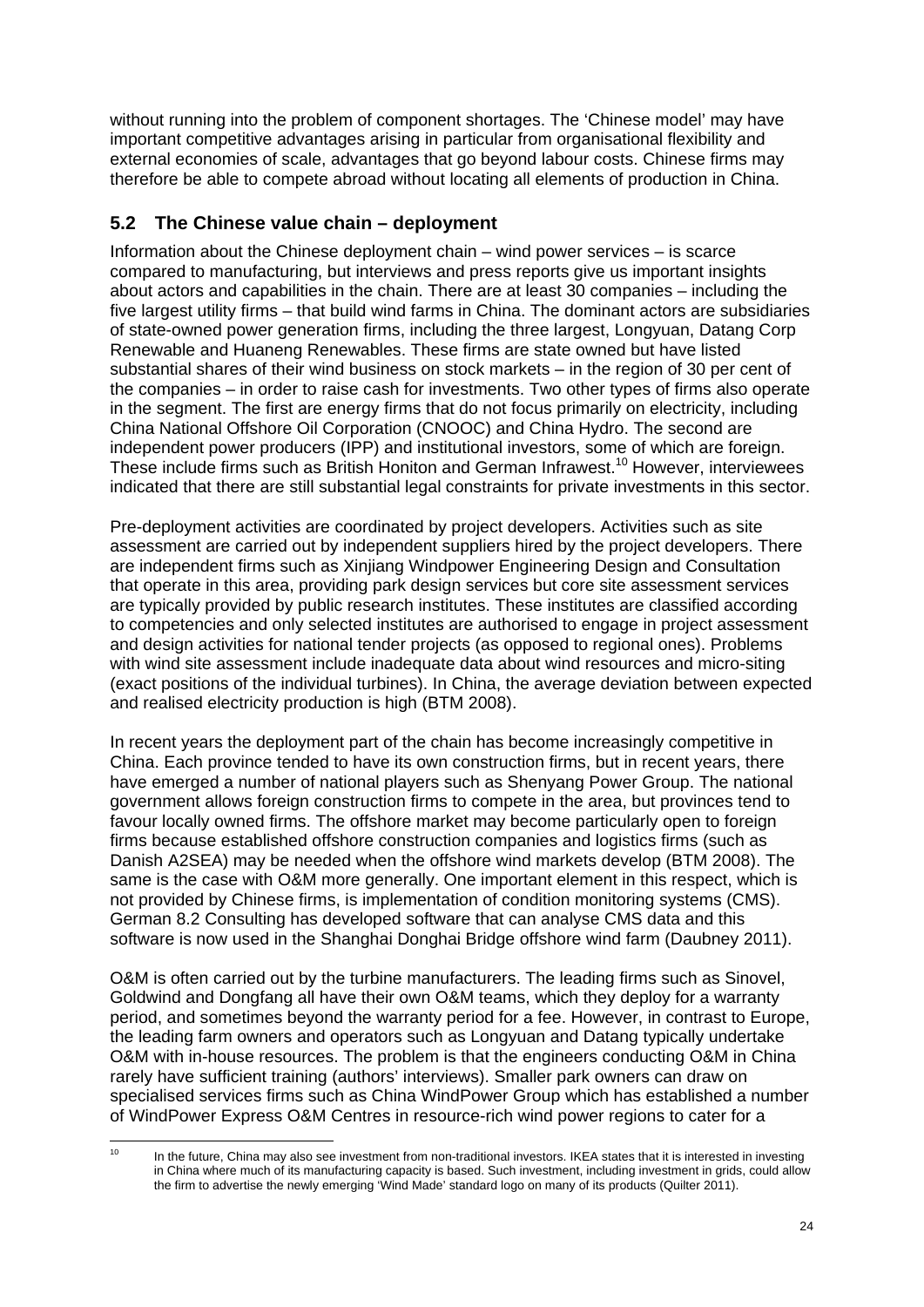number of parks in the area. According to BTM (2008), the Chinese market for independent O&M firms is still constrained by the farm operators' unwillingness to pay, but China is expected to become the largest wind power O&M market by 2016.

Observers agree that the weakest links in the Chinese value chains are in the deployment chain. Across the board, there are problems with site assessment, O&M in which operators do not have sufficient skills, and grid integration which cannot keep up with the speed of wind park completions and is prone to big curtailment problems. These problems arise both onshore and offshore, but particularly in the offshore segment where Chinese firms have little experience. These 'soft spots' lead many observers to believe that the Chinese industry is performing at a sub-optimal level, for instance in terms of utilisation compared to the EU (Conrad and Meissner 2011). There is agreement that the focus of the industry has so far been to achieve large installed capacity. There is also agreement, however, that the focus is now shifting from quantity to quality and operating performance. This is evident in the shift in criteria for concession projects from installed capacity to output performance. The main challenge in China is to shift the emphasis from products to systems. This is more difficult than developing in-house technological capabilities at the firm level. It depends on building open systems and developing new modes of governance.

## **5.3 European firms in China**

Until 2005, the Chinese wind power market was largely dependent on foreign technology produced by subsidiaries of European turbine manufacturers. These firms accounted for 70 per cent of the Chinese market in 2005. Procurement practices and the local content requirement (in operation between 2004 and 2009) meant that within half a decade China managed to build up a national turbine manufacturing industry that now delivers 85 per cent of the turbines erected in China in 2009 (Junfeng *et al.* 2010: 37). The shift in market sales between local and foreign producers is displayed in Figure 5.2.

China has a dual market made up of big national projects approved by the National Development and Reform Commission (NDRC) and small provincial projects approved by Provincial Development and Reform Commissions (PDRC). The loss of market shares over the last few years reflects this fact. Over the last few years, Chinese and European companies have only competed in the 'provincial' markets for turbine parks below 50 MW due to the national procurement specifications in which the national innovation accreditation policy gives preference to domestically owned technology. Nevertheless, in absolute terms the European players have grown from sales to these smaller (below 50 MW) projects. They have succeeded in doing this despite the fact that their upfront prices are typically higher than the domestic manufacturers (BTM 2008).

A strong presence in China has been a key priority for leading European firms as they expect that even though the market is crowded at present, there will be continued demand in the future. There is agreement that China will need to give more emphasis to quality as the sector matures, and that there will be a more important role to play for both foreign manufacturers and suppliers. Today there are firms catering for the entire value chain in China. Table 5.2 lists Danish and German firms operating in China.

Lead firms in the manufacturing chain have expanded heavily in China. By the end of 2009, Vestas had invested more than USD 450 million in China, employing 3,000 workers. The firm has recently established the largest wind turbine manufacturing facility worldwide in China and it has transferred the technology to build the latest electronic controls and generators.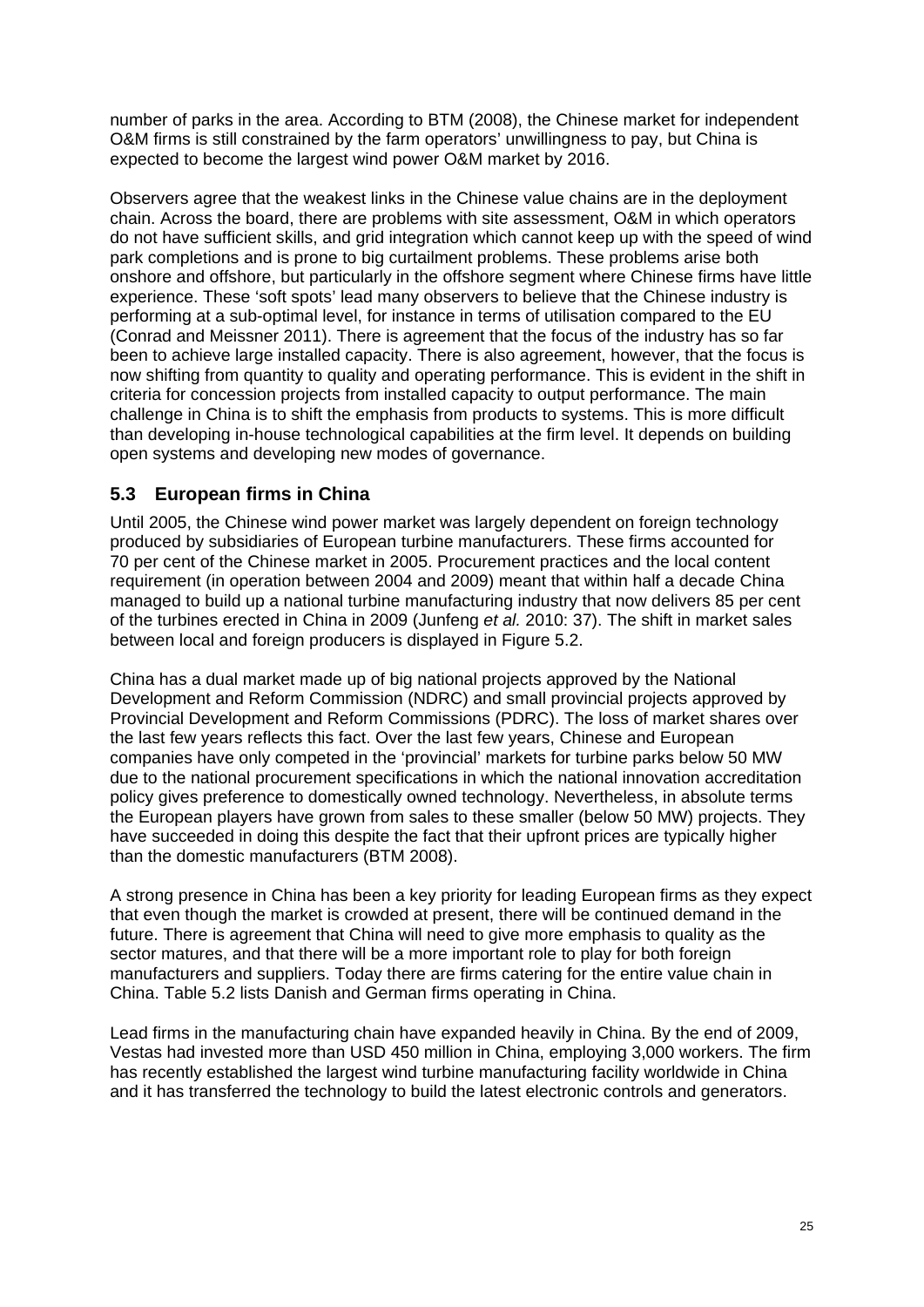

**Figure 5.2 Shares in cumulative installed capacity – domestic and foreign brands in China (MW)** 

Source: BTM (2008); Meyer (2010).

In 2010, it opened its first Chinese R&D centre in Beijing (\$50m investment) to undertake work in areas such as high voltage engineering, aerodynamics and material and software development. Up until then, Vestas had been reluctant to open an R&D centre in China due to fear of knowledge leakages (Pedersen 2009). However, the change in strategy seems related to a realisation that R&D investments will be viewed favourably by the Chinese government. This may in turn help Vestas to get access to larger projects in the Chinese market. In this sense, Vestas seem willing to trade technology for market access. Yet there are indications that the most strategic areas of R&D will remain in Aarhus/Denmark.

Vestas also has connections 'back home' in terms of suppliers. Vestas works with several Danish specialised suppliers that are now operating in China. This includes firms such as Svendborg Brakes and C.C. Jensen. By locating in China, these firms could supply to Vestas during the time of local content requirements. Turbines produced in China are almost entirely localised, often with fewer than 10 per cent imported content.

The German wind turbine manufacturer REpower is a good illustration of the argument developed in this paper that the globalisation of the wind power industry does not result in zero-sum competition between Chinese and European lead firms. First it shows that it is increasingly difficult to pinpoint the nationality of lead firms. Lead firms no longer have one passport. They have multiple areas of operation and complex ownership structures. Second, it shows how business model innovation enables the firms to profit in the Chinese market despite fierce competition from domestic Chinese firms (see Box 5.1).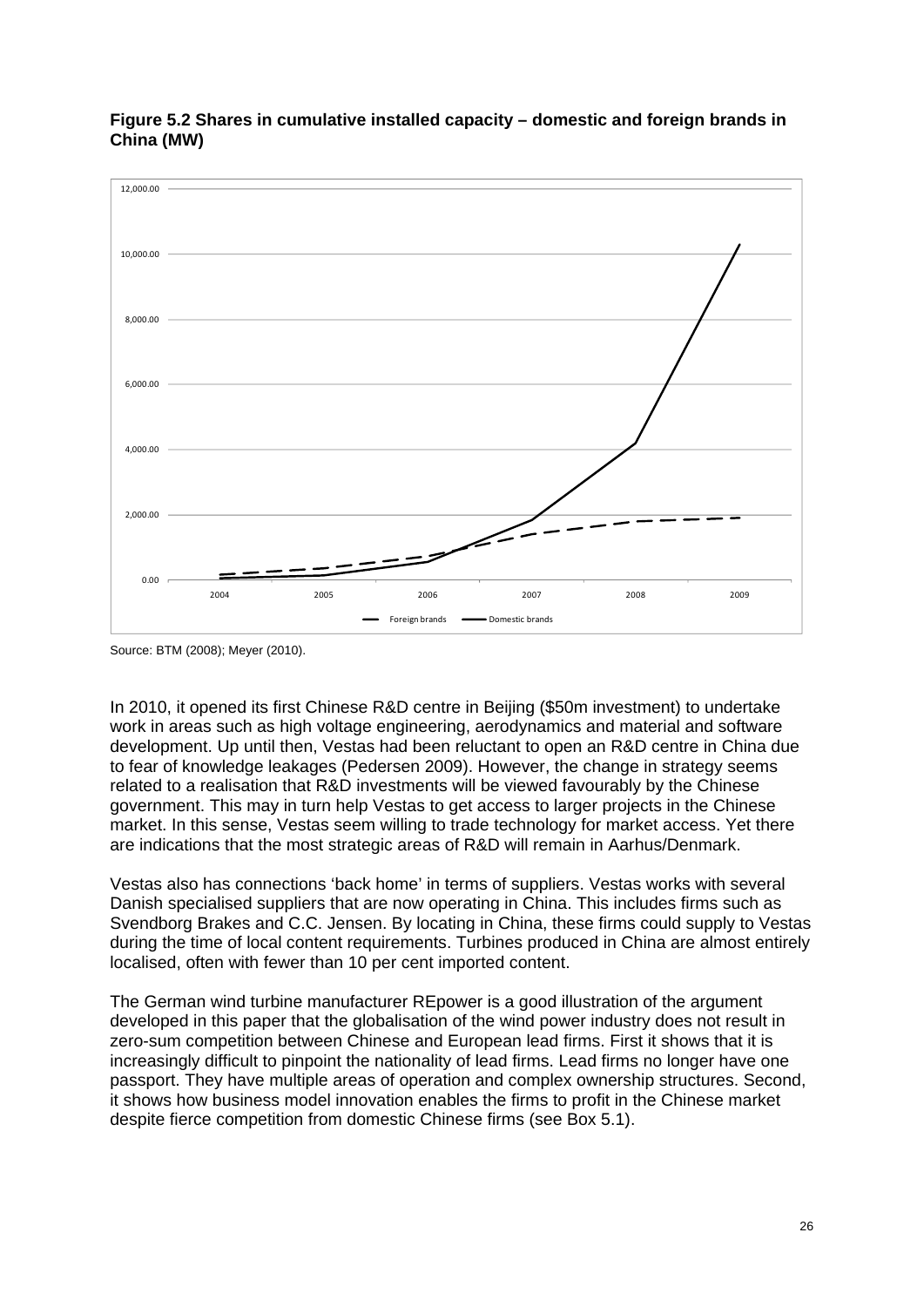#### **Box 5.1 The globalisation of wind turbine firms: the case of REpower in China**

REpower is a typical offspring of the European wind industry. Founded in 2001, the medium-sized company today employs around 2,500 people. At the same time REpower is representative of the globalisation of the wind industry. Since 2007 the majority of the shares of REpower are now owned by the Indian turbine manufacturer Suzlon. Furthermore, REpower has a number of subsidiaries and joint ventures all over the world.

REpower has been active in China since 1997 when it signed a licensing agreement for a 600 kW turbine with the Chinese manufacturer Goldwind. In 2003 REpower signed another licensing agreement with Dongfang to build 1.5 MW turbines. In 2006 REpower set up a Joint Venture (JV) with North Heavy Industry Corporation and Honiton Energy Ltd. to manufacture 2 MW turbines in Baotou, Inner Mongolia, to benefit from the booming Chinese wind market.

In 2009 the company had a market share in China of 1.4 per cent. However, due to the regulatory environment that favours short-term cost competitive solutions, the market share for turbine sales has been shrinking. As a turbine manufacturer REpower, as other international companies, is not able to benefit from the rapid expansion of the Chinese market for wind turbines. As a result the company is evaluating the opportunities to reduce or transfer its main share in this joint venture to the local partner or another powerful player in the Chinese energy business. REpower is shifting its business model in China from being a turbines manufacturer to a system provider, putting a stronger focus on the operation of wind parks and after-sales services.

A comprehensive analysis of REpower's activities in China reveals that European lead firms can benefit from the expansion of the Chinese wind industry. According to company information REpower had a technical market share of 29 per cent at the end of 2009. As a result of its licensing agreements with Goldwind and Dongfang the company is profiting from royalty fees paid for the erection of each and every wind turbine that is based on its technology. The firm is currently evaluating its licensing strategy in China.

The presence of REpower in China also enables the company to benefit from the Chinese supplier network. As part of the company's goal to be able to offer a 2 MW turbine at a price below €1 million, REpower is sourcing standardised components in large volumes from Chinese suppliers. As the lead firm of this value chain segment, REpower is setting the standard for production and controls the quality of the components that are afterwards shipped to Europe and North America.

The REpower story in China reveals that the prevailing view of conflict between Chinese and European turbine manufacturers is only part of the whole picture. Through shifting to other niches of the Chinese wind power market REpower can benefit from the expected shift towards higher reliability and quality requirements to increase the energy output of the installed capacity. More importantly, REpower is a good illustration that international lead firms can benefit from China as a sourcing base to drive down turbine costs on a global level.

Source: Authors' interviews.

The European supply base moved to China to follow European lead firms, but the new growth potential lies in working for Chinese turbine manufacturers. The European suppliers have established subsidiaries providing small specialised components and services in fields such as electric control systems (Mita-Teknik supplies, Dongfang and Windey among others), hydraulics and oil filter systems that reduce wear and tear on components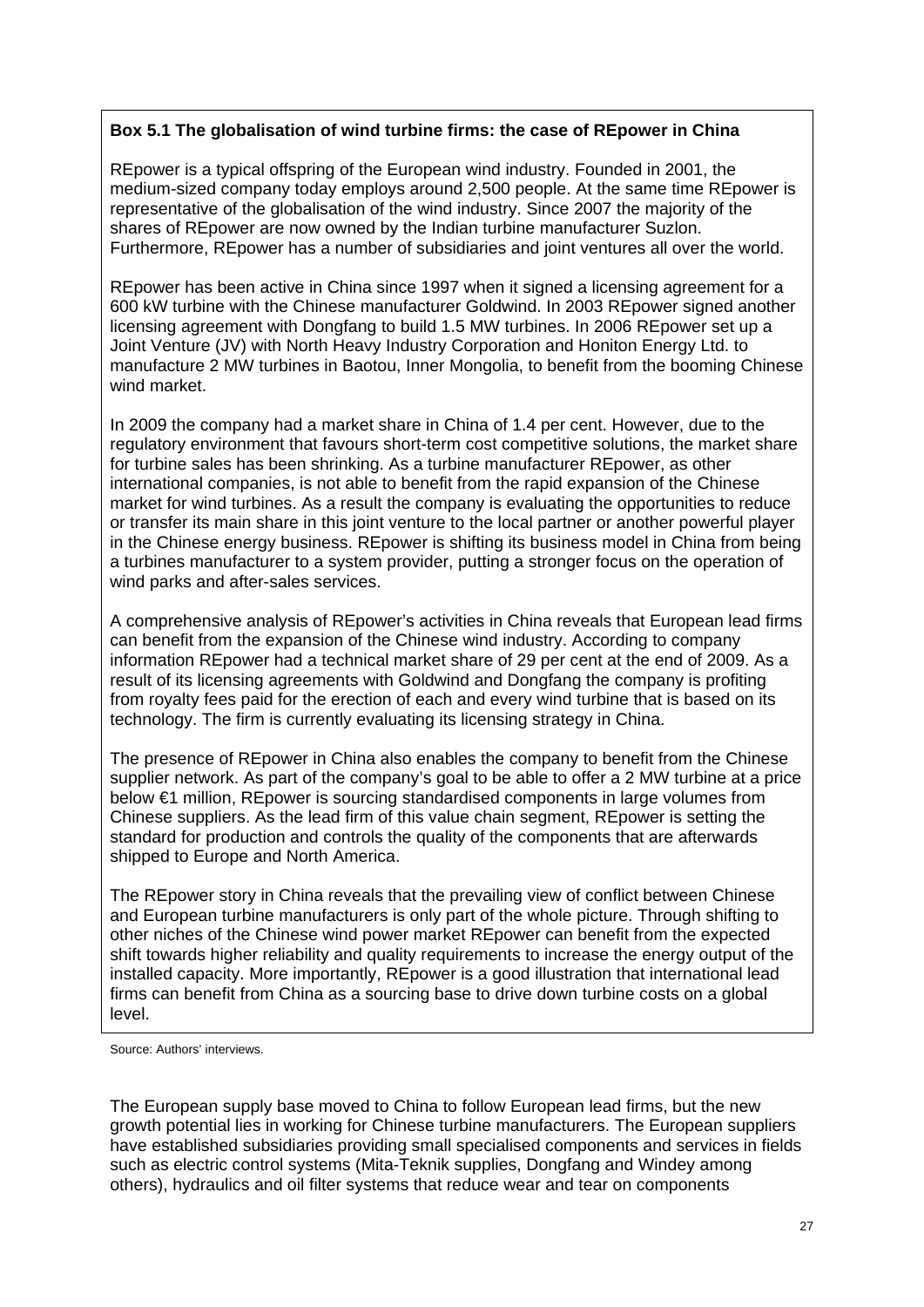(CC Jensen) and gears (Niebuhr Gears). These suppliers become more important as the Chinese manufacturers seek to upgrade the quality of their products. In a few cases, there are also alliances for large components such as the European blades supplier LM working with Goldwind, Sinovel, Dongfang and Envision, among others. Unlike the European turbine producers, foreign component suppliers are gaining market shares in a number of areas (authors' interviews).

| Value chain function |                                                                                                                                                   | <b>Sub-functions and firms</b>                                                                                                                                                                                                                                                     |  |  |  |  |
|----------------------|---------------------------------------------------------------------------------------------------------------------------------------------------|------------------------------------------------------------------------------------------------------------------------------------------------------------------------------------------------------------------------------------------------------------------------------------|--|--|--|--|
|                      | Turbine design                                                                                                                                    | Licences and engineering services:<br>Aerodyn, Danish Wind Design, DEWind, Norwin, Vensys                                                                                                                                                                                          |  |  |  |  |
| Manufacturing Chain  | <b>Components</b>                                                                                                                                 | Blades, Gearboxes, Generators, Bearings, Power Converters, Control System:<br>Bosch Rexroth, C.C. Jensen, DEIF Wind Power Technology, Fritz Schur Energy, Hansen<br>Transmissions, KK-Electronic, LM Glasfiber, Mita Teknik, Niebuhr Gears, Rothe Erde,<br>Scanpocon, SKF, Winergy |  |  |  |  |
|                      | <b>Turbine</b><br><b>Manufacturing</b>                                                                                                            | Assembly:<br>Vestas, Siemens, Nordex, REpower                                                                                                                                                                                                                                      |  |  |  |  |
|                      | Pre-deployment<br>Park design, project management, construction:<br>COWI, Eltronic, K2 Management, Vestas, Siemens                                |                                                                                                                                                                                                                                                                                    |  |  |  |  |
| Deployment Chain     | <b>Deployment</b>                                                                                                                                 | Project transportation, lifting and transport equipment, foundations:<br>BaltShip, Blue Water Shipping, GIS Service & Technology Co, Liftra, MT Højgaard                                                                                                                           |  |  |  |  |
|                      | Post-deployment<br>Operation and maintenance, training courses and consultancy.<br>COWI, Vestas, Siemens, DUWET, Grontmij-Carlbro, 8.2 Consulting |                                                                                                                                                                                                                                                                                    |  |  |  |  |

Source: Interviews and firms' websites.

The segment that has struggled the most to get a foothold in China has been the service provider segment. Some wind power developers such as German InfraVest are operating in the Chinese market, but overall the investment climate is difficult as foreign developers cannot benefit from the same policies as local companies, for instance foreign developers have been faced with a lower feed-in tariff (BTM 2008: 50). However, Li Yan (2009) argues that problems may also be found in China's specific cultural approach of doing business. While there is a seemingly transparent process for tenders, this process is in reality fraught with 'hidden rules'. The tender with the highest score does not necessarily win the bid. Rather, the final decision is made by government officials. Managers of the state-owned firms and government officials sometimes have personal connections, or 'Guanxi' network relationships. Absence of such relationships is a much larger barrier to the private sector overall – and foreign firms in particular – than specific laws and regulations. Foreign developers have been involved in setting up 5 per cent of installed capacity, and most of these projects have been joint projects, meaning that the foreign players typically own less than half of the project (Yan 2009).

With regard to other aspects of the value chain, many consultancy houses from Europe are engaged in advisory works under the Danish and German state-sponsored programmes (originally aimed at capacity building in the Chinese industry). Examples are the Danish-Chinese Wind Energy Development Programme (2006–9) and the Sino-Danish Renewable Energy Development Programme (2009–13). The latter programme aims at establishing a China national renewable energy centre – co-funded by the Chinese and Danish governments – contributing to sustainable development in China through capacity building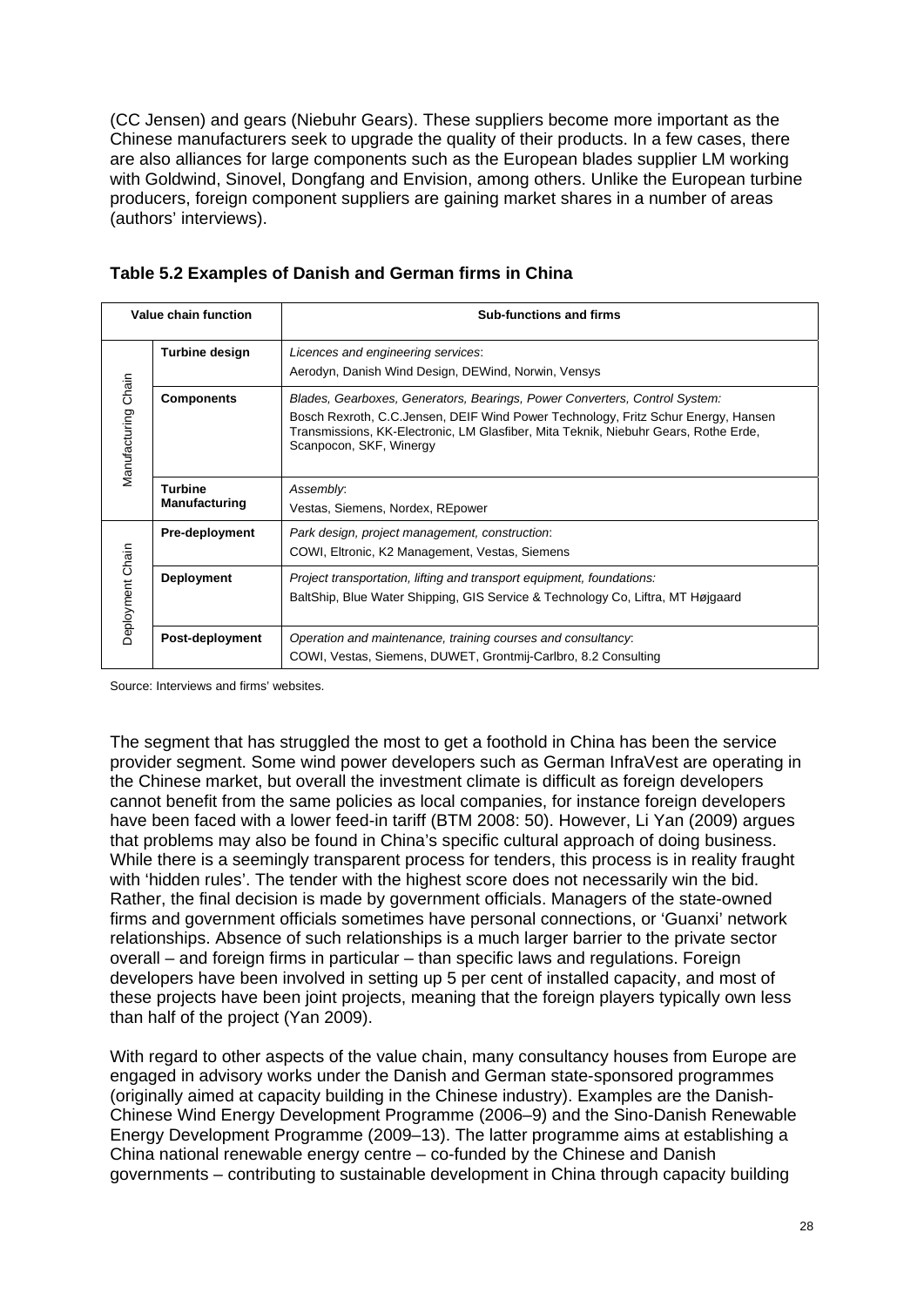and technological innovation. Germany established a Wind Power Research Training Centre (2005–10) which, among other things, developed solutions and procedure for functionality and quality testing. Danish and German providers of technical and other knowledge intensive services – individuals as well as firms – have an established history of working in China in connection with such programmes and projects.<sup>11</sup>

However, on a commercial basis, the European consultancy service firms have been struggling to gain a foothold. Firms such as COWI and Grontmij/Carl Bro are operating in China but at a relatively modest level. Despite European competencies in offshore implementation, none of them have been involved in the large Chinese offshore projects (authors' interviews). Nevertheless, the internationalisation of European firms in the sector means that every turbine installed in China, whether a Chinese or European turbine firm assembles and installs it, typically incorporates and draws on a range of European products or services.

### **5.4 Chinese lead firms in global markets**

Competitive relations between the EU and China will depend significantly on the ability of Chinese firms to penetrate export markets. It is to be expected that the larger Chinese wind turbine manufacturers, just like their European competitors (or the Indian company Suzlon), will increasingly have to sell their turbines abroad. Before 2008, there was no Chinese turbine installed in any country outside China, but in recent years, some of the leading firms have begun to gain export experience. In the coming years these exports will challenge European manufacturers. Turbine prices have recently been falling below €1 million a megawatt for the first time since 2005 (BNEF 2010).<sup>12</sup> Competition from Chinese firms with low production costs is likely to put pressure on European firms in the near future (Prideaux 2011).

As mentioned, wind power is globalising increasingly through FDI rather than through trade (Kirkegaard *et al.* 2009). Most elements of the deployment chain are 'non-traded' (internationally) because of the physical need to co-locate production and consumption. International tradability in the manufacturing chain is impeded by the high transportation costs of turbines and many of the key components. It is very likely that Chinese firms will increasingly set up manufacturing plants outside China for assembly and certain components, while shipping other elements from their Chinese factories. In addition, they are likely to form new relationships with global suppliers in these markets.

Chinese exports in 2010 are shown in Table 5.3. Goldwind started exporting to Cuba in 2008; and later in 2009, they sold three turbines in the US market. The firm has recently established a wholly-owned subsidiary in Chicago, seeking to address a US market dominated by GE. It was the first Chinese manufacturer to sell turbines outside of the Chinese market (Zeller and Bradsher 2010). This was preceded by the firm's buying up of a production base in Germany (Vensys) and a subsidiary in Australia.

Sinovel have declared the goal of becoming the largest turbine maker in the world by 2015 with half of sales being for foreign markets. In 2009, Sinovel exported ten turbines to India. Whilst initial numbers are small, it marks a change in the ambition and outlook of the largest Chinese manufacturer. Sinovel is currently the third largest in the world (based on sales), just

 <sup>11</sup> While most of these programmes have grown out of the donor world in Europe, they are now changing in nature. There is now a growing business component to these programmes, reflecting the increasing maturity of the Chinese sector and its emerging ability to compete globally. This type of cooperation is becoming an increasingly sensitive issue because capacity building and cooperation has implications for competition between the European and Chinese players. This point was reinforced by the comment from private sector interviewees who heavily criticised the German Eldorado programme and the Danish B2B Renewable energy programme for helping the competitors of European firms.

<sup>&</sup>lt;sup>12</sup> In ideal conditions, the cost of generating wind power has fallen below \$69 a megawatt-hour, which compares with \$67 for coal-fired power plants (BNEF 2011).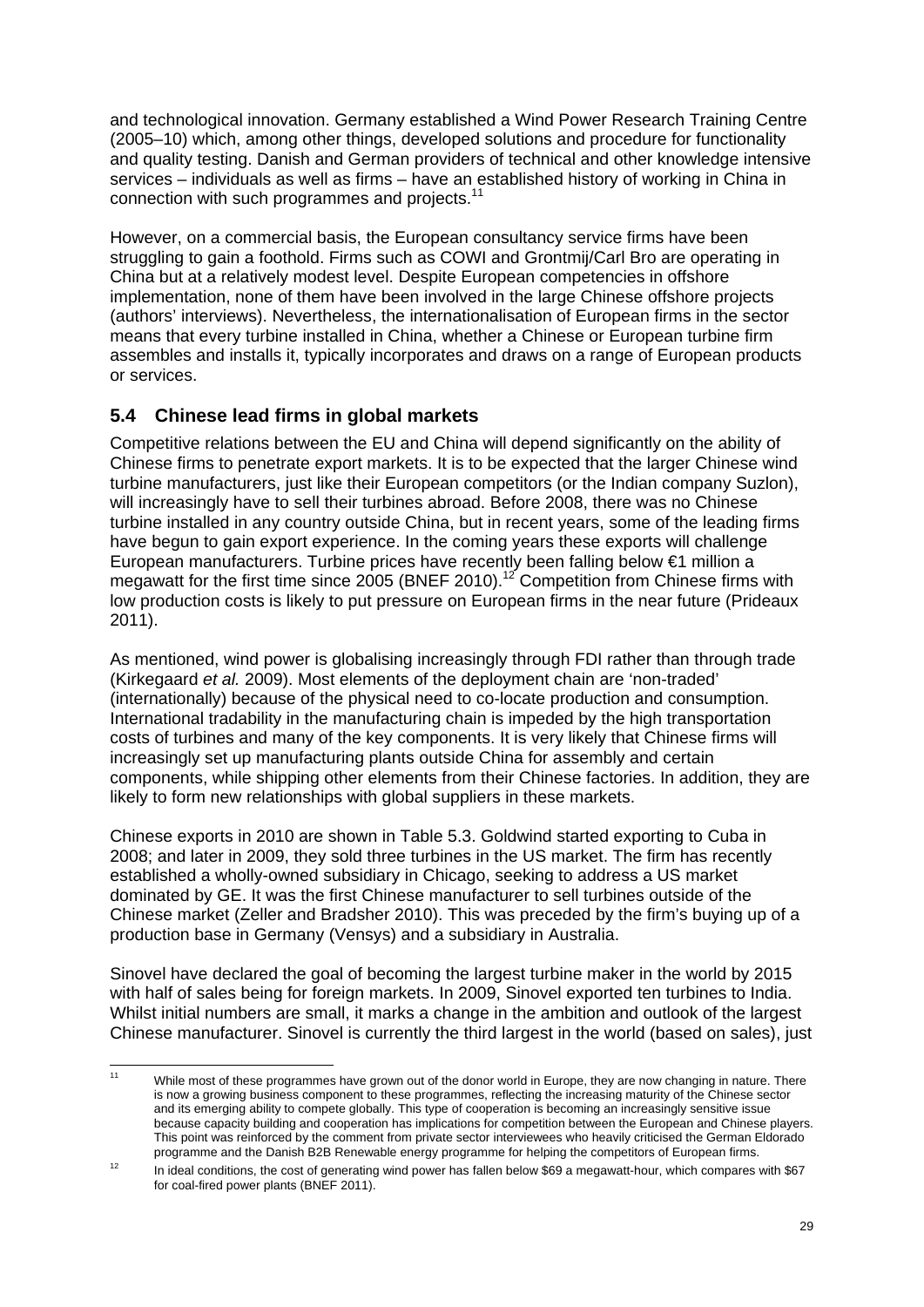behind Vestas and GE. The US market will be particularly important, but the European market is also likely to be targeted. In 2011, Sinovel has signed a strategic alliance agreement with Greek utility firm Public Power Corporation (PPC) to develop projects over the coming years, both onshore and offshore, from the base of an assembly plant and a generator plant to be built in Greece, the first plants outside China. Importantly, Sinovel will invest around €450 million, not only in building the parks but also in providing project finance for jointly developed projects.

Project finance may become an important element of China's 'mode of entry' in foreign markets. While the rest of the world is 'strapped for cash', Chinese firms are cash rich. Sinovel, for example, has a USD 6.5 billion line of credit from government-owned Chinese banks (Zeller and Bradsher 2010). Other firms also have strong relations with Chinese financial institutions and have secured significant credit lines for expanding sales outside China. China Exim Bank has injected capital into Ming Yang and Goldwind to support expansion into the US and the EU.

| Company           | Year  | <b>Destination</b> | <b>Units</b> | <b>Unit Type</b> | <b>Export volume</b> |
|-------------------|-------|--------------------|--------------|------------------|----------------------|
| A-Power           | 2010  | <b>US</b>          | 1            | 2.05 MW          | 2.05                 |
| A-Power           | 2011* | US.                | 240          | 2.05 MW          | 600                  |
| Dongfang Electric | 2012* | India              | 166          | 7.5 MW           | N/A                  |
| Goldwind          | 2008  | Cuba               | 6            | 750 kW           | 4.5                  |
| Goldwind          | 2009  | US.                | 3            | 1.5 MW           | 4.5                  |
| Goldwind          | 2010  | Cuba               | 6            | 750 kW           | 4.5                  |
| Goldwind          | 2012* | US.                | N/A          | 1.5 MW           | 120                  |
| Ming Yang         | 2010  | US.                | 1            | 1.5 MW           | 1.5                  |
| Shanghai Electric | 2009  | <b>UK</b>          | 3            | 1.25 MW          | 3.75                 |
| Shanghai Electric | 2009  | Thailand           | 2            | 1.25 MW          | 2.5                  |
| Sinovel           | 2009  | India              | 10           | 1.5 MW           | 15                   |
| Sinovel           | 2012* | Greece             | N/A          | N/A              | 300                  |

#### **Table 5.3 WTG exports completed and contracts announced, selected Chinese firms**

Sources: CCB International (2011), drawing on data from CWEA; press reports.

\* Contracts announced.

This opens up the possibility of an export model that has not been utilised by European firms – the twinning of wind farm project finance and turbine exports. Chinese manufacturing firms are thus indirectly providing credit to projects that would perhaps not be financed by financial institutions in export markets due to the limited record of accomplishment of Chinese turbines. The financing element may thus help Chinese firms get a foot in the door of the US and European markets.

To this should be added the low cost of Chinese turbines. This can be achieved by shipping key components from the Chinese supply network. A value breakdown of a Sinovel 3 MW turbine installed in the US, showed that more than half (blades 23 per cent, gearboxes 13 per cent and other components 10 per cent)<sup>13</sup> was sourced from firms originating from China (BNEF 2010). On the other hand the higher quality assistance requirements overseas means that Chinese turbine makers will forge relationships with global suppliers. Goldwind recently

  $\frac{13}{13}$  Towers (around 25 per cent) are usually produced locally. In the longer run, blades are also likely to be produced locally.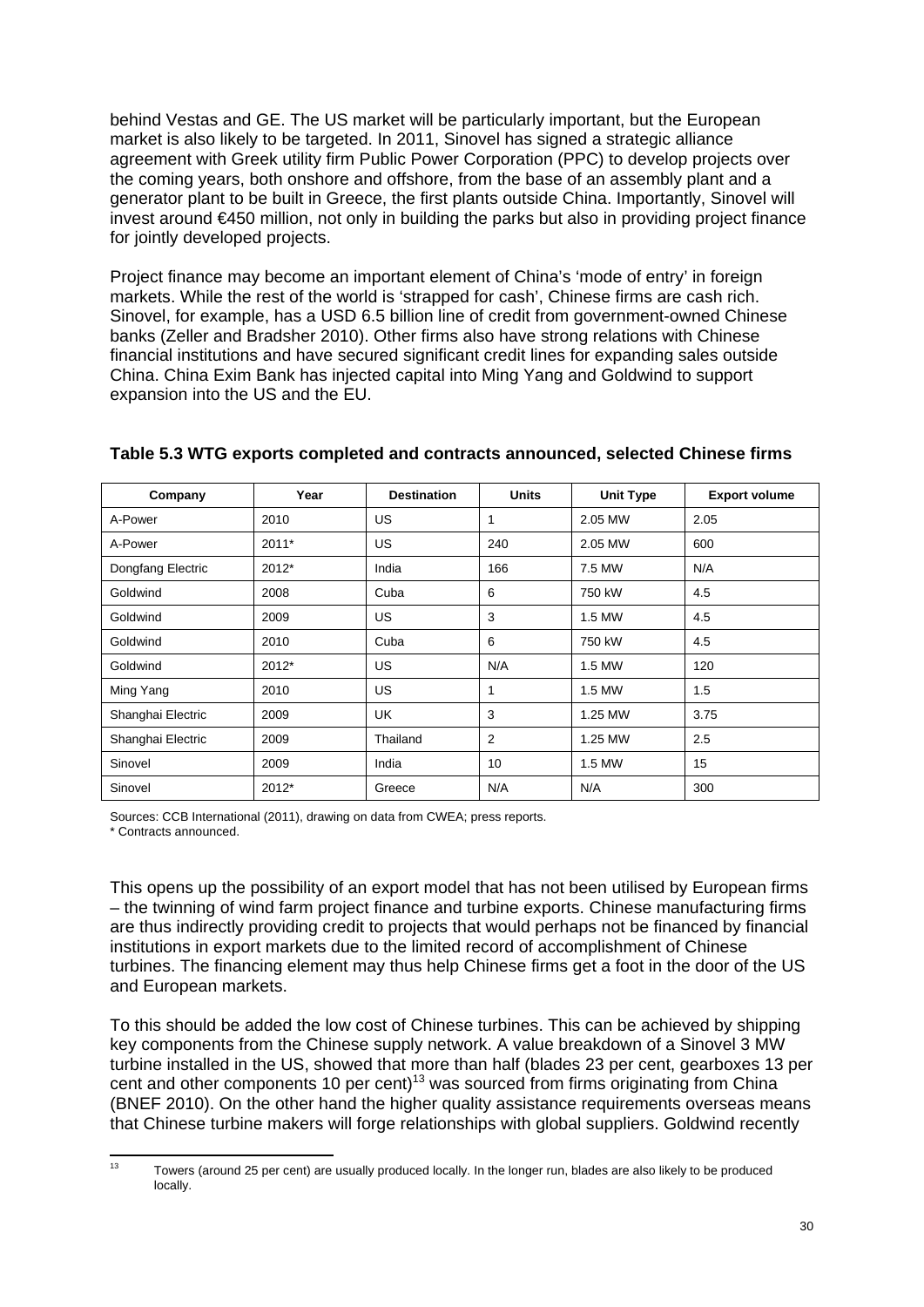signed a long-term supply deal with a number of large European and international component suppliers – including LM (blades), The Switch (power converters) and Timken (bearings) – in order to cultivate a global supply chain. This is an element in the drive to explore the overseas market. Utilising a combination of the Chinese and international supply base – creating a winning cost-quality combination – combined with finance options means that China is developing competitive advantages that are attractive outside China. This will therefore have an important impact on global competition in the wind market.

In Europe, Chinese exports have been modest so far, but the sector is changing rapidly and Chinese firms' foray into Europe is well under way (Prideaux 2011). Interestingly, most of these investments are R&D focused. As mentioned, Goldwind bought a 70 per cent share of the German company Vensys after years of technology cooperation. Min Yang has an agreement with the Danish Risø National Laboratory for Sustainable Energy for their 2.5 MW and 3.0 MW two-blade technology for the offshore market. To boost this linkage, Ming Yang has established a small office – the Ming Yang Wind Power European R&D Centre – in Denmark. Envision Energy has established an R&D facility in the greater Aarhus area with the objective of developing larger turbines for the global market.<sup>14</sup> These are strategic knowledge and asset seeking investments, tapping into the capabilities of the European clusters in wind power (Torp *et al.* 2010).

There are two good reasons why openness will work for China. First, openness to competition is likely to improve management and capabilities at the firm level. The drive to go abroad is likely to make Chinese firms stronger as it creates exposure to international standards – especially certification standards – and management practice.<sup>15</sup> Second, tit for tat protectionism does not work for China at the national sector level. Observers note that Chinese firms may face protectionist hurdles in Western countries unless they liberalise their own market in China and reduce non-tariff barriers to market entry. These two reasons provide strong incentives for internal policy adjustments. The next section sets out a third reason: the continuing need for cross-border technology collaboration between China and the OECD countries.

#### **5.5 Technological development**

An important question for determining the prospects for competition and cooperation is how much the Chinese turbine manufacturers have advanced in catching up technologically with firms in the EU. International technology transfer has been an important source of technological capacity in wind turbine development. In the past, Chinese manufacturers have used licensing arrangements to acquire modern, though sometimes not state of the art, wind turbine technologies from European design houses or smaller turbine firms. This has been an effective means of gaining a foothold in the industry and building capacity.

As seen in Table 5.4, many of the European and American design houses have licensed out models to more than one firm. This provides part of the explanation as to why the Chinese industry is organised in more modular fashion compared to the European industry. In Europe, all lead firms have their own designs. As Chinese turbine firms share designs, there is a greater scope for achieving economies of scale in the component supply base. Interestingly, this trend may continue as American Windtec (AMSC) is working with all the big Chinese manufacturers to build their next generation turbines (see Table 5.5).

 14 Recently, it has received permission from local authorities to erect a prototype of its latest GC-1, a two-blade 3.6 MW turbine. Interestingly, the test period for the prototype turbine will be a minimum of three years, thus aligning with the longer European test periods.

<sup>&</sup>lt;sup>15</sup> The problem is to crack open the export markets. Some observers note that given the generally poor managerial capacities of Chinese companies conducting investment projects abroad, Chinese wind turbine manufacturers will face tough challenges to expand out of their markets (e.g. Hanemann and Rosen 2009). However, one question arising out of this observation is whether the Chinese firms are currently buying in managerial capacity for expansion in foreign markets such as has been witnessed in the electronics sector.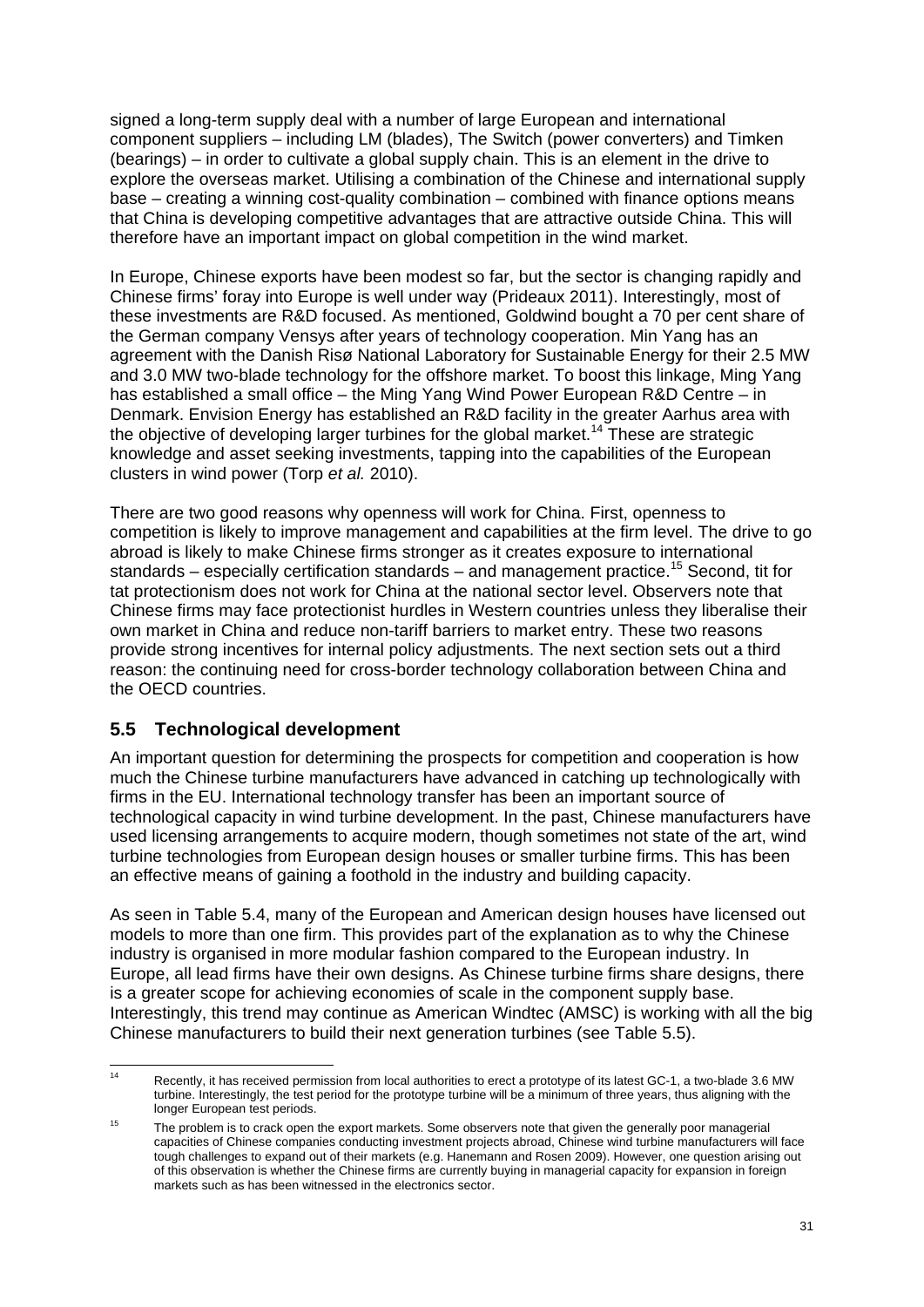| <b>Design House</b> | <b>Chinese Firms</b>                                            |  |  |
|---------------------|-----------------------------------------------------------------|--|--|
| Aerodyn (DE)        | Haizhuang, Huayi, Ming Yang, Sewind, United Power               |  |  |
| DeWind (DE)         | Beizhong, Sewind                                                |  |  |
| Fuhrlander (DE)     | Sinovel, A-Power                                                |  |  |
| Norwin (DK)         | A-Power                                                         |  |  |
| REpower (DE/IN)     | Dongfang Electric, Goldwind                                     |  |  |
| Vensys*(DE)         | Goldwind                                                        |  |  |
| Windtec (US)        | Sinovel, Jingcheng, Sinovel, Zhuzhou, Dongfang, Shenyang, ZELRI |  |  |

#### **Table 5.4 Links between design firms and Chinese turbine firms**

Sources: CCB International 2011; company data; press reports. \*Goldwind is now owner of Vensys.

The option of tapping into established design and engineering capabilities in overseas firms has been key to the Chinese success story (Lewis 2011). Companies like Goldwind have been able to absorb these technologies and thereupon established the basis to innovate on the transferred technology. Something akin to an organisationally decomposed innovation system exists in the wind power industry. Even a leading firm such as Vestas follows elements of an innovation decomposition strategy, collaborating with external research institutions and universities, because it is too costly and complex for the firm to pursue leadership in all areas on its own (Pedersen 2009). Most leading European firms carry out the turbine design function in-house. Chinese firms have developed some in-house capabilities but rely more on licensing of turbine design and components. They also engage in co-design by joint engineering teams from different firms in the value chain.

The leading companies are today able to sell wind turbines up to the size of 3 MW and several firms are working on the development of 5 MW turbines (Table 5.5). Relationships with overseas technology partners have developed from licensing (Table 5.4) to co-design partnerships and own innovation (Table 5.5).

Overall, the 'technology transfer mechanisms' have shifted from traditional mechanism (e.g. FDI, trade and licensing) to non-traditional mechanisms (joint design and R&D collaboration, overseas R&D units, etc.) (Lema *et al.* 2011). Non-traditional mechanisms tie in to the organisational decomposition of the innovation process (ODIP). Box 5.2 discusses the role of ODIP in the Chinese wind power case. Chinese firms have benefited from this ODIP trend, in particular from licensing arrangements that they have used as a foundation for their own learning and innovation.

Many licensing arrangements have gradually transformed into co-design relationships. In addition, Chinese manufacturers have bought up complete engineering bureaux – such as those in Vensys and Darwind – in order to build up indigenous technological capacities (authors' interviews). However, Chinese champions have built up significant in-house R&D capabilities too. Sinovel, for instance, has more than 600 people working in R&D (authors' interviews). Such in-house capability creates the absorptive capacity required to harness external technology linkages. Despite the decomposition trend, the bulk of innovation in the wind sector still takes place within R&D departments of large established companies. R&D efforts typically address increase in turbine size, cost reduction and wind power products tailored to the future offshore market. To this should be added that such indigenous innovation efforts are buttressed firmly by state support. For example, the Chinese government has stipulated that turbine manufacturers should aim for turbines bigger than those of overseas competitors, not least for the offshore market. To support this, R&D expenditure on bigger-sized turbines is earmarked for VAT refunds.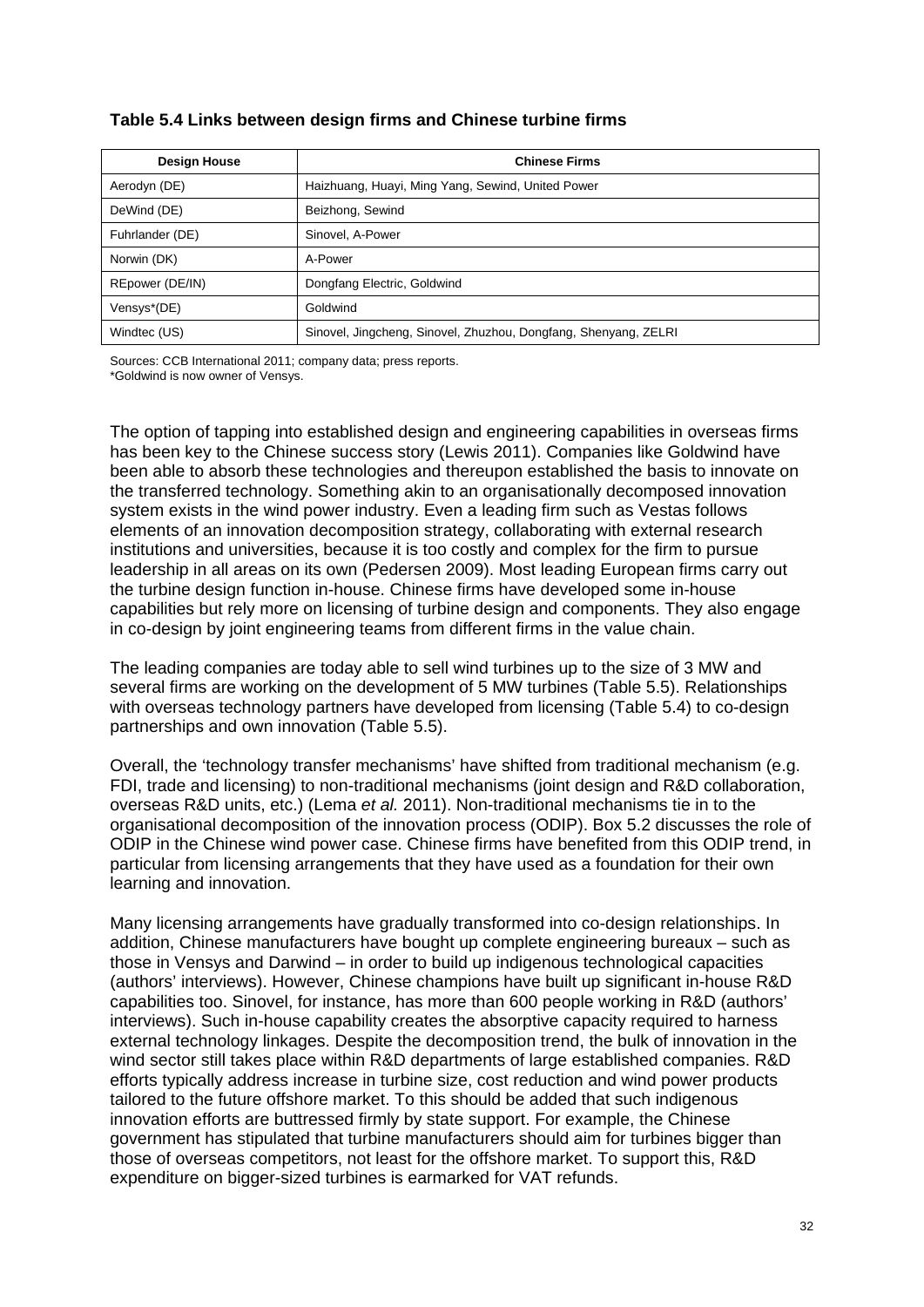| <b>Turbine</b> | Company           | Design                | Prototype | Serial production |
|----------------|-------------------|-----------------------|-----------|-------------------|
| 3.0 MW         | Sinovel           | Sinovel and AMSC      | 2009      | 2010              |
| 3.0 MW         | Goldwind          | Goldwind              | 2009      | 2010              |
| 3.0 MW         | Ming Yang         | Ming Yang and Aerodyn | 2010      |                   |
| 3.6 MW         | Shanghai Electric | Shanghai Electric     | 2010      |                   |
| 5.0 MW         | Sinovel           | Sinovel and AMSC      | 2010      |                   |
| 5.0 MW         | Dongfang          | Dongfang and AMSC     | 2012      | 2013              |
| 5.0 MW         | <b>XEMC</b>       | XEMC Darwind B.V.*    | 2010      | 2011              |
| 6.0 MW         | Sinovel           | Sinovel               | 2011      |                   |

#### **Table 5.5 New turbine development**

Source: Drawing on Azure International (2010); press reports. \*XEMC have now acquired Darwind B.V.

The question of whether China is becoming a technology leader in this industry is controversial. Some argue that China's rapid technology catch-up has been based on licensing foreign technology and question whether China can innovate on its own. Our research has indicated that indigenous technological capability is increasing rapidly in China, but the real innovative power lies in business model innovation. Inter-firm relationships are central to the Chinese model: lead firm-supplier relations buttress a flexible low-cost industry structure (as discussed in Section 5.1) and relationships to technology suppliers complement in-house expertise (as discussed in this section, above). Chinese firms do not seek to 'go it alone' in technology development. The Chinese lead firms seek to develop turbine technology in cooperation with foreign partners. This may prove just as effective as a technology strategy that prioritises independent in-house development. Chinese firms are now working with overseas partners on turbine prototypes that are just as advanced as those being developed by firms in the West (authors' interviews).<sup>16</sup>

China's problems seem to be less in the manufacturing chain than in the deployment chain. There is agreement that capacities and capabilities in the manufacturing chain have outpaced those in the services chain, as is evident from the relatively low rate of utilisation in Chinese wind power projects.

<sup>&</sup>lt;sup>16</sup> This was stated by independent industry consultants with in-depth knowledge about technology in Chinese industry. In the meanwhile, Vestas have announced that they have been working 'below the radar' on a 7 MW turbine.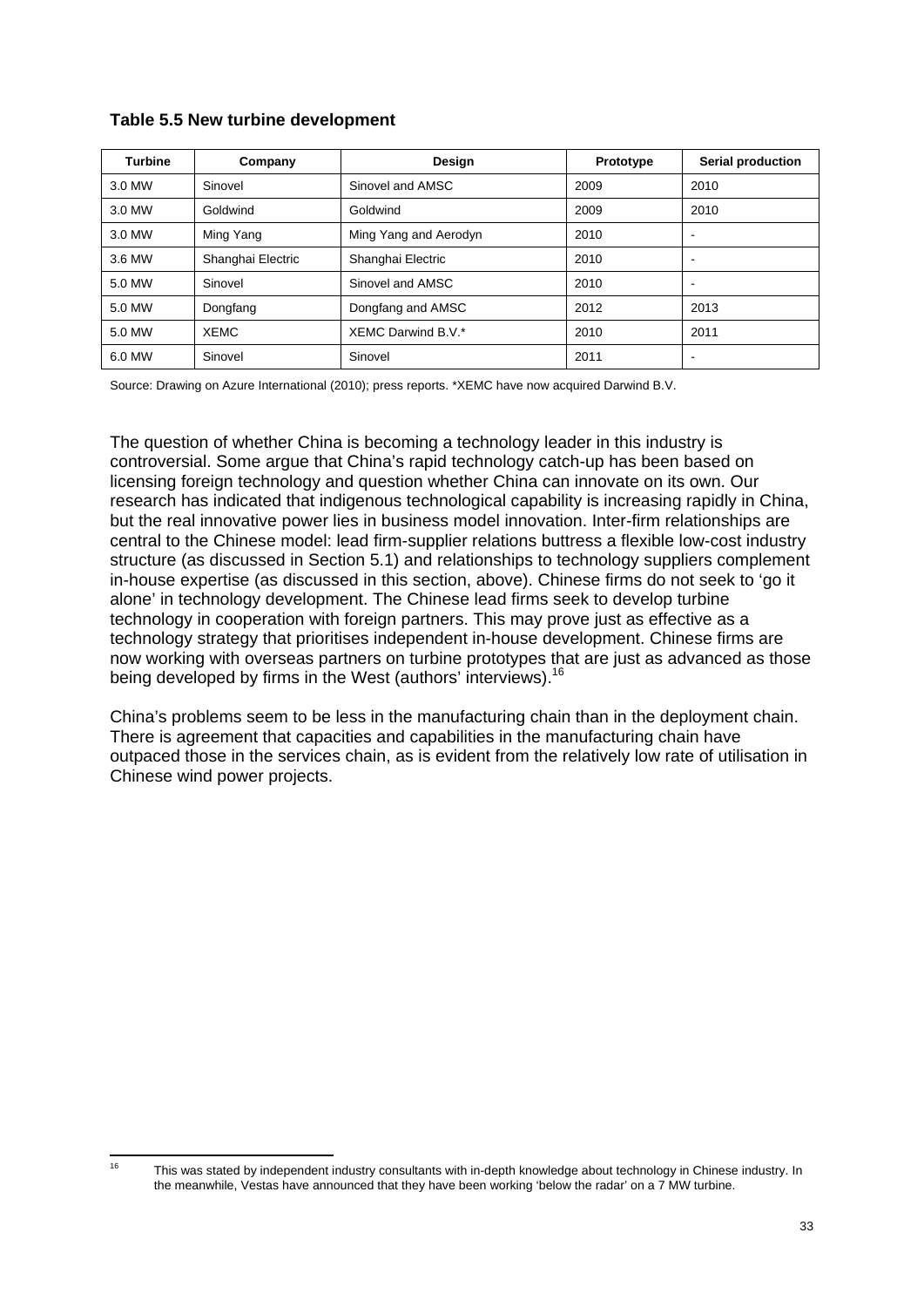#### **Box 5.2 The organisational decomposition of innovation in the global wind turbine industry**

The organisation of innovation is changing rapidly across a range of global industries, including sectors such as the automobile industry and electronics hardware and software. The innovation process tended to be centralised at or near the headquarters of lead firms but is now much more decentralised within the company. Equally, if not more significant, innovation activities that used to be carried out in-house by innovating firms themselves are now carried out by independent suppliers of knowledge intensive business services, or are transferred to key suppliers. This process has been referred to as the 'organisational decomposition of the innovation process' (ODIP). Recent research has sought to examine ODIP and assess whether it contributes to changing the division of capabilities and innovative labour between OECD countries and emerging markets such as Brazil, China and India.

The research reported in this paper shows that Chinese turbine manufacturers have adopted ODIP technology strategies. The main component of this strategy was external to the firm: turbine design licensing and overseas collaborative R&D in the form of joint turbine design. However, there was also an in-house component, particularly through creating global R&D subsidiaries through overseas acquisitions of firms but also with establishment of research and design subsidiaries in established knowledge clusters. This strategy seems to have been highly effective, not least in terms of the speed of capability building. These firms have made the transition from production to innovation capability in less than a decade. Ten years ago, all domestic manufacturing was based entirely on technology developed in OECD countries. Today, these firms are selling turbines based on their own technologies.

These strategies were made possible by organisational changes occurring across the industry in a variety of countries. The strategies depended on business model changes among firms in OECD countries. The Western firms sought to commercialise their technologies in the external market. They were either dedicated design houses without manufacturing capacity or smaller WTG firms that did not compete head-to-head with domestic firms in China. They were located in established knowledge clusters and often employed engineers and other R&D staff with prior careers in the major lead firms.

These trends are similar to development in other green technology industries such as solar photovoltaic panels and electric vehicles. However, they differ in key respects from trajectories in the auto and software industries. In the latter industries, the main effect of ODIP was through lead firms' FDI offshoring and outsourcing of R&D and design and engineering (D&E) to emerging markets. Such lead firms' relocation of innovation is now picking up in wind power, but it was not a main cause of innovation capability in domestic firms. Rather, it was Chinese lead firms' own ODIP strategies that contributed mostly to the changing global distribution of technological innovation capacity in the manufacturing segment of the wind power industry.

Sources: Drawing on interviews, secondary literature on the wind power industry (Lema and Lema 2011; Lewis 2011) and literature on ODIP (Schmitz and Strambach 2009; Lema *et al.* 2011).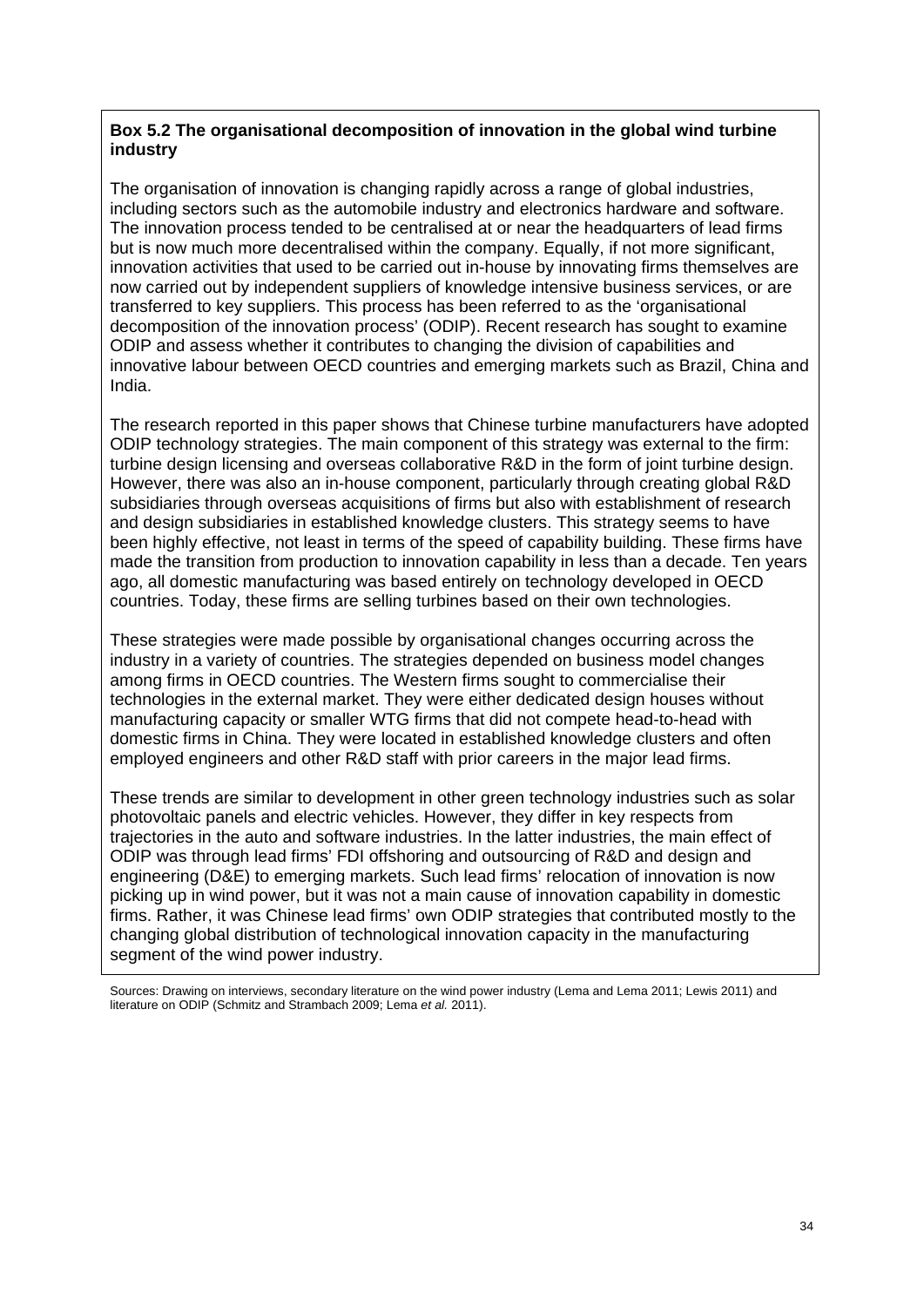## 6 Competition and cooperation between Europe and China

Most accounts portray green technology trade and investment relations between China and the EU in terms of winners and losers. However, the analysis of the wind power industry provided in this paper suggests that it is a fallacy to describe the relationship in such simplistic terms. In this paper, we have sought to go beyond the headlines and we find that there is little zero-sum competition between China and Europe. Our analysis shows that there are multiple connections between Chinese and European value chain actors. While Chinese and EU firms compete, they also collaborate. The prospects for collaboration are increasing with the globalisation of the industry.

To show this, the previous sections have set out the European and Chinese wind power chains respectively. The sections sought to decompose the 'double chain' and revealed how the European and Chinese organisational models differ and how there are strengths and weaknesses in different elements of the chains.

There are also different motives and priorities regarding investment in capabilities. Europe hosts a range of mature firms that have made the shift from locally and regionally oriented firms to global firms (BTM 2010: 32). It is accepted that manufacturing will be undertaken globally, but firms and policymakers seek to retain innovation functions in established European knowledge hubs. China, on the other hand, is driven by the prospects of technological catching up (and leapfrogging) in an industry of the future. While there are already strong Chinese firms, particularly in the manufacturing chain, these are only now entering the process of going global. This is set to disrupt international competition and change the nature of collaboration.

In this last section, we bring together the elements of the analysis to address the issue of competition and collaboration between Europe and China now and in the future. We first seek to pull together the insights regarding how China's emergence in the global wind power industry affects patterns of competition. We then show that there is already much cooperation going on between firms in China and the EU and that there are opportunities to develop several types of collaborative relationship further. Finally, in the concluding section of the paper, we contrast three scenarios for the future and use the analysis in this paper to assess their prospects. We emphasise that outcomes depend on the policy stance of governments and we therefore end with policy recommendations for both China and the EU.

### **6.1 Competition**

The Chinese wind power industry has developed through three broad phases. In the first phase, wind power equipment was imported from abroad. In the second stage Chinese firms started to manufacture turbines for the domestic market themselves, first based on design from abroad, but increasingly based on co-design or own design turbines. The third stage – which Chinese firms have entered only very recently, and still in an uneven way  $-$  is the globalisation stage in which they begin to address the global market. During the course of this extremely rapid transition, the industry has built a distinct and durable, yet flexible, value chain structure and a robust but flexible model of industrial organisation. While exporting remains a 'next step', there is widespread agreement that these firms will transform the global market in coming years. So, is there currently a dilemma of European companies *visà-vis* Chinese companies? The answer to this question is that it depends on the market. Different markets – Chinese, European and other markets in developed and developing countries - have different characteristics. The key contrast is between fast growing and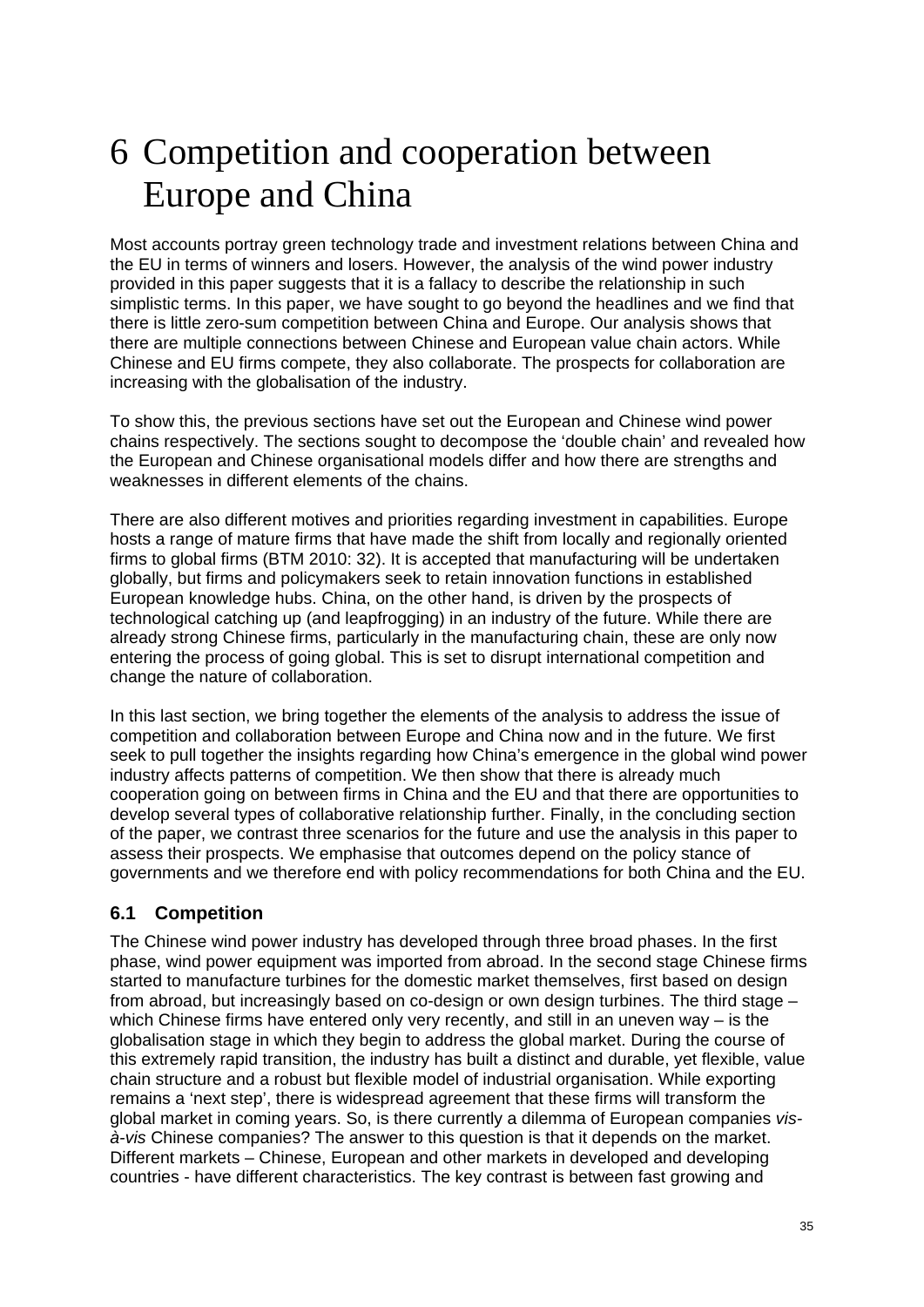segmented markets (high and low quality) in China and some other emerging economies, and relatively static and homogeneous high quality segment markets in the EU and other OECD countries.

So far, the competitive dilemma exists mainly within China. The Chinese market is set for continued growth at breakneck speed, but the market has also seen a big influx of new players in recent years. The Chinese market is likely to see some consolidation through mergers and acquisitions in the coming years. This is also likely to happen externally, including a further shift of European firms to Chinese ownership – which is likely to strengthen the competitive position of Chinese firms. Yet, as the Chinese wind energy sector gives more emphasis to quality as the sector matures, there is likely to be decreasing tension, as there will be a more important role to play for foreign firms in the Chinese markets. It is now becoming apparent that foreign firms in China are increasingly localised, with little content shipped in from overseas and that European turbine firms source from Chinese as well as international suppliers.

In the European market, there has so far been less of a trade-off. The European market is currently dominated almost exclusively by European firms. However, this has begun to change. As discussed, Chinese firms are expanding and although the European market is not on the top of their agenda, Chinese firms are likely to bid further for European projects in the future. In Europe, there is already significant competition between firms from different member states, but this competition will intensify as Chinese firms manage to throw in different price equations, consortia models and financing options. It remains an open question whether EU firms will seek to lower costs via innovation, or compete on quality not price.

Chinese and European companies will also compete head-to-head in other markets such as in the USA and in developing countries. It remains to be seen whether and how they will develop into a geographical and or technological division of labour. One hypothesis is that by growing the global wind market and driving down prices, China will help wind power become more affordable and look credible overall. This will help create new markets in rapidly growing economies such as Brazil, South Africa, India and Indonesia. This might create significant market opportunities for both sets of players.

### **6.2 Cooperation**

Crucially there is scope in all three market domains – China, Europe and third markets – to combine capabilities from across the continental divide. To grasp this, it is necessary to go beyond the usual focus on turbine manufacturers alone to: (i) decompose the value chains; and (ii) pay attention to changes over time. A static focus on these lead firms alone would lead to the conclusion that relationships are mainly or even merely competitive. However, when we start to unpack GVCs it emerges that there are a number of key areas of collaboration. Figure 6.1 unpacks the chain and seeks to map some of the key current and (expected) prospective connections that are likely to form with the further global integration of the industry. This figure only captures key connections and cannot capture the entire complexity. Nor is it feasible to describe all of the identified links, but it is worthwhile to mention some of the most important ones.

The first type of cooperative relationship is between turbine manufacturers and providers of knowledge intensive business services (KIBS) such as various types of technology consulting and designs and licences. The key relationships are between European specialised technology providers and design houses (e.g. German Vensys and Fuhrländer or Danish Norwin) and big Chinese turbine manufacturers. As mentioned, these types of technology focused collaborative relationships for turbine design are increasing in importance as the emphasis in China shifts from conventional technology transfer to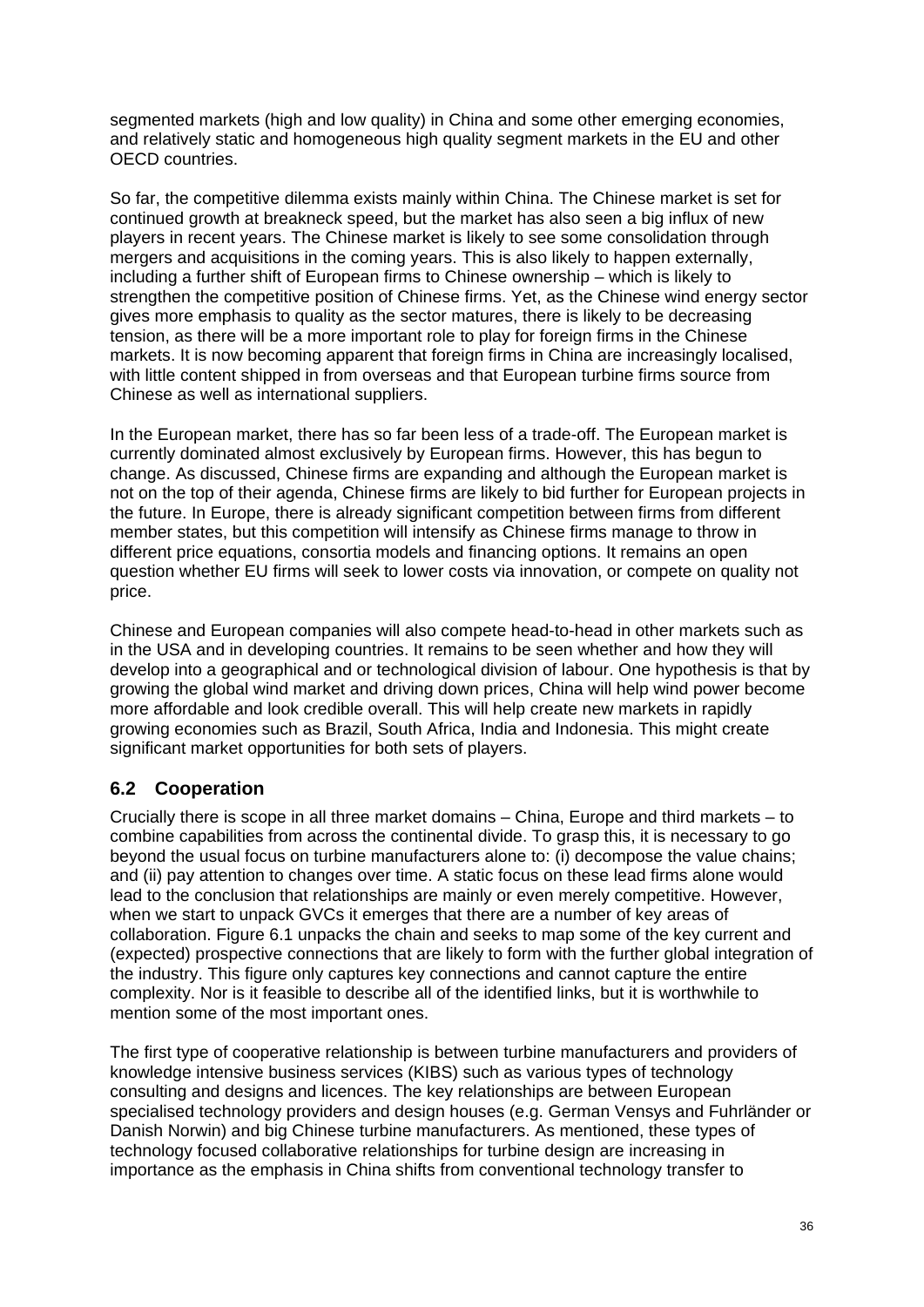

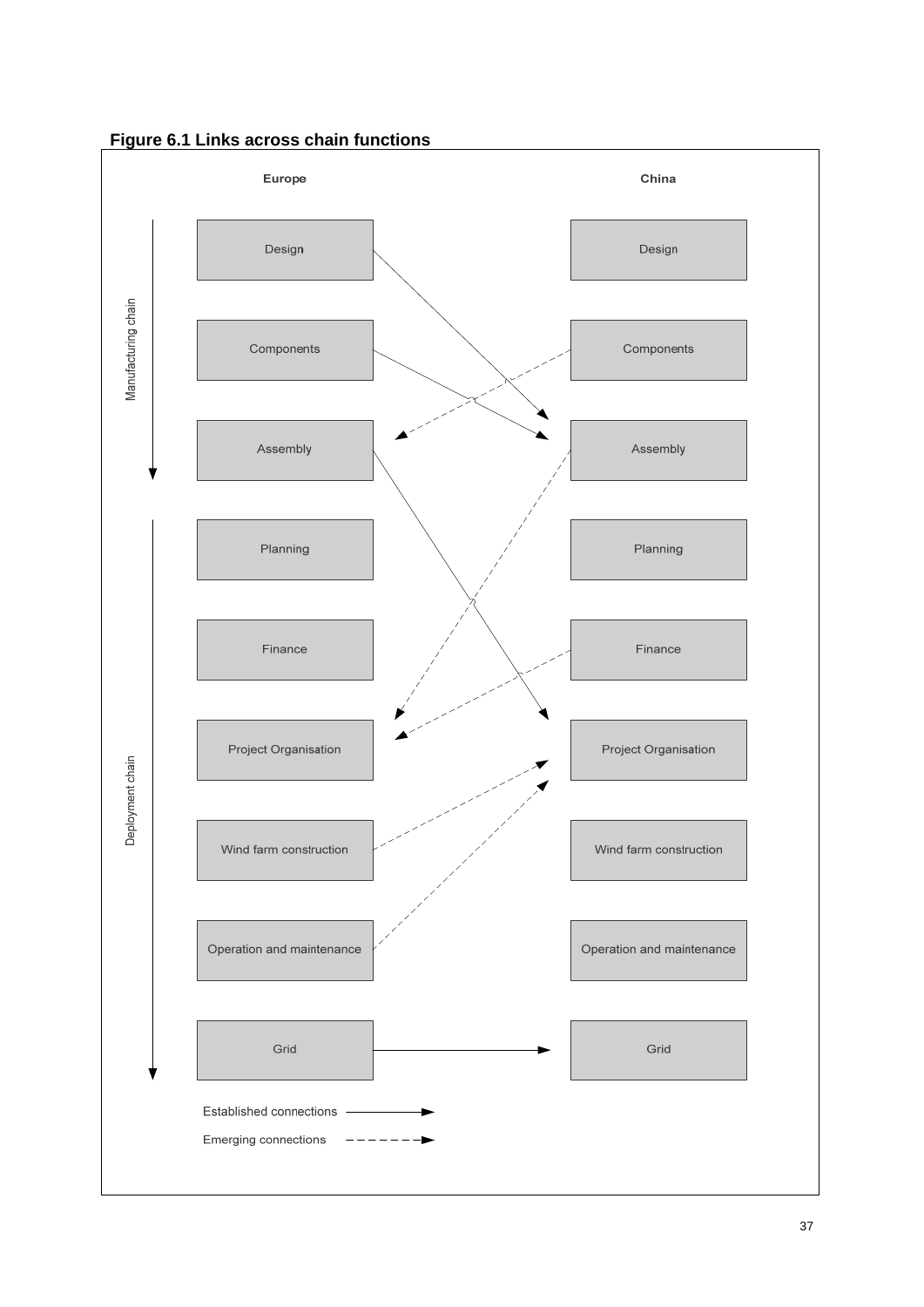collaboration (Lema and Lema 2011). Although the independent design capabilities are increasing fast (see section 5.5), these are likely to continue to be complemented with external partnerships in the future.

The second type is between turbine manufacturers and component suppliers. Reflecting the globalisation of the supply base, relationships are now emerging between European component suppliers and Chinese turbine firms. While European turbine manufacturers see tough challenges in the Chinese market, many component suppliers are hoping to deepen these relationships and benefit from ambitious Chinese wind power growth plans and increasing attention to turbine reliability. As mentioned, relationships between Chinese firms and global component suppliers will strengthen as the Chinese firms go abroad. Conversely, European turbine firms have long worked with Chinese suppliers for sales in the Chinese markets and it appears likely that these relationships will strengthen as the use of certain components in international assembly can enhance price competitiveness in global markets.

The third type of relationship is foreign direct investment in knowledge intensive areas. Policymakers in Europe stated that they hope to attract investment from the Chinese turbine industry so that Chinese firms can benefit from accumulated knowledge built up in Denmark and Germany. As subsidiaries are incorporated in Europe, these Chinese firms would have opportunities to participate in R&D programmes and other initiatives. However, Chinese investments have been relatively modest so far. European firms have begun to locate substantial R&D investments, such as Vestas' recent expansion of its R&D network, to China to undertake research and expand cooperative relationships with organisations such as State Grid.

Fourth, there is currently a large but under-utilised scope for cooperation between manufacturers and project organisers and various types of KIBS in the wind power deployment service chain, including site design, specialised transport and construction of equipment and operations and maintenance. For instance, there is an obvious fit between Chinese offshore ambitions and the European ecosystems of solution providers with accumulated expertise in offshore implementation. Partnerships can be formed between Chinese turbine firms and European offshore installation and O&M firms.

Fifth, there are opportunities to develop new financial and business model arrangements, for instance involving utility firms, such as the model devised by Greek PPC and Sinovel. This highlights the fact that new types of arrangements that were almost unthinkable a few years ago are possible. There are obvious possibilities to align European utility companies, associated consortia and Chinese firms who can bring along cost-competitive equipment and project finance for the European market. Such consortia carry the potential for mutual gain by combining complementary capabilities and sharing the gains of collaboration.

There are also opportunities to deepen relationships supported by government programmes. China and Europe have an established history of cooperation in the wind power field, with Denmark and Germany in the lead on the European side, whereas other countries (including the USA) do not have such programmes. Most future government-to-government collaboration programmes and projects will therefore be concentrated in 'non-tradable' technological areas such as grid code definition and standard setting.

#### **6.3 Three scenarios for the future**

The objective driving this research was to assess the prospects for competition and cooperation in the wind power sector. Two major developments have put this issue on the top of the agenda. The first is the shift of innovation power from Europe to China. This shift remains uneven, but it is already clear that China is accumulating innovation capabilities at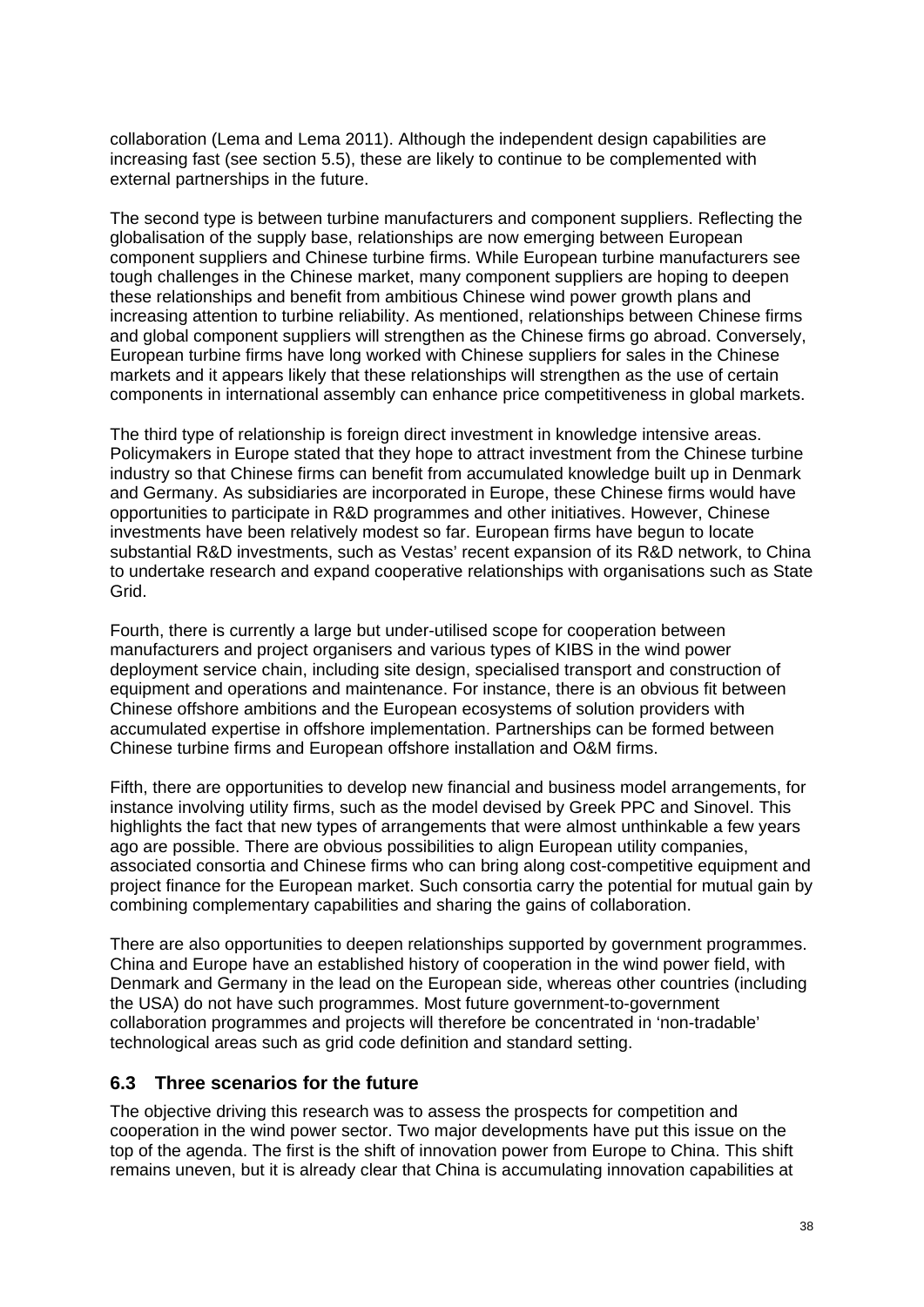considerable speed. The second is the 'green turn' in the global economy associated with massive investments in green technology sectors such as wind power. European industrialists and politicians claim that low carbon sectors offer opportunities for Europe to (re-)establish its eminence in production and innovation. Meanwhile China is building up its own production and innovation capability in wind power equipment. These changing conditions in the business and political environment prompted us to examine the nature and implications of growth in this sector.

The complex picture of current relationship patterns makes it difficult to forecast long-term outcomes. However, it is possible to discern three scenarios: (i) conflict between nations; (ii) global cutthroat competition between enterprises; and (iii) global cooperative competition.

The tensions that could lead to a *conflict scenario* are portrayed in many press reports on green technology trade and investment issues (Hamlin 2009; *Nature* 2009; *China Daily* 2011; *Shanghai Financial News* 2011). Many such reports are written from the point of view that China and Europe play a zero-sum game in the wind power industry. They emphasise the elements of the relationships that are associated with trade war and protectionism. In a conflict scenario, China would further increase barriers to foreign investments and discriminate against foreign enterprises in national markets. The EU would reciprocate – with the USA – by challenging China in the World Trade Organization over public procurement policies, seeking to restrict Chinese investments and seeking to 'shield off' established knowledge clusters from Chinese firms. While it is unclear whether such strategies could ultimately prove effective, such a scenario would hamper globalisation in the industry, forcing firms to focus mainly on domestic markets. Such a scenario would be detrimental to green technology cost reductions and innovation.

Today, reality on the ground is moving in the opposite direction. As the key actors in the wind power industry increasingly shift from home-focused to global strategies, observers have brought the all-out global *competition scenario* to the table. It is portrayed (implicitly) in studies and reports written with the objective of harnessing the potential of globally open trade and investment flows in wind power (Kirkegaard *et al.* 2009).The global competition scenario would depend on further reductions of trade and investment barriers such as tariffs, local content regulations and nationally specific certification standards. From a climate change mitigation perspective, there are important advantages of global competition as it increases economies of scale and drives down costs. This is needed because hitting the targets for greenhouse gas emission requires cost reductions in key technologies.

However, in their pure forms, both the conflict and the global all-out competition scenarios seem unlikely. Both China and the EU recognise that the risks of conflict are counterbalanced by forces that lead to mutual gain. China realises that further technology transfer and collaborative arrangements are required for its firms to compete internationally. The EU realises that shielding off established knowledge clusters is impossible. Access to markets, including markets for technology, raw materials and labour, is essential for the success of both parties. This means that positive tit for tat policies are more likely than negative ones. In terms of competition, it will increase as markets expand and new entrants arrive on the scene. But at the same time, there is much more going on than onedimensional competition. To unearth this, it is necessary to unpack the value chain, consider the range of value chain stakeholders that make up the industry, recognise that Chinese and European firms are in fact international firms adopting a global business logic, and adopt a dynamic perspective that pays attention to changes over time. This is what we have tried to do in this paper, and this has helped us to identify the scenario of global *cooperative competition* and reflect on its prospects. As discussed above, the possibilities for cooperation are increasing with globalisation in the wind power industry but this outcome will not occur automatically. It requires government intervention.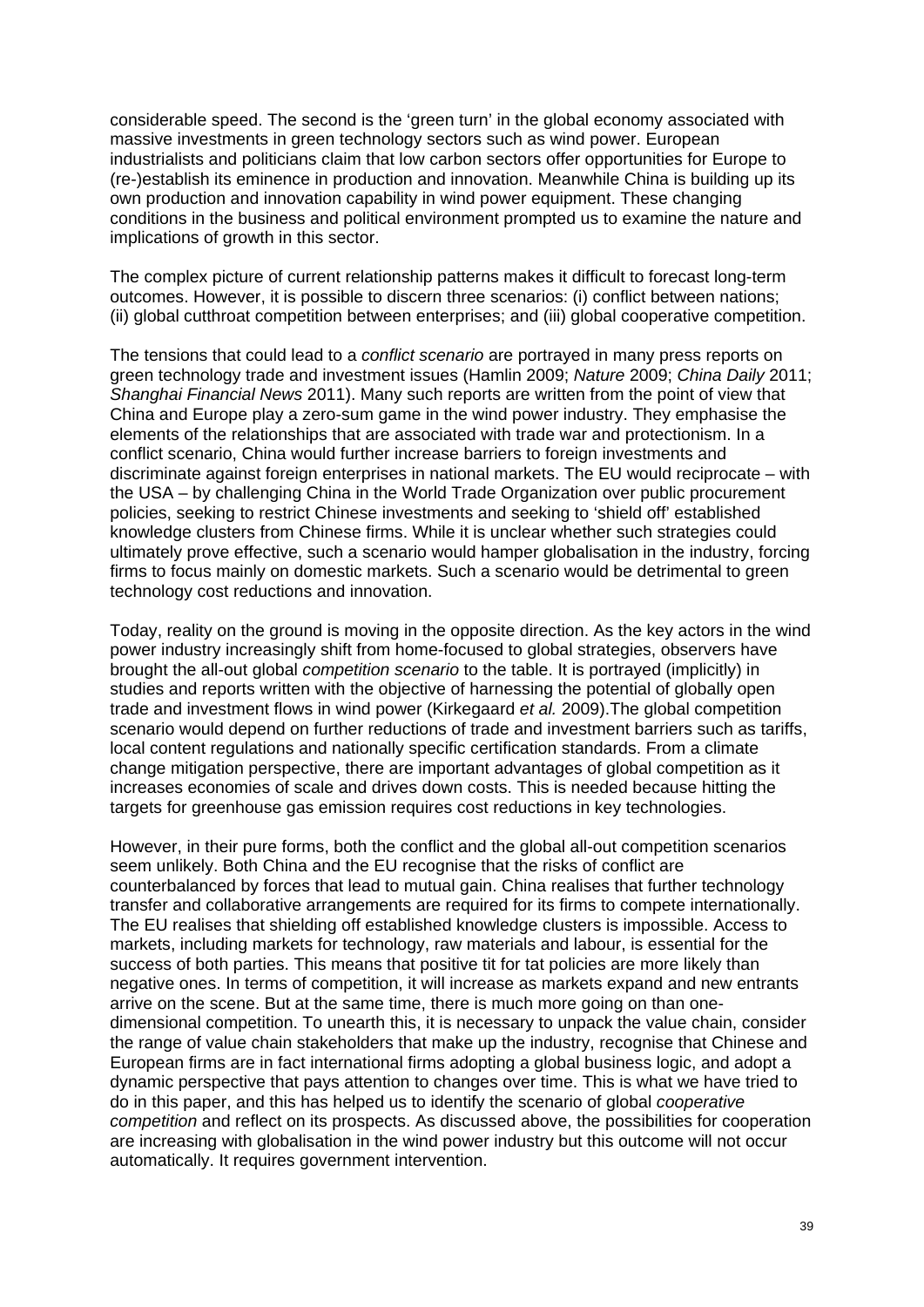Apart from continued industry support in the form of feed-in tariffs and the like, policies should be designed to create framework conditions that encourage healthy competition in the sector, through support for establishing strong global standards across the manufacturing and services chains and through open investment regimes. Regarding the latter, China has already taken important steps with the removal of local content requirements on wind turbines. Further steps can be taken, for instance, by adjusting the criteria guiding internal investment decision-making such as in national concession projects. This is likely to happen when China itself seeks to address overseas markets in a big way.

On the European side, policymakers should ensure foreign investment from China has long run support – also in the future when Chinese firms emerge as serious competitors to domestic firms in the European markets. We recognise that 'some people would argue that the EU should be looking to protectionist measures to help its industries compete in an increasingly aggressive international market' (Neslen 2011). However, this is not in Europe's own interest. It is in Europe's interest to forge long-term relationships and institutional support systems. As globally leading regions for wind power support and development, China and the EU have a major opportunity to demonstrate models for global low-carbon economy regimes through engagement with bilateral agreements on trade and investment.

However, creating such a framework should be viewed only as a minimum requirement. The next step is to take a proactive approach to collaboration. Discussions so far include creating further public joint R&D projects in grid technology and European turbine manufacturers 'investing in advanced R&D partnerships with Chinese counterparts' (Conrad and Meissner 2011). More promising are the new collaborative business models in which Chinese and European partners occupy *different* positions in the value chain. A range of complementary strengths and capabilities can be identified which can form the basis of new types of partnerships. Such arrangements will need to use the Chinese and European markets as test-beds, but may also prove competitive in global markets. For these to emerge and work, government actors will need to play a convening role in bringing together stakeholders in new partnership models. China and the EU can drive the global green growth economy and set international benchmarks in the drive to reduce the costs of wind-generated power to levels competitive with traditional energy sources. Turning this opportunity into reality cannot just rely on the market. It needs public intervention which identifies and fosters the common interests across the Europe–China and across the public–private divide.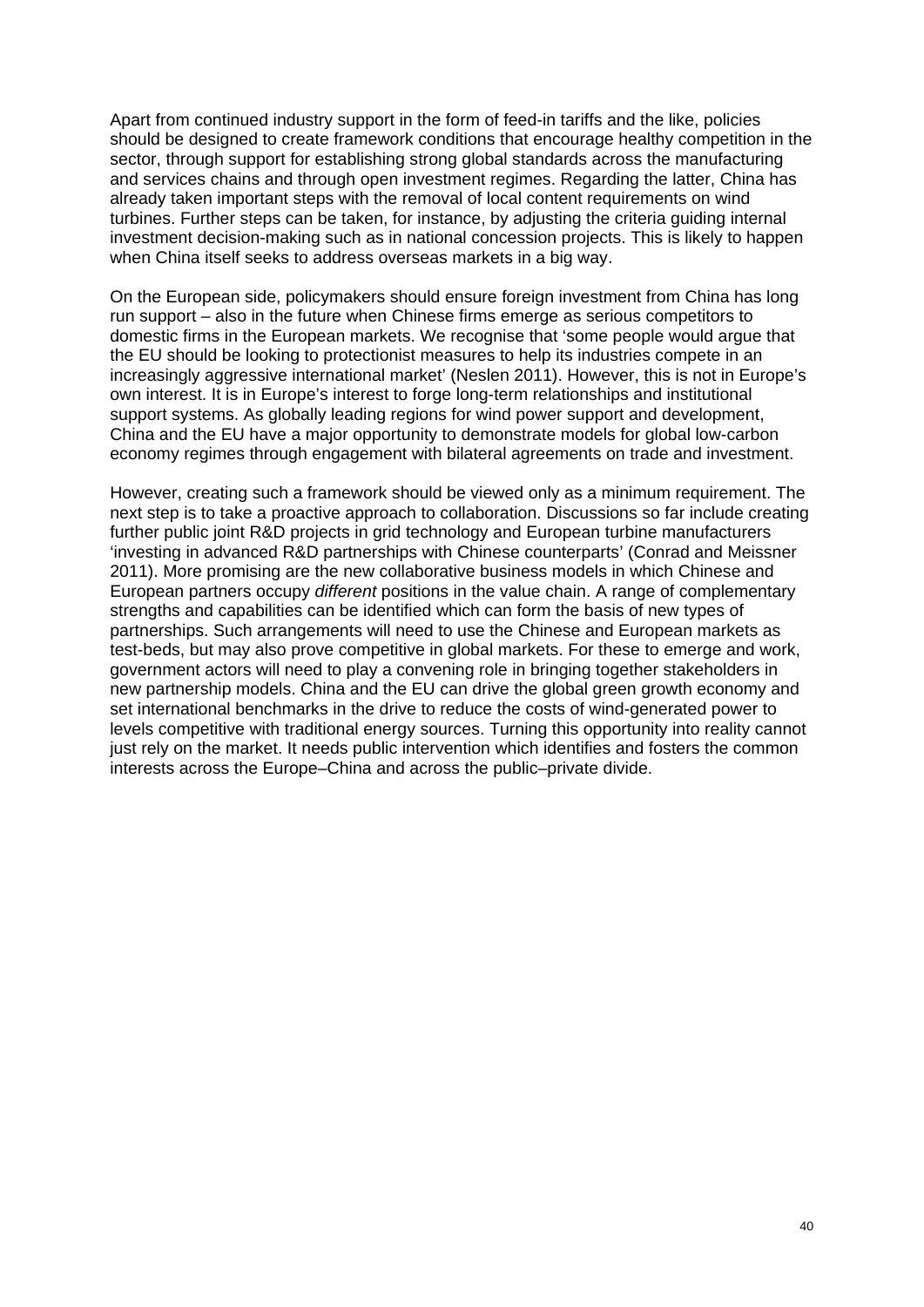## References

- Altenburg, Tilman; Schmitz, Hubert and Stamm, Andreas (2008) 'Breakthrough China's and India's Transition from Production to Innovation', *World Development* 36.2: 325–34
- Andersen, P.H. (2006) 'Regional Clusters in a Global World: Production Relocation, Innovation, and Industrial Decline', *California Management Review* 49.1: 101–22
- Andersen, P.H. and Drejer, I. (2008) 'Systemic Innovation in a Distributed Network: The Case of Danish Wind Turbines, 1972–2007', *Strategic Organization* 6.1: 13–46
- —— (2006) *Danmark som Wind Power Hub* [*Denmark as a Wind Power Hub*], Copenhagen: Vindmølleindustrien
- Azure International (2010) 'China, Norway and Offshore Wind Development. A Win-win Wind Relationship?', Offshore Wind China Conference 2010, Bergen, Norway, 15 March
- Balat, M. (2011) 'Sustainable Developments of Wind Power in Europe. Part 2: Strategies and Activities', *Energy Sources Part B-Economics Planning and Policy* 6.1: 69–82
- Berger, Axel; Fischer, Doris; Lema, Rasmus; Schmitz, Hubert and Urban, Frauke (2001) 'Towards a Conceptual Framework for Analysing Cooperation and Competition between China and Europe in Renewable Energy Issues', German Development Institute, mimeo, paper submitted to the *Journal of Current Chinese Affairs*
- Blanco, Maria Isabel and Rodrigues, Glória (2009) 'Direct Employment in the Wind Energy Sector: An EU Study', *Energy Policy* 37.8: 2847–57
- BNEF (2011) 'Wind Turbine Prices Below 1 Million Euros a Megawatt', *Bloomberg New Energy Finance*, New York, www.bloomberg.com/news/2011-02-07/wind-turbineprices-fall-below-1-million-euros-per-megawatt-bnef-says.html (accessed 20 August 2011)
- —— (2010) *Joined at the Hip: The US-China Clean Energy Relationship*, New York: Bloomberg New Energy Finance
- BTM (2011) *World Market Update 2010*, Ringkøbing, Denmark: BTM Consult
- —— (2010) *World Market Update 2009*, Ringkøbing, Denmark: BTM Consult
- —— (2008) '*Made in China*' *Chinese Wind Power Market Assessment 2008–2012*, Ringkøbing, Denmark: International Wind Energy Development, BTM Consult
- —— (2004) *World Market Update 2003*, Ringkøbing, Denmark: BTM Consult
- CCB International (2011) *Alternative Energy China Wind Power*, Hong Kong, China: Construction Bank Corporation
- *China Daily* (2011) 'EU to Cut Punitive China Fiberglass Tariff', 10 January, Beijing, www.china.org.cn/business/2011-01/10/content\_21707721.htm (accessed 20 August 2011)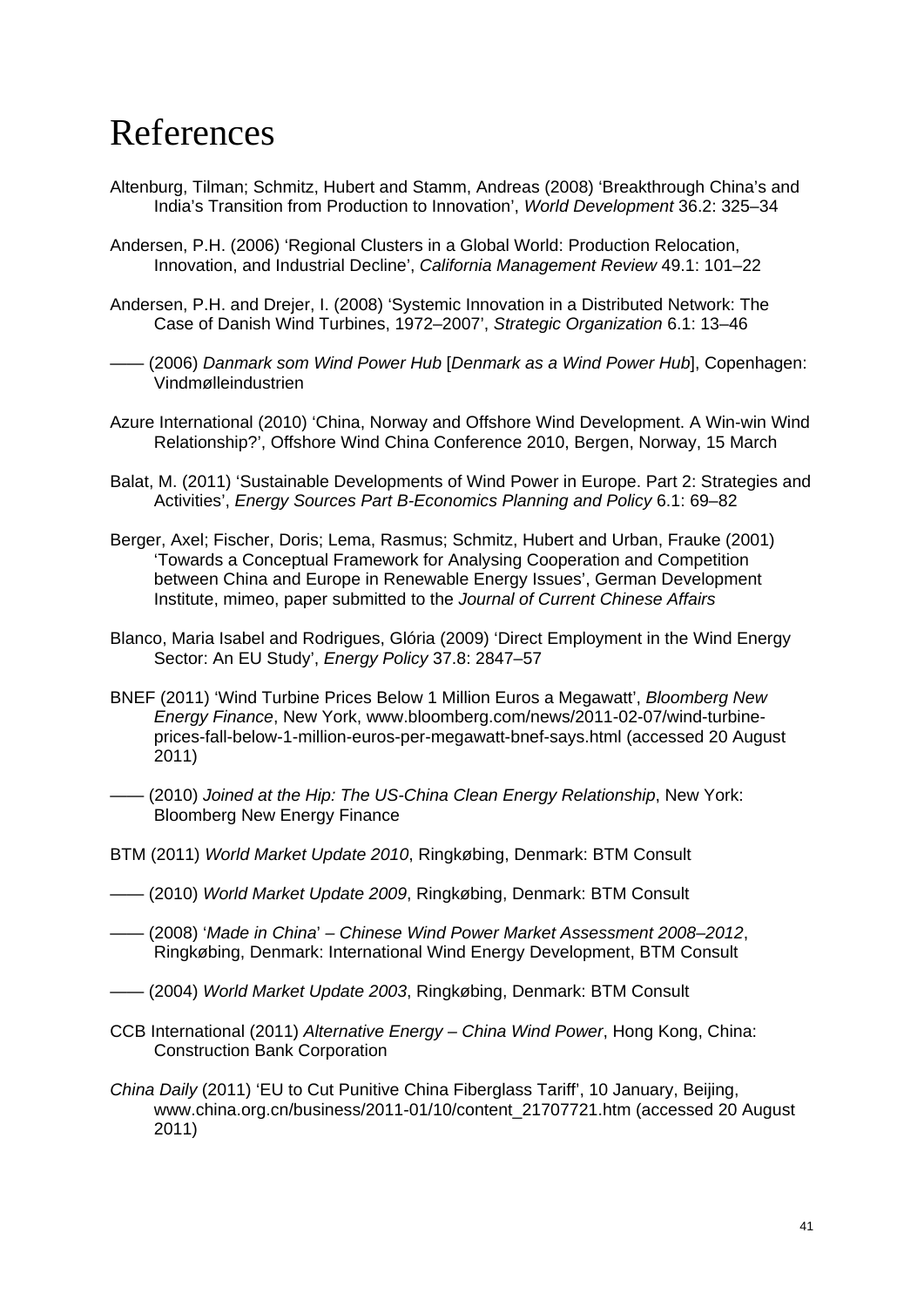- Conrad, Björn and Meissner, Mirjam (2011) *Catching a Second Wind Changing the Logic of International Cooperation in China*'*s Wind Energy Sector*, Berlin: Global Public Policy Institute (GPPi)
- Daubney, Katie (2011) 'Germany reaps Rewards of Wind Power Maintenance', *Wind Power Monthly Magazine Online*, May
- DEA (2005) *Offshore Wind Power Danish Experiences and Solutions*, Copenhagen: Danish Energy Authority
- Delman, J. (2009 ) 'China Moves to Centre Stage of the Climate Negotiations', *In Focus*  November
- Delman, Jørgen and Yong, Chen (2008) 'Energy Security and Innovations in the Renewable Energy System in China', Asian Creativity in Culture and Technology Conference, NTNU, Trondheim, 13–15 November 2008
- DWIA (2011) *Denmark Wind Power Hub: Profile of the Danish Wind Industry*, Danish Wind Industry Association, Copenhagen
- EAI (n.d.) *An Analysis of Opportunities in the Wind Power Value Chain*, www.eai.in/ref/wp/wind power value chain.pdf, Energy Alternatives India
- Earth Policy Institute (2010) *World on the Edge Energy Data Wind*, Earth Policy Institute, Washington DC
- Ek, K. and Soderholm, P. (2010) 'Technology Learning in the Presence of Public R&D: The Case of European Wind Power', *Ecological Economics* 69.12: 2356–62

Euractive (2010) *EU Renewable Energy Policy*, EurActive.com

EWEA (2011) *EU Energy Policy to 2050*, Brussels: European Wind Energy Association

- —— (2007) 'Supply Chain: The Race to Meet Demand', *Wind Directions,* January/February: 27–34
- Ford, Matt (2009) 'From Red to Green: China's Drive to be a Low Carbon Leader', *CNN International*, 14 December, http://edition.cnn.com/2009/WORLD/asiapcf/12/13/red.green.china/index.html (accessed 21 August 2011)
- Frost and Sullivan (2010) *Overview of the Investment Attractiveness of Selected Parts of the Value Chain: Wind and Solar Power*, www.slideshare.net/laorozcosan/attractivenessin-wind-power-value-chain (accessed 21 August 2011)
- Fujita, Mai (2010) *The Diversity and Dynamics of Industrial Organisation: Transformation of Local Assemblers in the Vietnamese Motorcycle Industry*, Tokyo: Institute of Developing Economies, Japan External Trade Organization (JETRO)
- Gereffi, Gary (1999) 'International Trade and Industrial Upgrading in the Apparel Commodity Chain', *Journal of International Economics* 48.1: 37–70
- Gereffi, Gary; Humphrey, John and Sturgeon, Timothy (2005) 'The Governance of Global Value Chains', *Review of International Political Economy* 12.1: 78–104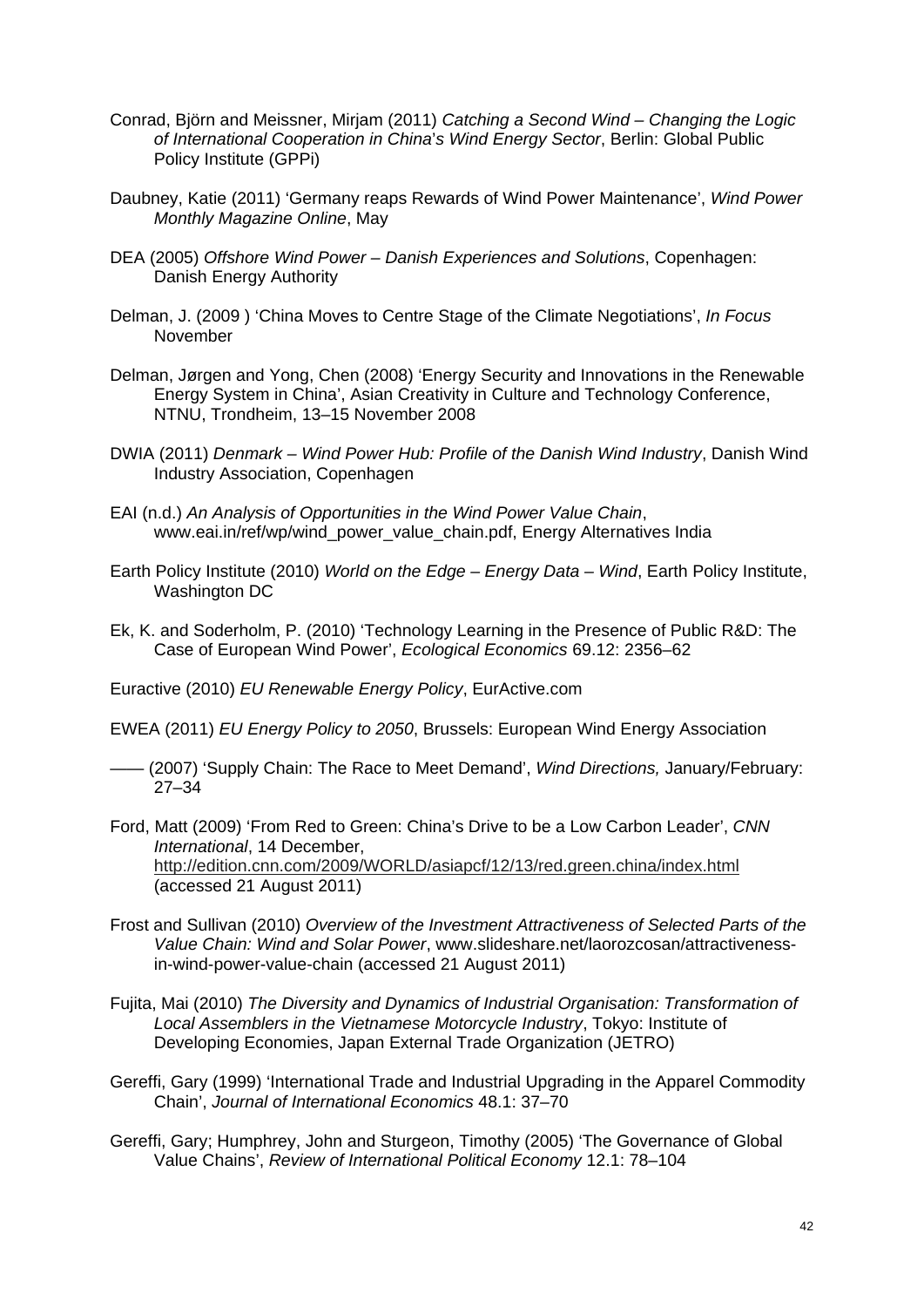- Golub, Stephen S. (2009) 'Openness to Foreign Direct Investment in Services: An International Comparative Analysis', *World Economy* 32.8: 1245–68
- GWEC (2011) *World Wind Energy Report 2010*, Brussels: Global Wind Energy Council
- —— (2010) *World Wind Energy Report 2009*, Brussels: Global Wind Energy Council
- Hamlin, Kevin (2009) 'China Rules Block Overseas Bids for Energy Projects, Group Says', *Bloomberg News,* 27 May, Beijing, www.bloomberg.com/apps/news?pid=newsarchive&sid=aTxEvHLV3B20 (accessed 21 August 2011)
- Han, J.Y.; Mol, A.P.J.; Lu, Y.L. and Zhang, L. (2009) 'Onshore Wind Power Development in China: Challenges Behind a Successful Story', *Energy Policy* 37.8: 2941–51
- Hanemann, Thilo and Rosen, Daniel H. (2009) *China*'*s Changing Outbound Foreign Direct Investment Profile: Drivers and Policy Implications,* Washington: Brookings Institution
- Hein, Christoph (2010) 'Windanlagenhersteller Enercon: Kalte Enteignung in Indien' ['Wind Turbine Manufacturer Enercon: Cold Expropriation in India'], *Frankfurter Allgemeine Zeitung* 2, February
- Hoffmann, W. (2005) 'Wind Energy in Germany', *Gesundheitswesen* 67.3: 246–56
- Hohrath, Phillip; Kersten, Wolfgang and Scholl, Jan (2010) 'Lieferung mit Risiko' [Supplied with risk], in: *Erneuerbare Energien*, March 2010
- Holslag, Jonathan (2010) 'China's Scepticism of Clean Energy Champion Europe', *The International Spectator* 45.1: 115–30
- Humphrey, John and Schmitz, Hubert (2002) 'How does Insertion in Global Value Chains affect Upgrading in Industrial Clusters?', *Regional Studies* 36.9: 1017–27
- Junfeng, Li and Hu, Gao (2007) *China Wind Power Report 2007*, Chinese Renewable Energy Industry Association/Greenpeace China/Global Wind Energy Council, Beijing: China Environmental Science Press
- Junfeng, Li; Pengfei, Shi and Hu, Gao (2010) *China Wind Power Outlook 2010*, Chinese Renewable Energy Industries Association, Global Wind Energy Council, Greenpeace.
- Kirkegaard, Jacob Funk; Hanemann, Thilo and Weischer, Lutz (2009) *It Should Be a Breeze: Harnessing the Potential of Open Trade and Investment Flows in the Wind Energy Industry*, Washington, DC: Peterson Institute for International Economics
- Knight, Sara (2011) 'German Wind Market Evolves from "First-Mover" Status', *Wind Power Monthly Magazine*, May
- Lema, Rasmus (2010) *Adoption of Open Business Models in the West and Innovation in India's Software Industry*, IDS Research Report 62: 1–144
- Lema, Rasmus and Lema, Adrian (2011) 'Whither Technology Transfer? The Rise of China and India in Green Technology Sectors', *Innovation and Development*, under review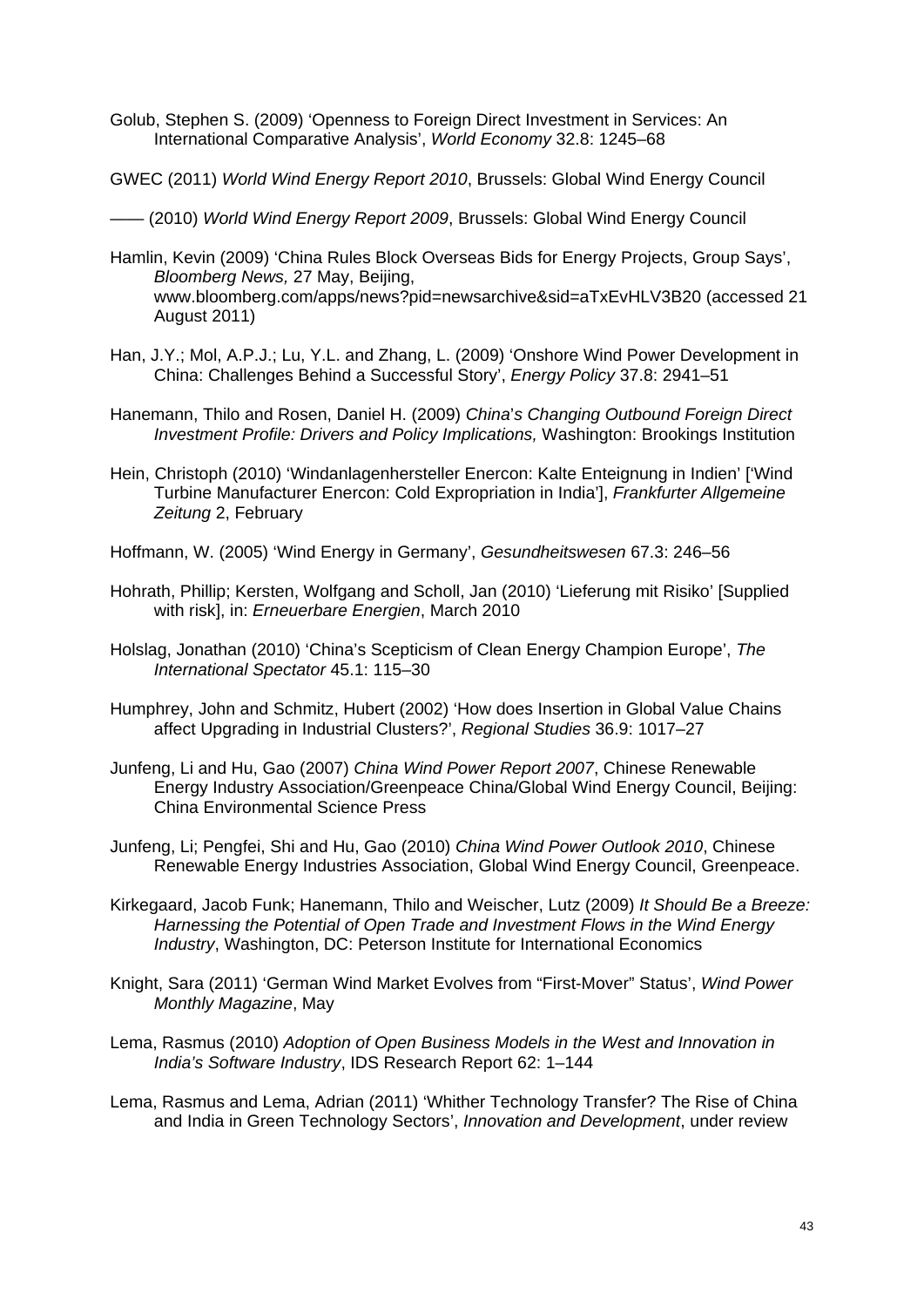- Lema, Rasmus; Quadros, Ruy and Schmitz, Hubert (2011 forthcoming) *Shifts in Innovation Power to Brazil and India: Insights from the Auto and Software Industries*, IDS Research Report, Brighton: IDS
- Lewis, Joanna I. (2011) 'Building a National Wind Turbine Industry: Experiences from China, India and South Korea', *International Journal of Technology and Globalisation* 5.3–4: 281–305
- —— (2007) *A Review of the Potential International Trade Implications of Key Wind Power Industry Policies in China. A paper prepared for the Energy Foundation China Sustainable Energy Program*, Center for Resource Solutions, http://www.resourcesolutions.org/pub\_pdfs/China.wind.policy.and. intl.trade.law.Oct.07.pdf (accessed 21 August 2011)
- Lunde, Niels (2010) 'Derfor Stiger Vestas-aktien trods Massefyringer' ['Why the Vestas Shares are Rising despite Lay-offs'], *Politiken*, 28 April, Copenhagen, http://blog.politiken.dk/lunde/2009/04/28/derfor-stiger-vestas-aktien-trodsmassefyringer/
- Meyer, Sebastian (2010) 'Relaxing the Rules of Supply', Special Report China, *Windpower Monthly Magazine*, October: 9–22
- Molly, J.P. (2010) *Status der Windenergienutzung in Deutschland [Status of Wind Energy Utilisation in Germany]*, Wilhelmshaven, DEWI
- *Nature*, Editorial in (2009) 'China's Wind-Power Potential', *Nature* 457.7228: 357
- Navas-Alemán, Lizbeth (2011) 'The Impact of Operating in Multiple Value Chains for Upgrading: The Case of the Brazilian Furniture and Footwear Industries', *World Development* 39.8: 1386–97
- Neslen, Arthur (2011) 'Climate Expert: Why China is following Europe's Green Lead', *EurActive*, 21 March, Brussels, www.euractiv.com/en/specialreport-windenergy/climate-expert-china-following-europes-green-lead-interview-503298 (accessed 21 August 2011)
- Pedersen, Torben (2009) *Vestas Wind Systems A/S: Exploiting Global R&D Synergies*, Copenhagen: Copenhagen Business School
- Prideaux, Eric (2011) 'Asian Firms Knock on Europe's Door', *Windpower Monthly Magazine,*  April
- Quilter, James (2011) 'Google and Ikea Lead Wind Energy Investment', *Windpower Monthly Magazine,* May
- Rasmussen, Erik; Wiegand, Bjarke; Bebe, Rasmus; Fenger, Anna Eriksen and Jørgensen, Kalle (2010) *Aarhus – Capital of Wind Energy*, Copenhagen: Mondaymorning
- Recknagel, Paul (2010) *Wind Power in China 2008. An Analysis of the Status Quo and Perspectives for Development*, Beijing, China: Wind Power Project (CWPP) and Gesellschaft für Technische Zusammenarbeit (GTZ)
- Schmitz, Hubert (2005) *Value Chain Analysis for Policy-Makers and Practitioners*, Geneva: International Labour Organization